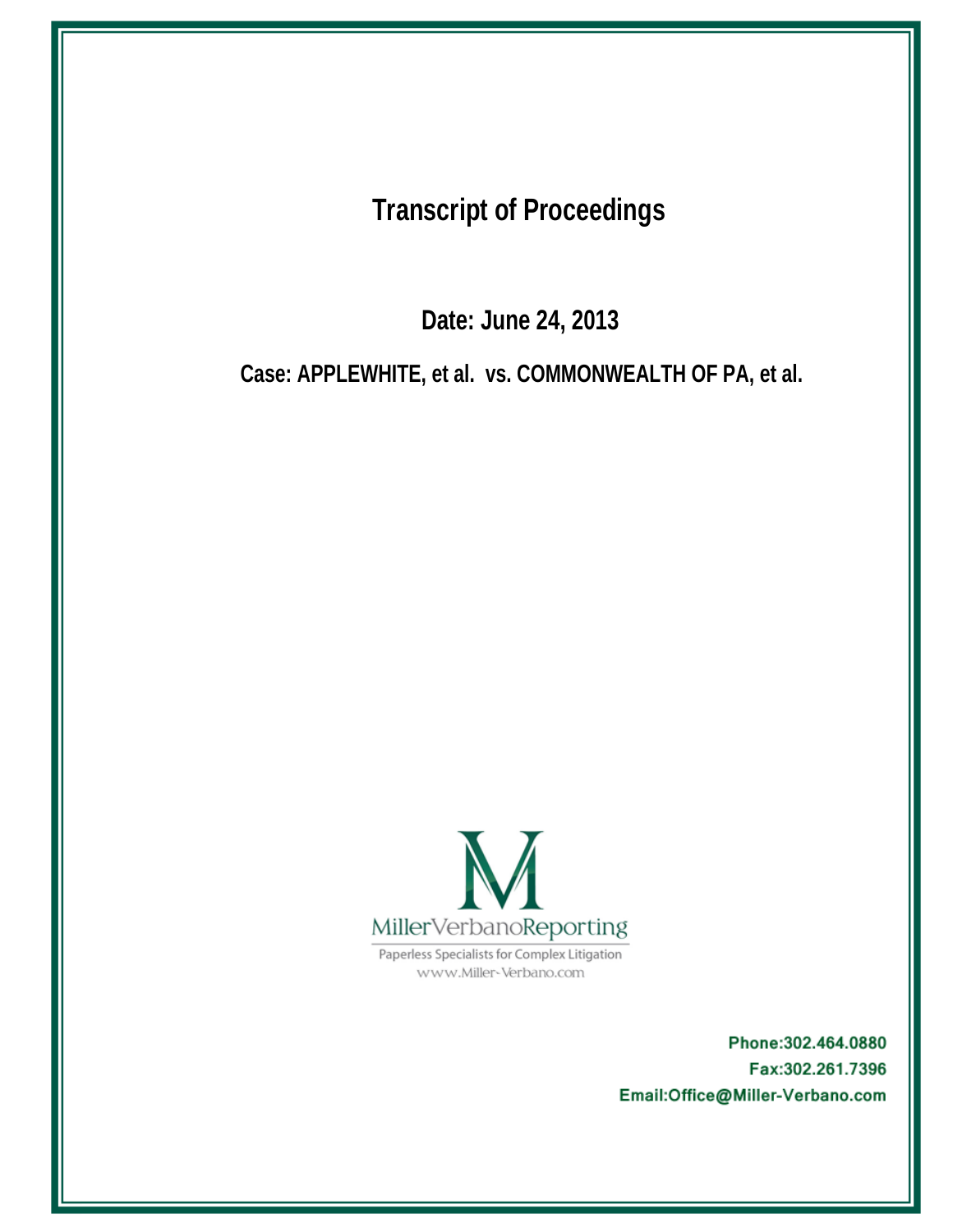| $\mathbf 1$ | IN THE COMMONWEALTH COURT OF PENNSYLVANIA                                                                        |                   |
|-------------|------------------------------------------------------------------------------------------------------------------|-------------------|
| 2           | VIVIETTE APPLEWHITE; WILOLA                                                                                      |                   |
| 3           | SHINHOLSTER LEE; GROVER FREELAND;<br>GLORIA CUTTINO; NADINE MARSH; DOROTHY                                       | <b>CERTIFIED</b>  |
| 4           | BARKSDALE; BEA BOOKLER; JOYCE BLOCK;<br>HENRIETTA KAY DICKERSON; DEVRA MIREL                                     | <b>TRANSCRIPT</b> |
| 5           | ("ASHER") SCHOR; THE LEAGUE OF WOMEN<br>VOTERS OF PENNSYLVANIA; NATIONAL                                         |                   |
|             | ASSOCIATION FOR THE ADVANCEMENT OF                                                                               |                   |
| 6           | COLORED PEOPLE, PENNSYLVANIA STATE<br>CONFERENCE; HOMELESS ADVOCACY PROJECT, :                                   |                   |
| 7           | Petitioners,                                                                                                     | $:C.A.$ No.       |
| 8           | VS.                                                                                                              | 330 M.D. 2012     |
| 9           |                                                                                                                  |                   |
| 10          | THE COMMONWEALTH OF PENNSYLVANIA;<br>THOMAS W. CORBETT, in his capacity as :<br>Governor; CAROLE AICHELE, in her |                   |
| 11          | capacity as Secretary of the                                                                                     |                   |
| 12          | Commonwealth,                                                                                                    |                   |
|             | Respondents.                                                                                                     |                   |
| 13          |                                                                                                                  |                   |
| 14          | ** PRETRIAL CONFERENCE **                                                                                        |                   |
| 15          | Reporter's Transcript of Proceedings before<br>THE HONORABLE ROBERT SIMPSON                                      |                   |
| 16          | (Also attending via videoconference:                                                                             |                   |
| 17          | THE HONORABLE BERNARD L. MCGINLEY)                                                                               |                   |
| 18          |                                                                                                                  |                   |
| 19          | Harrisburg, Pennsylvania                                                                                         |                   |
| 20          | Monday, June 24, 2013                                                                                            |                   |
| 21          | 10:00 a.m.                                                                                                       |                   |
| 22          |                                                                                                                  |                   |
| 23          |                                                                                                                  |                   |
| 24          | BEFORE:                                                                                                          |                   |
|             | Adam D. Miller, Registered Professional Reporter                                                                 |                   |
| 25          |                                                                                                                  |                   |
|             |                                                                                                                  |                   |

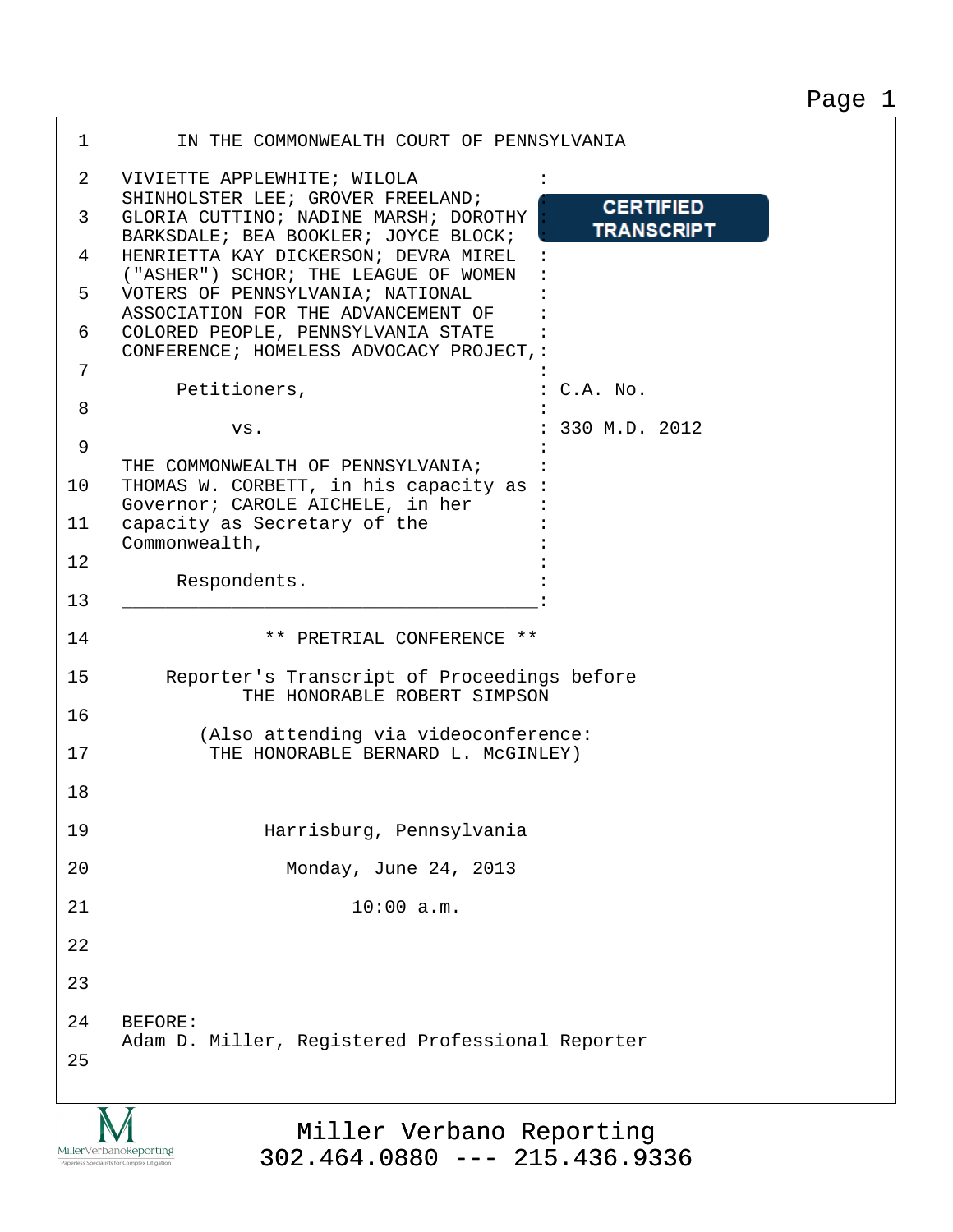| $\mathbf{1}$   | APPEARANCES                                                                                      | Page 2 |  |
|----------------|--------------------------------------------------------------------------------------------------|--------|--|
| $\overline{2}$ | On behalf of Petitioners:                                                                        |        |  |
| 3              | MICHAEL A. RUBIN, ESQUIRE<br>michael.rubin@aporter.com                                           |        |  |
| 4              | WHITNEY A. MOORE, ESQUIRE<br>whitney.moore@aporter.com                                           |        |  |
| 5              | DANA E. PETERSON, ESQUIRE                                                                        |        |  |
| 6              | dana.peterson@aporter.com<br>ARNOLD & PORTER, LLP<br>555 Twelfth Street NW                       |        |  |
| 7              | Washington, DC 20004-1206<br>202.942.5000                                                        |        |  |
| 8              | -and-                                                                                            |        |  |
| 9              | JENNIFER R. CLARKE, ESQUIRE<br>jclarke@pilcop.org                                                |        |  |
| 10             | PUBLIC INTEREST LAW CENTER OF PHILADELPHIA<br>United Way Building                                |        |  |
| 11             | 1709 Benjamin Franklin Parkway, Second Floor<br>Philadelphia, Pennsylvania 19103<br>215.627.7100 |        |  |
| 12             |                                                                                                  |        |  |
| 13             | On behalf of Respondents:                                                                        |        |  |
| 14             | TIMOTHY KEATING, ESQUIRE<br>tkeating@attorneygeneral.gov                                         |        |  |
| 15             | Senior Deputy Attorney General<br>PENNSYLVANIA OFFICE OF ATTORNEY GENERAL                        |        |  |
| 16             | 16th Floor, Strawberry Square<br>Harrisburg, Pennsylvania 17120                                  |        |  |
| 17             | 717.787.3391<br>-and-                                                                            |        |  |
| 18             | D. ALICIA HICKOK, ESQUIRE<br>alicia.hickok@dbr.com                                               |        |  |
| 19             | TODD N. HUTCHISON, ESQUIRE<br>todd.hutchison@dbr.com                                             |        |  |
| 20             | DRINKER BIDDLE & REATH, LLP<br>One Logan Square                                                  |        |  |
| 21             | 18th & Cherry Streets<br>Philadelphia, Pennsylvania 19103                                        |        |  |
| 22             | $-$ and $-$<br>KEVIN P. SCHMIDT, ESQUIRE                                                         |        |  |
| 23             | GOVERNOR'S OFFICE OF GENERAL COUNSEL<br>333 Market Street, 17th Floor                            |        |  |
| 24             | Harrisburg, Pennsylvania 17101<br>717.783.6563                                                   |        |  |
| 25             |                                                                                                  |        |  |
|                |                                                                                                  |        |  |

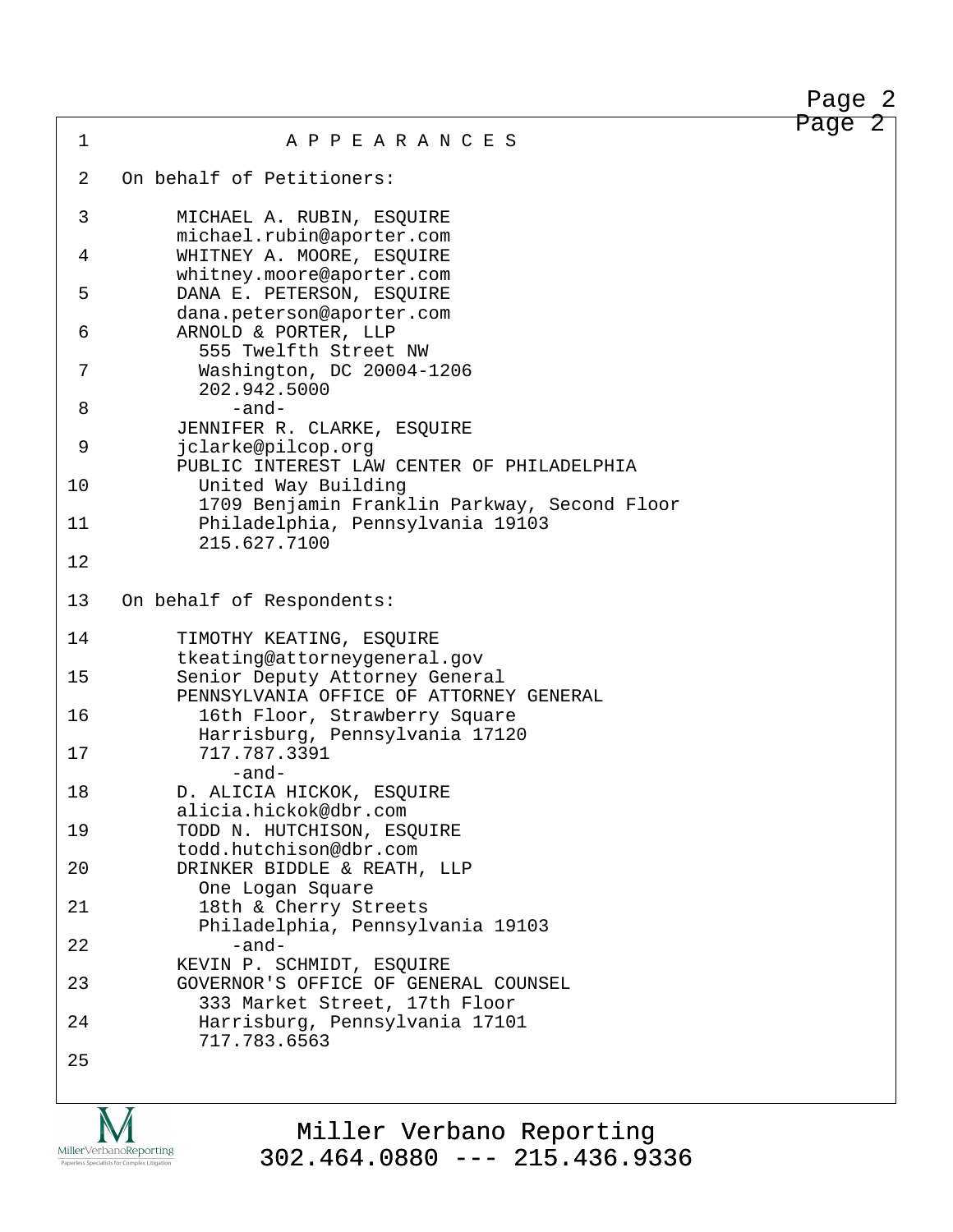http://www.yeslaw.net/help

<span id="page-3-0"></span>

|                | Page<br>3                                          |
|----------------|----------------------------------------------------|
| 1              | THE COURT: Good morning.                           |
| 2              | ALL COUNSEL: Good morning, Your                    |
| $\mathfrak{Z}$ | Honor.                                             |
| 4              | THE COURT: It's Monday, June 24,                   |
| 5              | 2013. It's about 10:00 a.m. We're here for a       |
| 6              | pretrial conference in the Applewhite matter, the  |
| 7              | voter ID case.                                     |
| 8              | As you probably know by now, there                 |
| 9              | is a judge who's been assigned to handle the       |
| 10             | trial. That's Judge McGinley. He is available to   |
| 11             | us, I believe, by video conference. He is in his   |
| 12             | home chambers in Pittsburgh, as far as I can tell. |
| 13             | There he is. I see him on the --                   |
| 14             | JUDGE McGINLEY: How are you,                       |
| 15             | Judge?                                             |
| 16             | THE COURT: I see him on the screen                 |
| 17             | now.                                               |
| 18             | Judge McGinley is a -- he has the                  |
| 19             | longest priority of commission in the Commonwealth |
| 20             | Court. That means he would be the most senior      |
| 21             | commissioned judge. He is also --                  |
| 22             | JUDGE MCGINLEY: The oldest.                        |
| 23             | THE COURT: I was careful not to                    |
| 24             | say that.                                          |
| 25             | He actually is not the oldest, as                  |
| $\overline{M}$ |                                                    |

Miller Verbano Reporting [302.464.0880 --- 215.436.9336](http://www.miller-verbano.com)

M  $\underset{\text{Paperless Specialists for Complex Litigation}}{\text{MillerVerbanoReporting}}$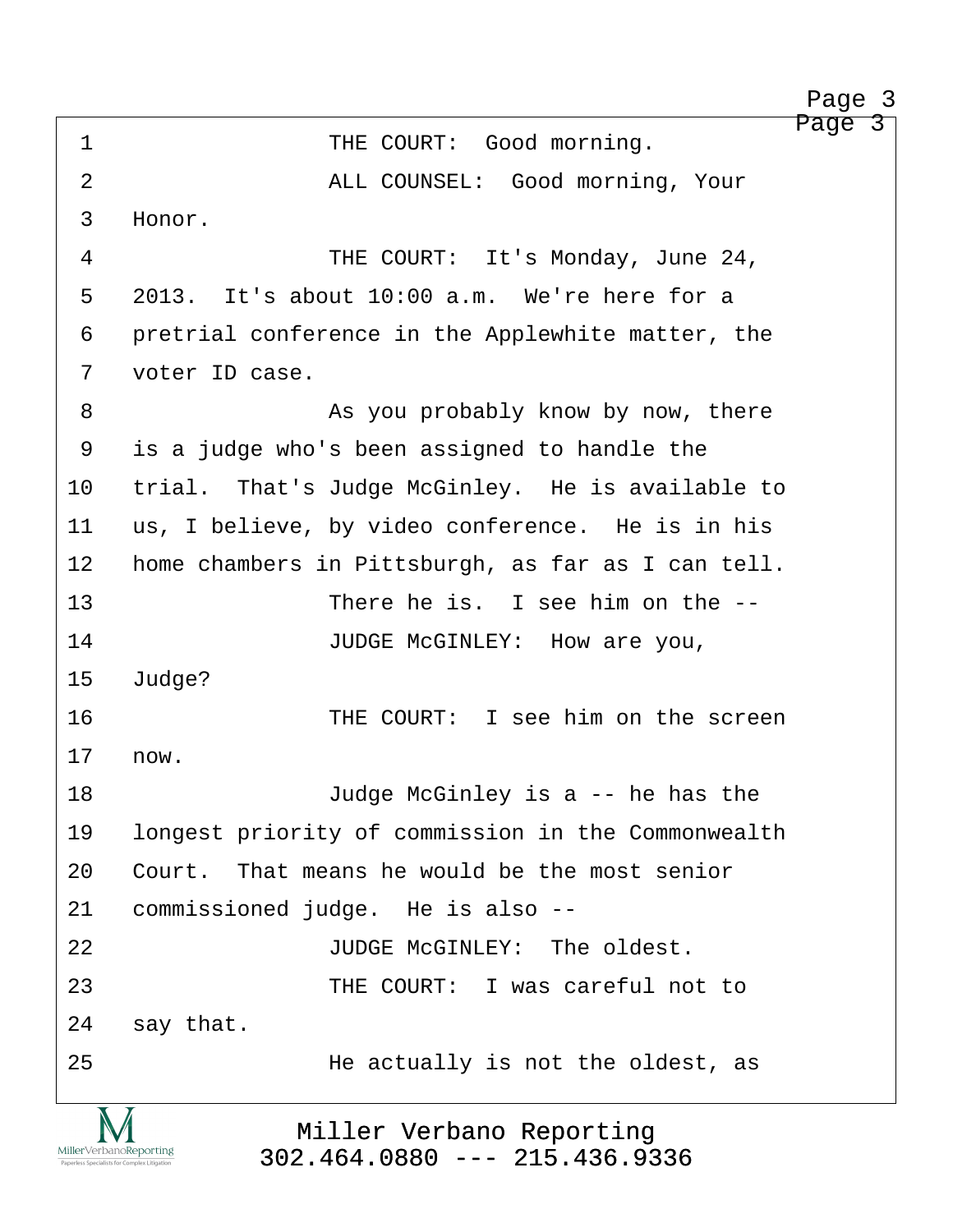Page 4 Page 4

<span id="page-4-0"></span>1 far as I can tell. But he has the most senior 2 priority of commission. He's also the president 3 judge of the Court of Judicial Discipline. So we 4 pretty much leave him alone and let him do 5 whatever he wants to do. So when we get to the 6 trial part of the pretrial conference, Judge 7 McGinley will be in contact with you. ·8· · · · · · · · · It's my understanding that we are 9 on track to start the trial in three weeks, which 10 would mean Monday, July 15th. I think he'd like 11 to start a little bit later, maybe  $1:00$  or  $1:30$ . 12 He'll explain that to you. So Judge McGinley --13 when we get to the trial part, Judge McGinley will 14 discuss with you the nuts and bolts of the trial 15 itself. 16 · · · · · · · · · · · · This is the agenda for today. I'd 17 like to talk to you about the pleadings, where we 18 are with the pleadings. I'd like to talk to you 19 about discovery. I gather there's at least one 20 discovery issue that I need to address. 21 **I** will talk to you about the 22 proposed decorum order. I gave you a copy of 23 that. It's almost exactly the same as the last 24 decorum order. And I don't expect it to be very 25 controversial.

http://www.yeslaw.net/help

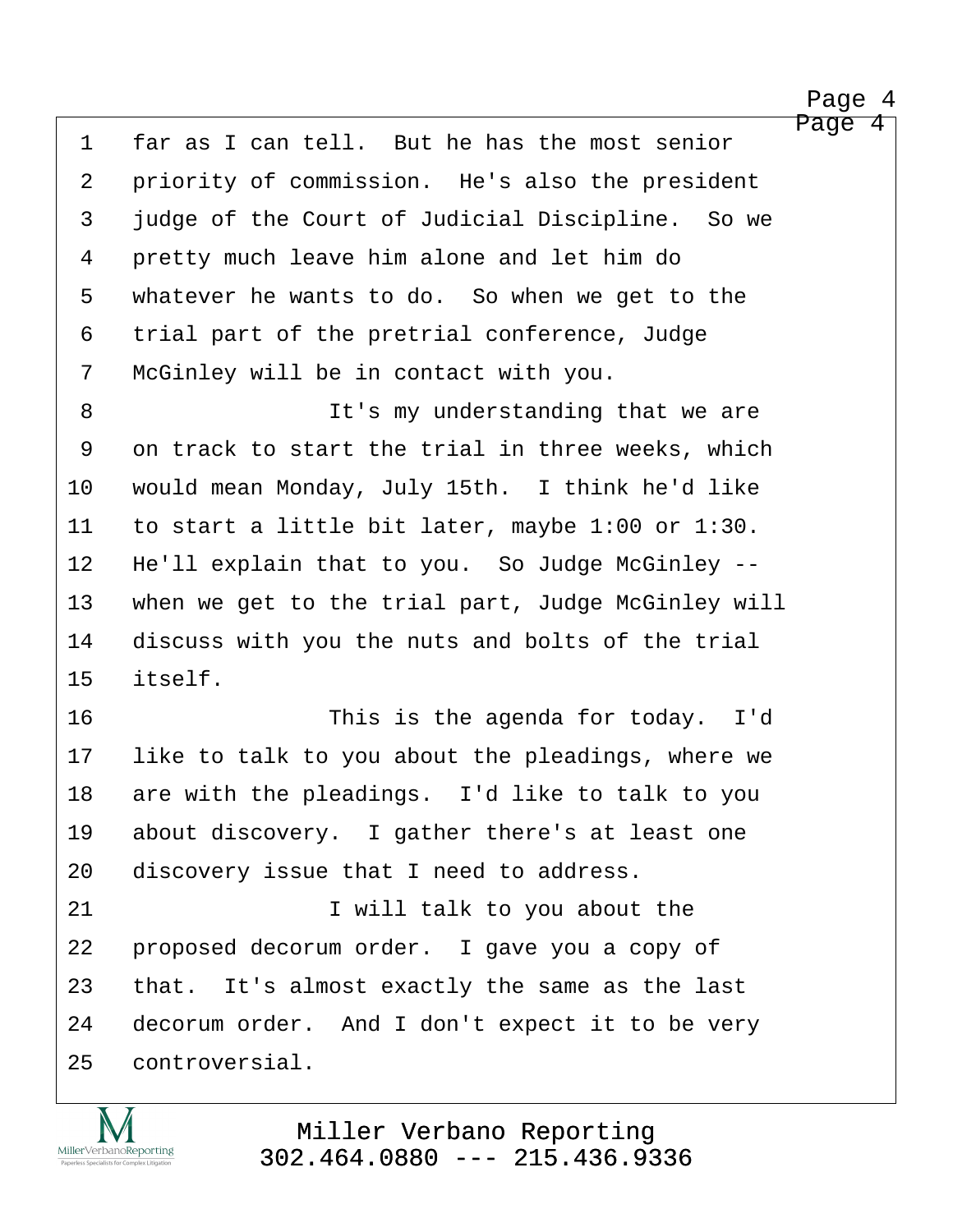http://www.yeslaw.net/help

<span id="page-5-0"></span>Page 5 1 · · · · · · · · · · Then I will address petitioners' 2 counsel and see if you have any questions of 3 respondents' counsel or if there's anything else 4 you want to bring to my attention. I'll make the 5 same offer to respondents' counsel and then get to 6 the trial. ·7· · · · · · · · · Please -- I thought today was to be 8 the close of the pleadings. Are we on track to 9 close the pleadings? Let me ask petitioners' 10 counsel first. I know it's not your pleading 11 that's outstanding. But is there anything you 12 want to say about the pleadings. 13 **MR. RUBIN:** No, Your Honor. 14 THE COURT: Who will speak for 15 respondents' counsel? 16 · · · · · · · · · · · · MR. KEATING: Timothy Keating, Your 17 Honor. 18 · · · · · · · · · · · · THE COURT: All right. 19· · · · · · · · · MR. KEATING:· We are ready to file 20 our answer to the amended petition today. 21 **THE COURT:** Okay. Are there any 22  $-$  problems with the pleadings that I'm going to need 23 to deal with? 24· · · · · · · · · MR. KEATING:· Well, we are going to 25 put in some new matter along with our responses,

> Miller Verbano Reporting [302.464.0880 --- 215.436.9336](http://www.miller-verbano.com)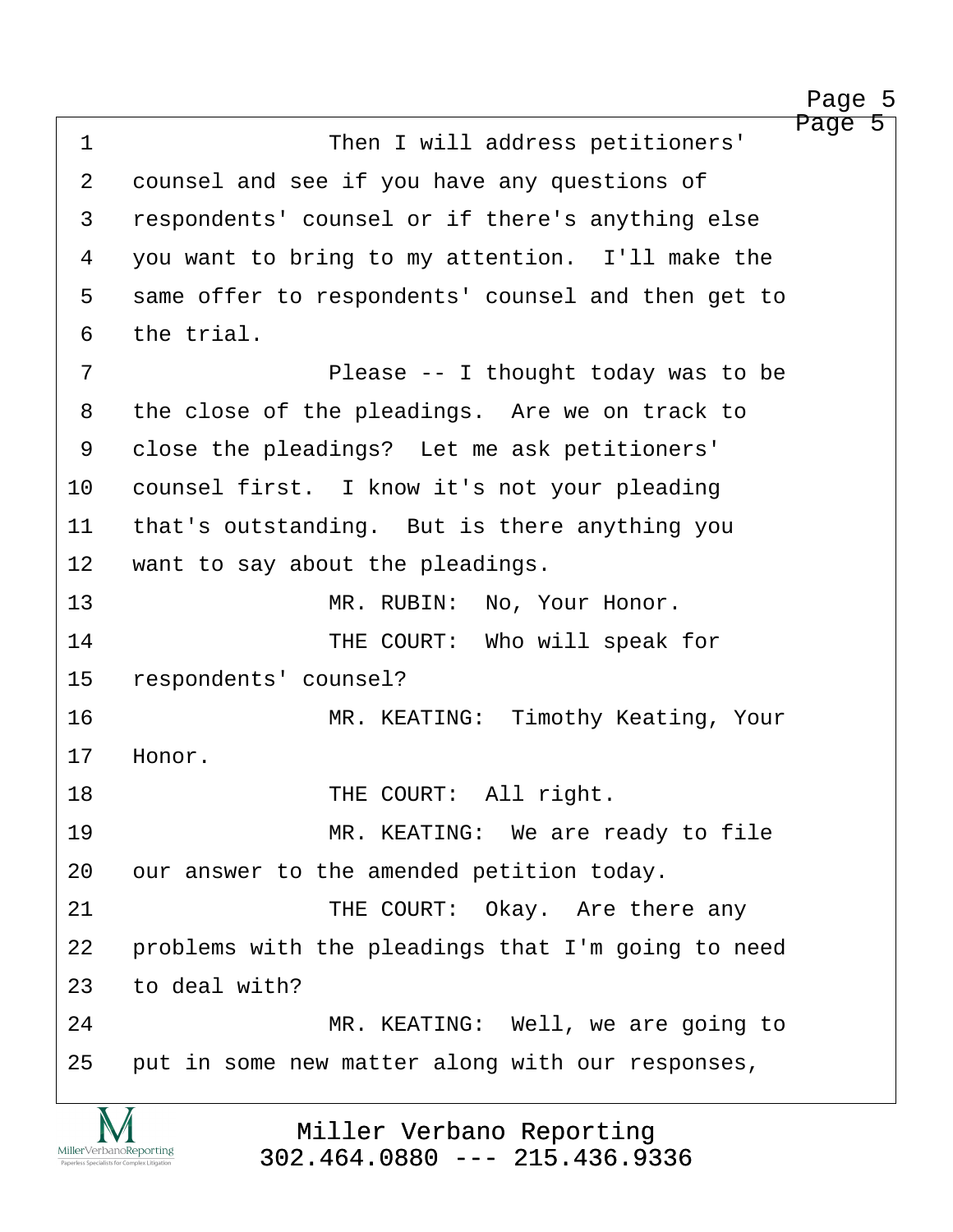http://www.yeslaw.net/help

Page 6

<span id="page-6-0"></span>1 but... 2 THE COURT: Okay. My sense is 3 there's nothing about the pleadings that's really 4 · going to need to delay anything. Even if there is 5 new matter in here, I think we pretty much know 6 what's  $-$  where we're going, as far as the 7 pleadings go. So... 8 · · · · · · · · · · · · · · And I haven't heard anything yet 9 that's makes me think that it's going to change 10 our schedule. 11· · · · · · · · · All right.· Let's get to a bigger 12 issue: discovery. I know petitioners have a 13 issue regarding discovery because I received 14 something Friday. So there's a question about --15 there's an application for me to continue the 16 deposition of Jonathan Marks. 17 · · · · · · Could you flesh that out for me. 18 Who will speak for -- counsel. 19· · · · · · · · · MR. RUBIN:· For petitioners, 20 Michael Rubin, Your Honor. And good morning, Your 21 Honor, by video conference. 22· · · · · · · · · This is a very narrow issue but a 23 very critical issue to the Court. Jonathan Marks, 24 as you know, is -- his official title is 25 commissioner of the Bureau of Commissions,

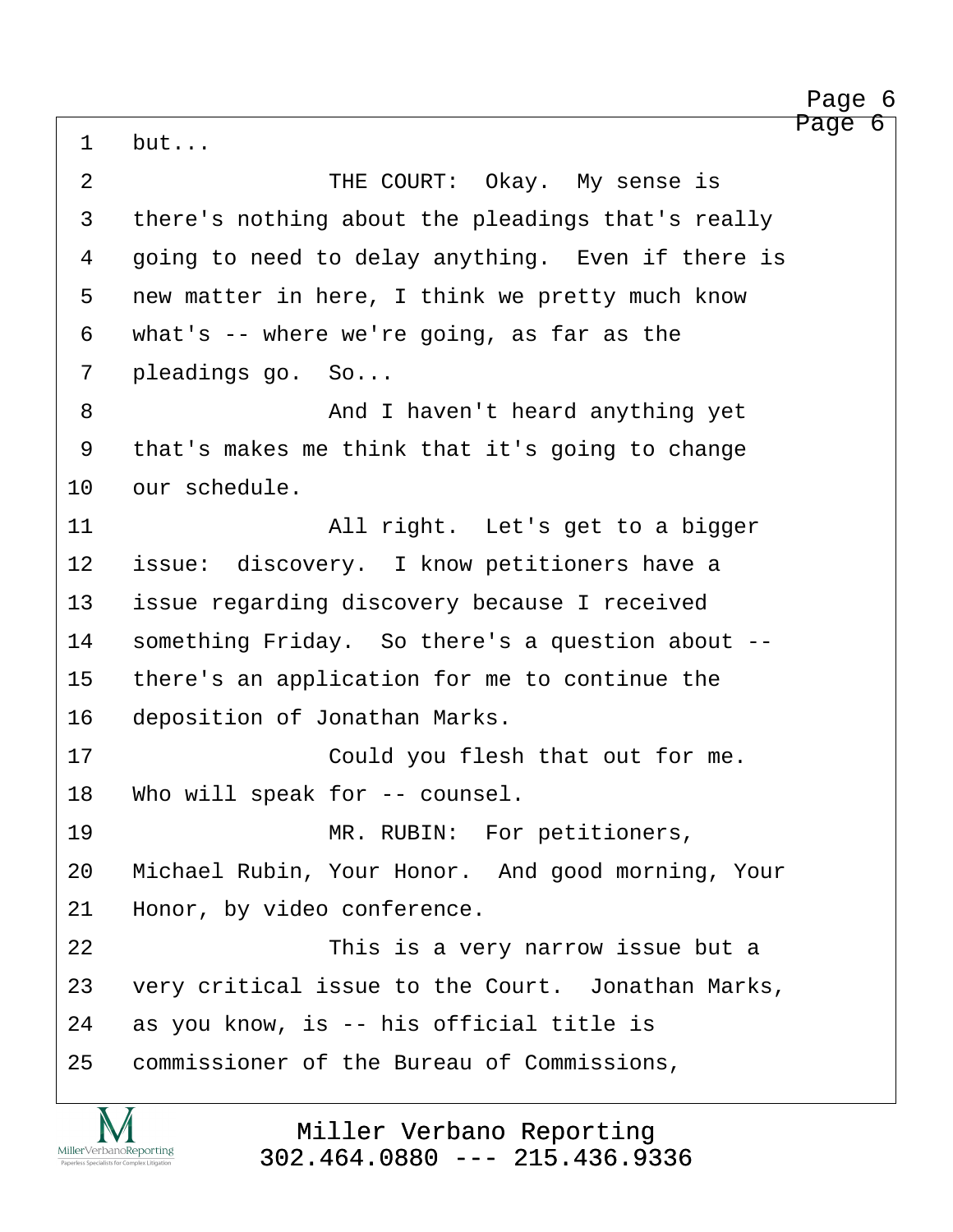http://www.yeslaw.net/help

Page

<span id="page-7-0"></span>1 Elections, and Legislation, Department of State. 2 He runs the elections, as you know. You've seen 3 him many times; I'm sure.

4 This relates to testimony that he 5 gave at his deposition in this case that was just 6 taken and specifically concerning the Department 7 of State identification, which is what the 8 respondents have identified as the, essentially 9 the cure for the constitutional problems that the 10 photo ID law raises. And one of questions is who 11 can get this ID and whether it can be gotten 12 easily.

13 **13** The evidence has shown that it 14 can't be obtained easily. One in eight people 15 that go to get it are turned away without the ID, 16 for various reasons. And those people are put 17 into what's called an exception process.

18· · · · · · · · · And I have a printout here of a 19 document that was produced after Mr. Marks' 20 deposition that goes through in a lot of the 21 detail, what the story is for why those people did 22 not receive the ID initially and for -- there are 23 over 600 names on here -- why many of them still 24 have not received the ID.

MillerVerbanoReporting

25 · · · · · · Some of them, as of April and March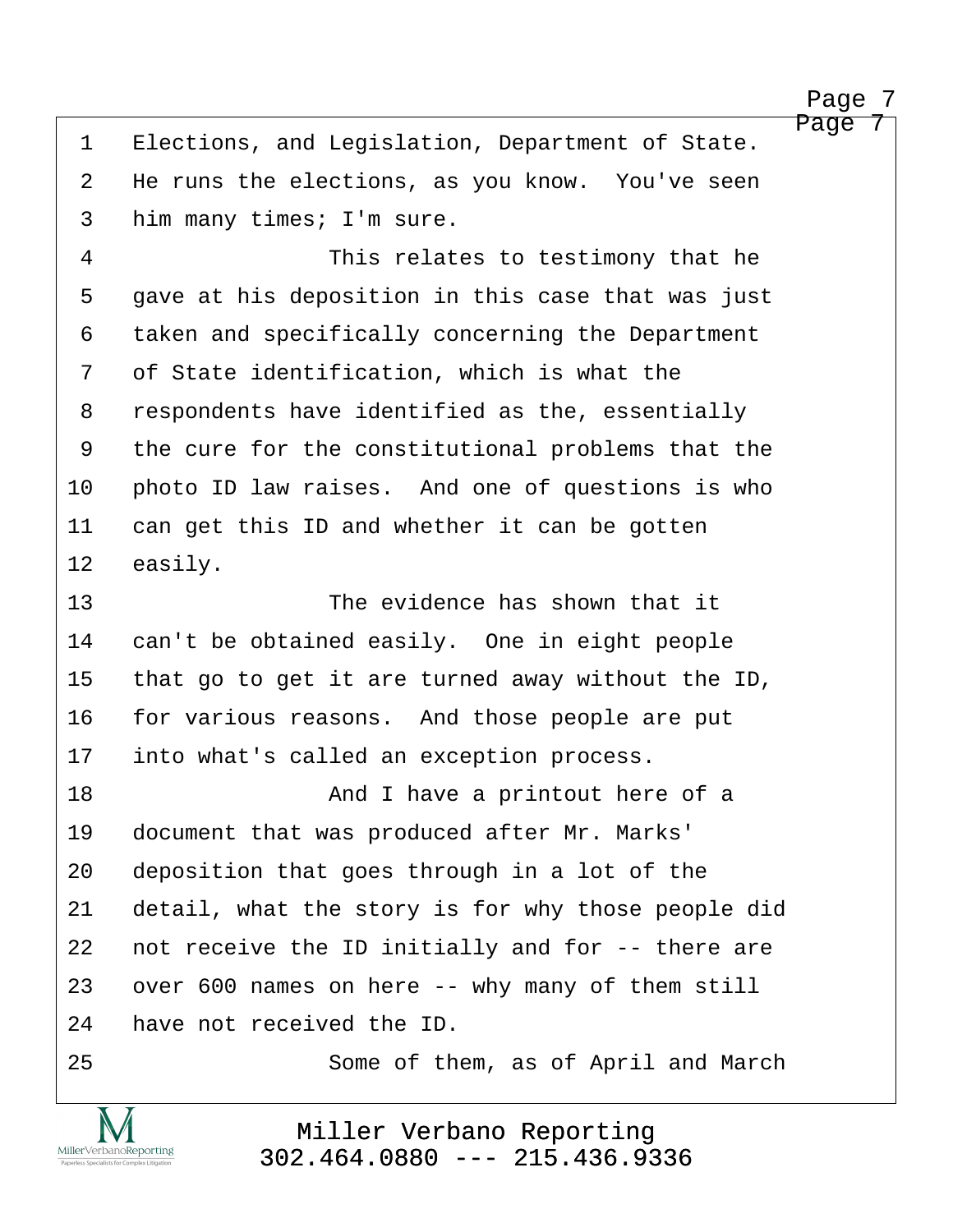http://www.yeslaw.net/help

<span id="page-8-0"></span>Page 8 1 of this year, were sent letters saying, Go back to 2 PennDOT now, finally, after six months to get an 3 ID. They weren't mailed the ID like they were 4 told -- we were told they would be at the last 5 hearing. ·6· · · · · · · · · We have a lot of questions about 7 this. This was responsive to our discovery 8 request. It should have been produced initially. 9 It should have been produced before the deposition 10 was done. We learned about it -- and we had a 11 smaller version of it that was produced. 12 Mr. Marks told us there was a larger, more updated 13 version. 14· · · · · · · · · We asked for that at the 15 deposition. It was produced. It was printed the 16 day after the deposition but wasn't produced to us 17 for a week later, on the Friday before discovery 18 closed. 19 · · · · · · · So we would like an opportunity, on 20 this critical part of the case, to take a very 21 short, focused deposition to understand what this 22 evidence is, why some of it appears to be 23 internally inconsistent --24· · · · · · · · · THE COURT:· May I ask you to pause 25 for a moment?

> Miller Verbano Reporting [302.464.0880 --- 215.436.9336](http://www.miller-verbano.com)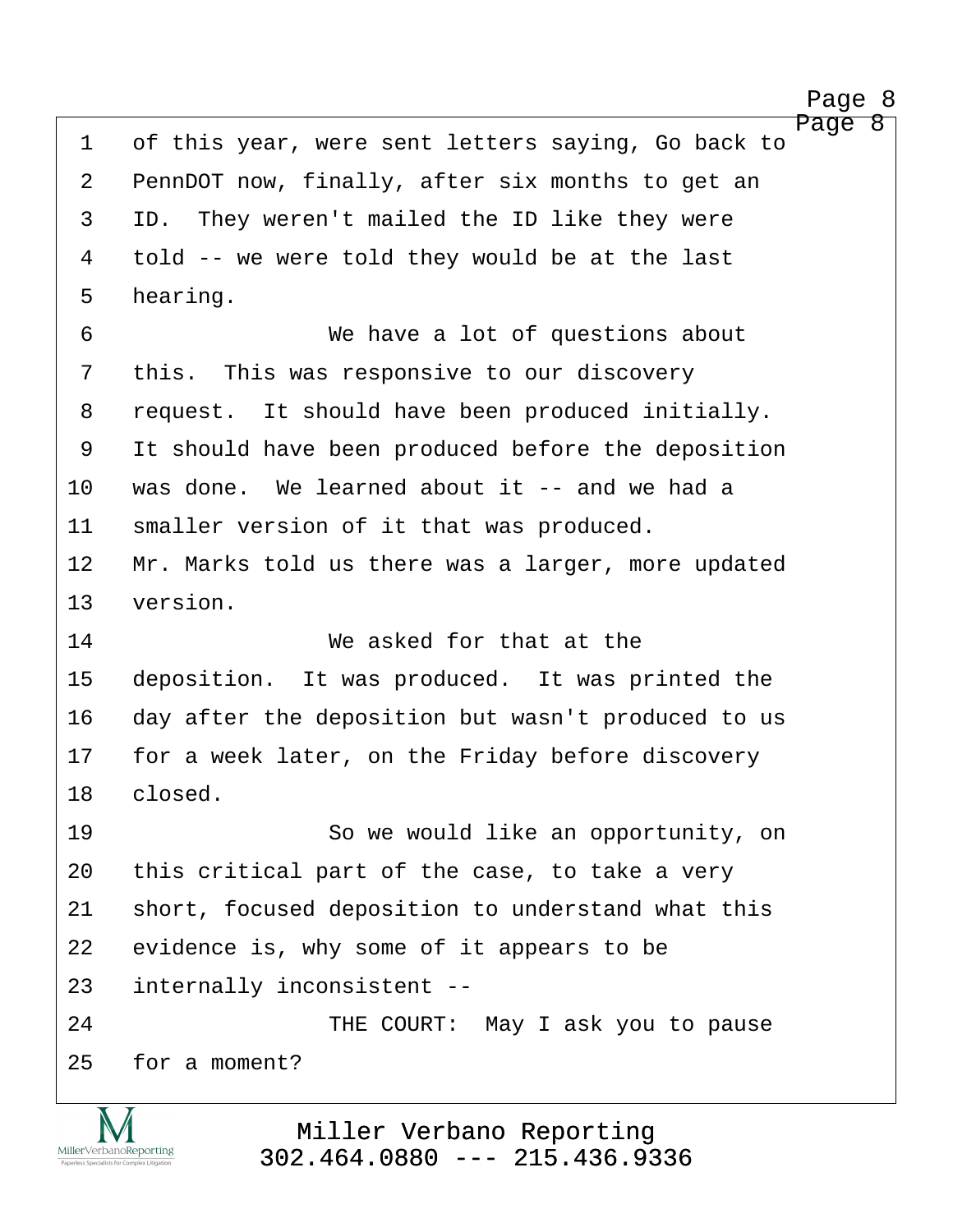http://www.yeslaw.net/help

<span id="page-9-0"></span>

| $\mathbf 1$    | Page 9<br>Absolutely, Your Honor.<br>MR. RUBIN:    |
|----------------|----------------------------------------------------|
| $\overline{2}$ | THE COURT: What do you mean by                     |
| $\mathsf{3}$   | "short"?                                           |
| $\overline{4}$ | MR. RUBIN: Obviously -- I would                    |
| 5              | say we could be done in two hours; probably closer |
| 6              | to one hour. Obviously, it is a large document.    |
| 7              | It goes -- I can hand up a copy if you like, Your  |
| 8              | Honor. But it goes through one set of columns,     |
| 9              | and then more columns and more columns. So there   |
| 10             | would be some just time explaining what the        |
| 11             | columns are, which just takes some time.           |
| 12             | But we identified in our motion the                |
| 13             | four key questions we want to understand what      |
| 14             | the -- why we're seeing what we're seeing in here. |
| 15             | So I'm thinking under two hours we could be done.  |
| 16             | Just for context, you gave us 24                   |
| 17             | hours to finish up depositions. We didn't come     |
| 18             | close to using anywhere near that 24 hours.<br>We  |
| 19             | have taken --                                      |
| 20             | THE COURT: So you banked some?                     |
| 21             | MR. RUBIN: Well, I wouldn't put it                 |
| 22             | that way, Your Honor. But if that's the way Your   |
| 23             | Honor would like to think of it                    |
| 24             | Hopefully respondents would agree                  |
| 25             | we took short, focused depositions. We didn't      |
|                |                                                    |

Miller Verbano Reporting [302.464.0880 --- 215.436.9336](http://www.miller-verbano.com)

M  $\underset{\text{Paperless Specialists for Complex Litigation}}{\text{MillerVerbanoReporting}}$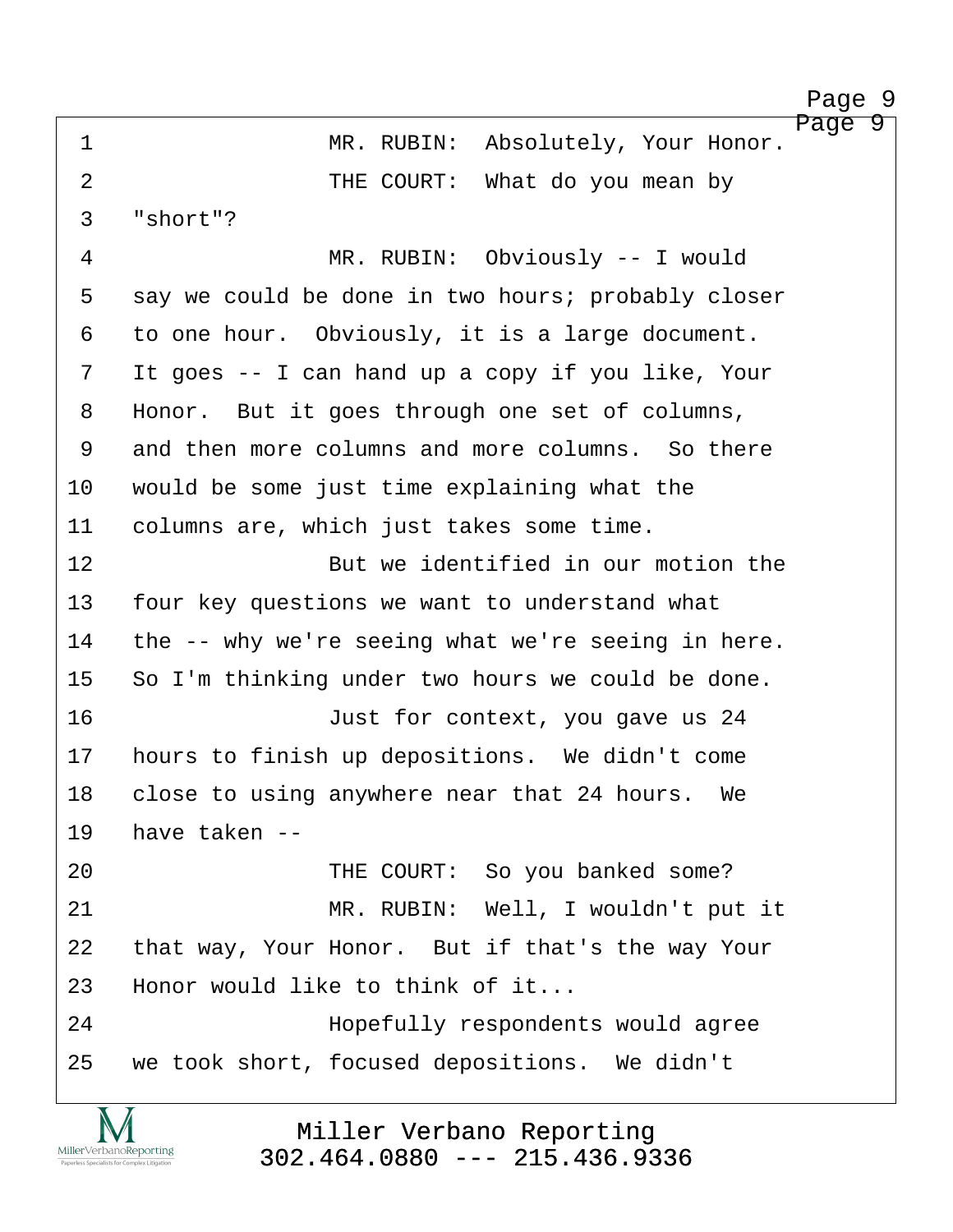http://www.yeslaw.net/help

<span id="page-10-0"></span>Page 10 1 need to reduplicate. That's how we've done it 2 always throughout this case. And we would ask for 3 a brief opportunity to -- respondents have said 4 it's the key, critical issue in this case -- to 5 really sort of understand it before we come to 6 court. ·7· · · · · · · · · THE COURT:· Okay.· Let me just -- 8 before I ask respondents to respond, let me just 9 point out that Judge McGinley -- can you hear me, 10 Judge? 11 **· · · · · · · · · · · · · JUDGE McGINLEY:** Yes. 12 THE COURT: Every time you're 13 moving papers around, we hear you very well. I 14 don't know where your microphone is there, but be 15 careful with that. 16· · · · · · · · · JUDGE McGINLEY:· I'll be a little 17 more careful. Thanks, Judge. 18 · · · · · · · · · · · · · THE COURT: · Thanks. 19 · · · · · · · · · Anything else on this issue? 20 MR. RUBIN: No, Your Honor. 21 **THE COURT:** Who will speak for 22 respondents? 23· · · · · · · · · MS. HICKOK:· Your Honor, Alicia 24 Hickok. I speak for the respondents on this 25 matter.

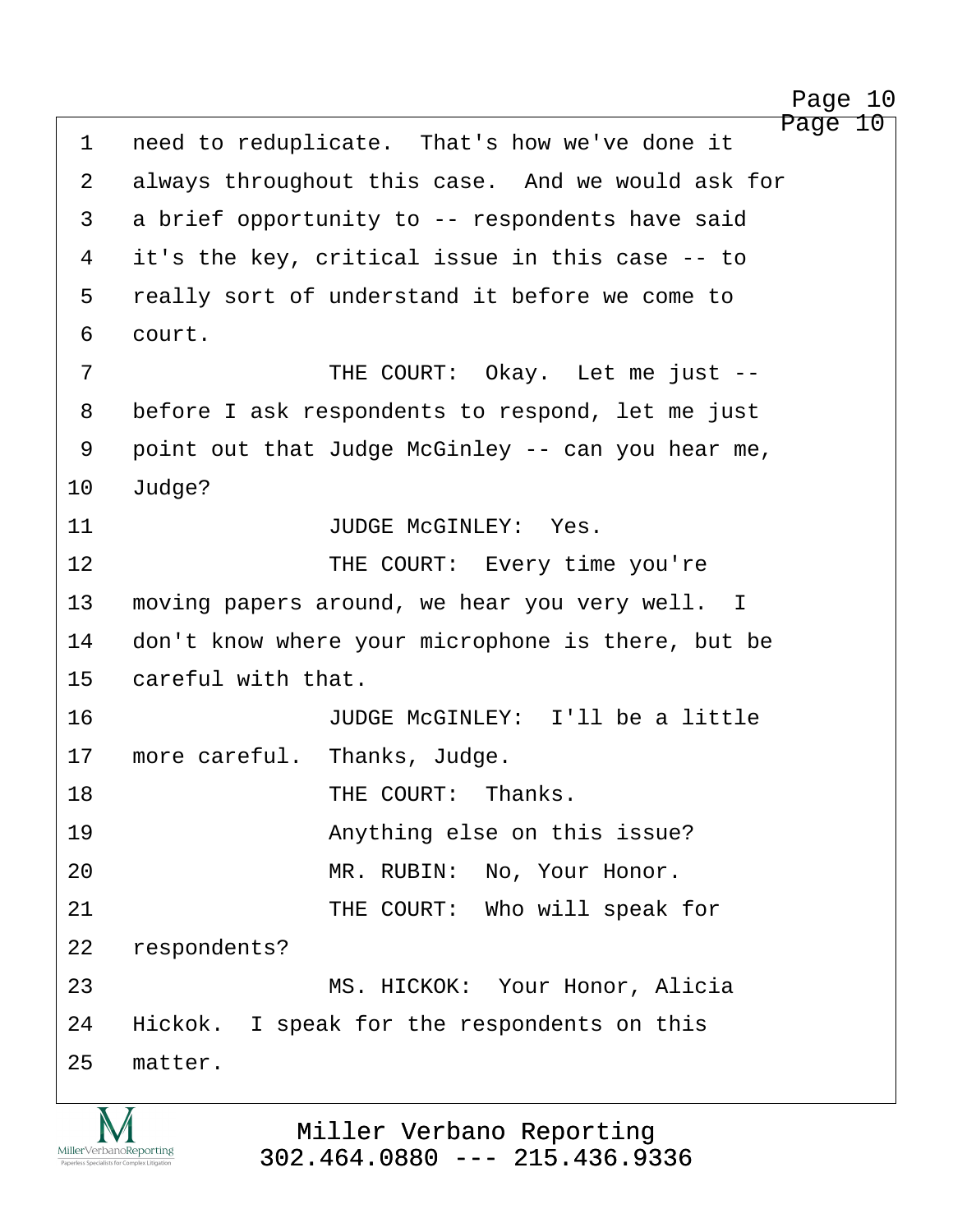http://www.yeslaw.net/help

<span id="page-11-0"></span>Page 11 1 · · · · · · · · · · · · Mr. Marks at the remand hearing had 2 testified about this exceptions table. You will 3 recall that testimony. He was asked in depth 4 about it. There are people who are on the 5 exceptions table who were on the exceptions table 6 at the time of the remand hearing that still have 7 ont managed to get their ID. These are the people 8 that they're talking about who were asked to come 9 back to PennDOT before the process changed. 10· · · · · · · · · We did provide an updated table 11 that shows the people who came into the exceptions 12 · process afterwards. But Mr. Marks was asked quite 13 a few questions at his current depositions about 14 the exceptions process. And they are 15 mischaracterizing that testimony today to tell you 16 that there are far more people without their IDs 17 than what he testified to. 18 · · · · · · · · · · · · · And our position is that discovery 19 closed. And Mr. Marks, as you know, was deposed 20 before the preliminary injunction, testified at 21 the preliminary injunction, testified at the 22 remand hearing, and then was deposed again. And 23 this is something that they have known that this 24 exceptions process existed since last fall. 25 THE COURT: Do you have a reference

> Miller Verbano Reporting [302.464.0880 --- 215.436.9336](http://www.miller-verbano.com)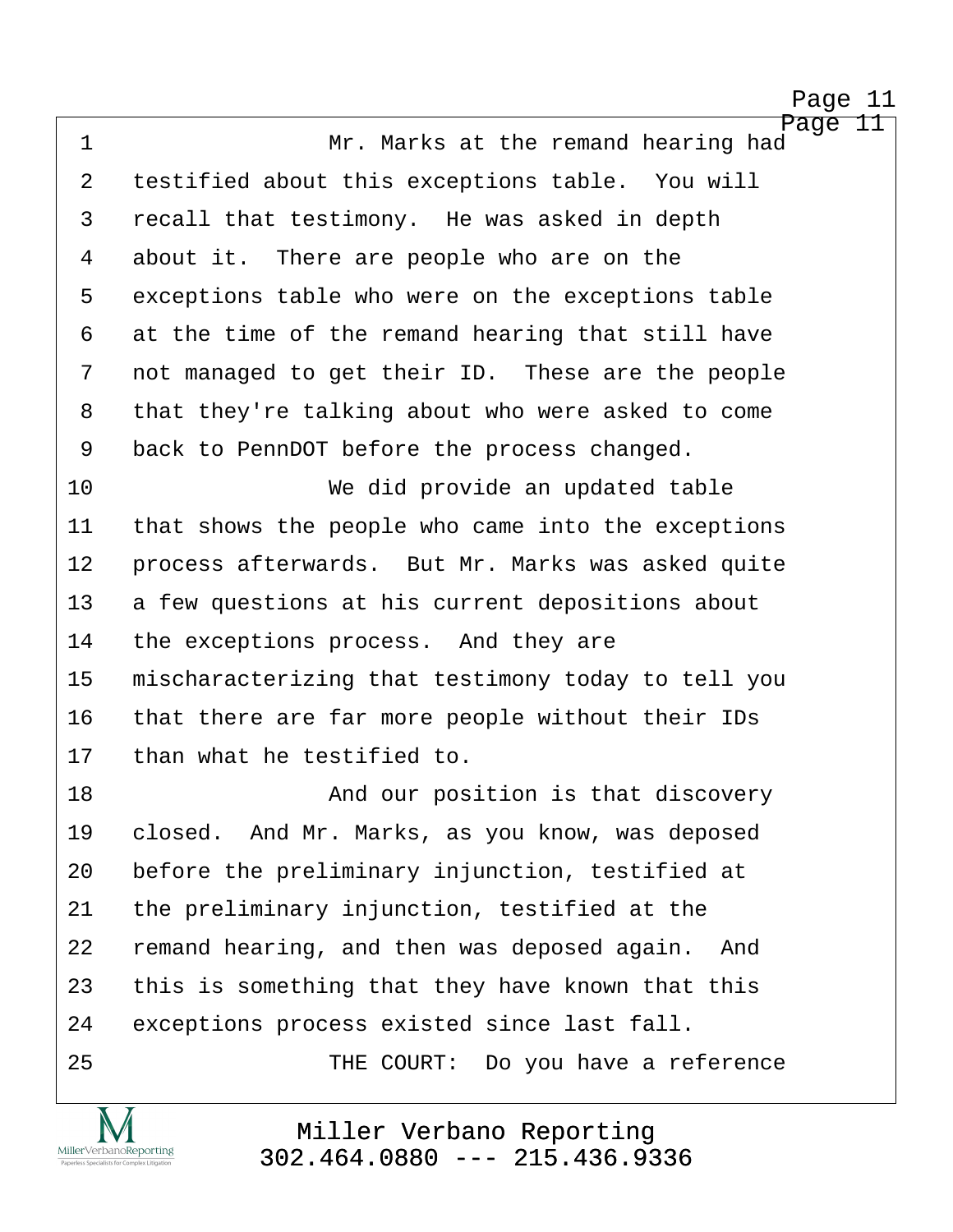<span id="page-12-0"></span>Page 12 1 for me from the remand transcript? 2 MS. HICKOK: Yes, Your Honor. 3 · · · · · · · · · Your Honor, on September 25th he ·4· ·testified at pages 194 to 197, 198 to 201 -- to 5 236; sorry. 198 to 236. And then on 6 September 27th he testified again on pages 495, it 7 looks to 522. 8 · · · · · · · · · · THE COURT: Well, that's his 9 testimony. But is all the testimony about this 10 document? 11 MS. HICKOK: The 25th is entirely 12 about the exceptions, and part of the 27th is. 13 THE COURT: Okay. 14· · · · · · · · · MS. HICKOK:· This isn't all his 15 testimony, but it's the parts that contain 16 relevant testimony. 17 · · · · · · · · · THE COURT: All right. I think I 18 understand this issue. I'm probably going to 19 allow the two-hour deposition. I guess it's 20 re-re-deposition at this point, but -- so long as 21 it's scheduled in a way not to delay the trial. 22· · · · · · · · · I would like to just reference what 23 I've seen in the  $-$ - I want to remember the 24 testimony I heard. The document looks familiar to 25 me. I think I've seen it, or at least part of it,

MillerVerbanoReporting

Miller Verbano Reporting [302.464.0880 --- 215.436.9336](http://www.miller-verbano.com) Page 12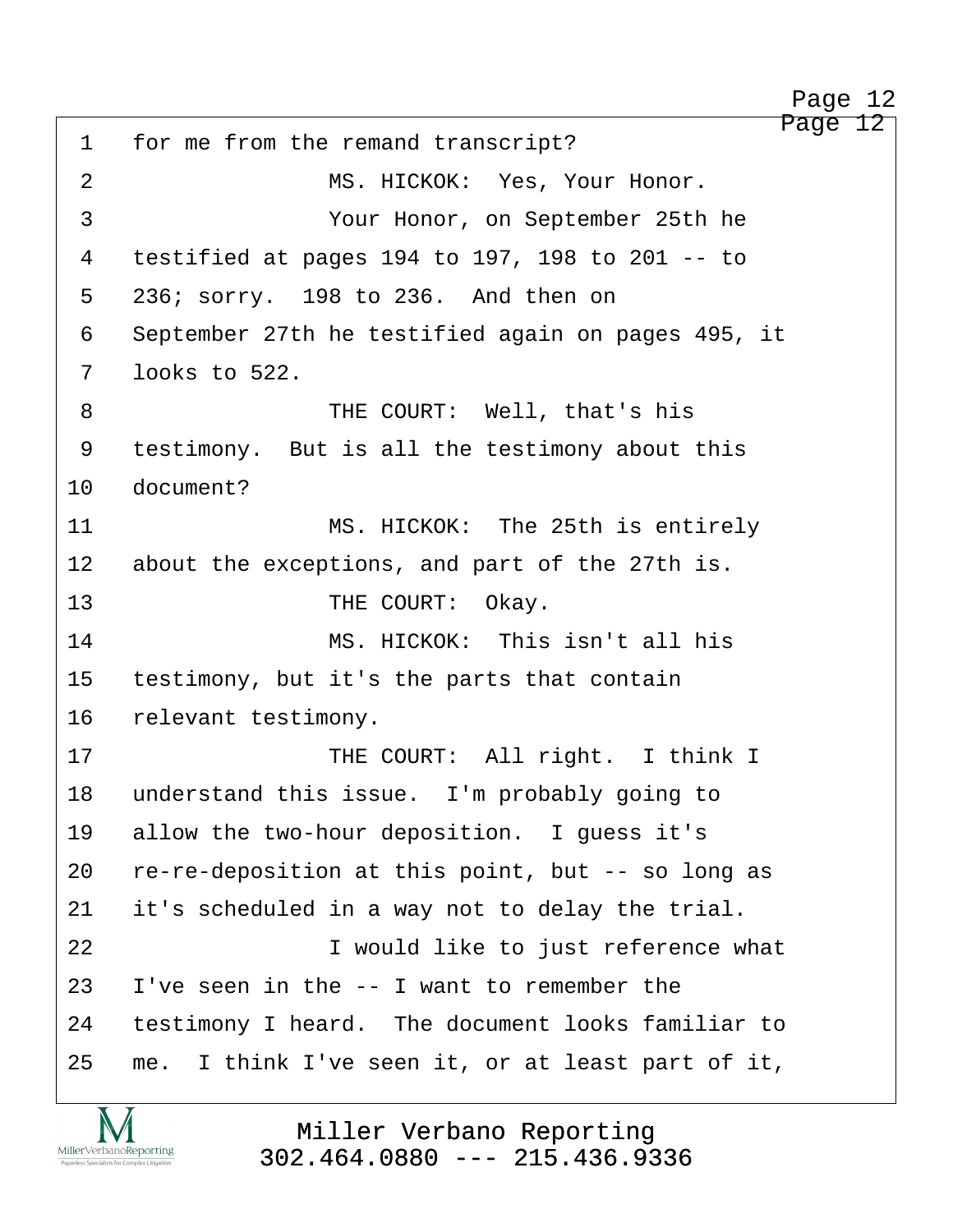http://www.yeslaw.net/help

<span id="page-13-0"></span>Page 13 1 before. So let me just see what we have. 2 and there other discovery issues of 3 which I should be aware? ·4· · · · · · · · · MR. RUBIN:· Your Honor, just one 5 point in terms of the testimonies that you're 6 going to go back and look at and we'll have an 7 opportunity --8 THE COURT: You're winning here; 9 you know that? 10 **MR. RUBIN:** I do understand that, 11 Your Honor. The testimony -- this was the 12 document that was produced in December. And I'm 13 · holding up the version that was produced after his 14 deposition. This document, the new version, has a 15 lot more information than what we were previously 16 produced. 17 · · · · · · · So, yes, we were -- there was 18 testimony about this process in general. We have 19 a lot more information now that wasn't disclosed 20 that should have been. So that's just the point I 21 vanted to make. 22· · · · · · · · · In terms of discovery, Your Honor, 23 there were some witnesses who we have been able to 24 identify through the matching of the databases, 25 who we have disclosed on a rolling basis to

MillerVerbanoReporting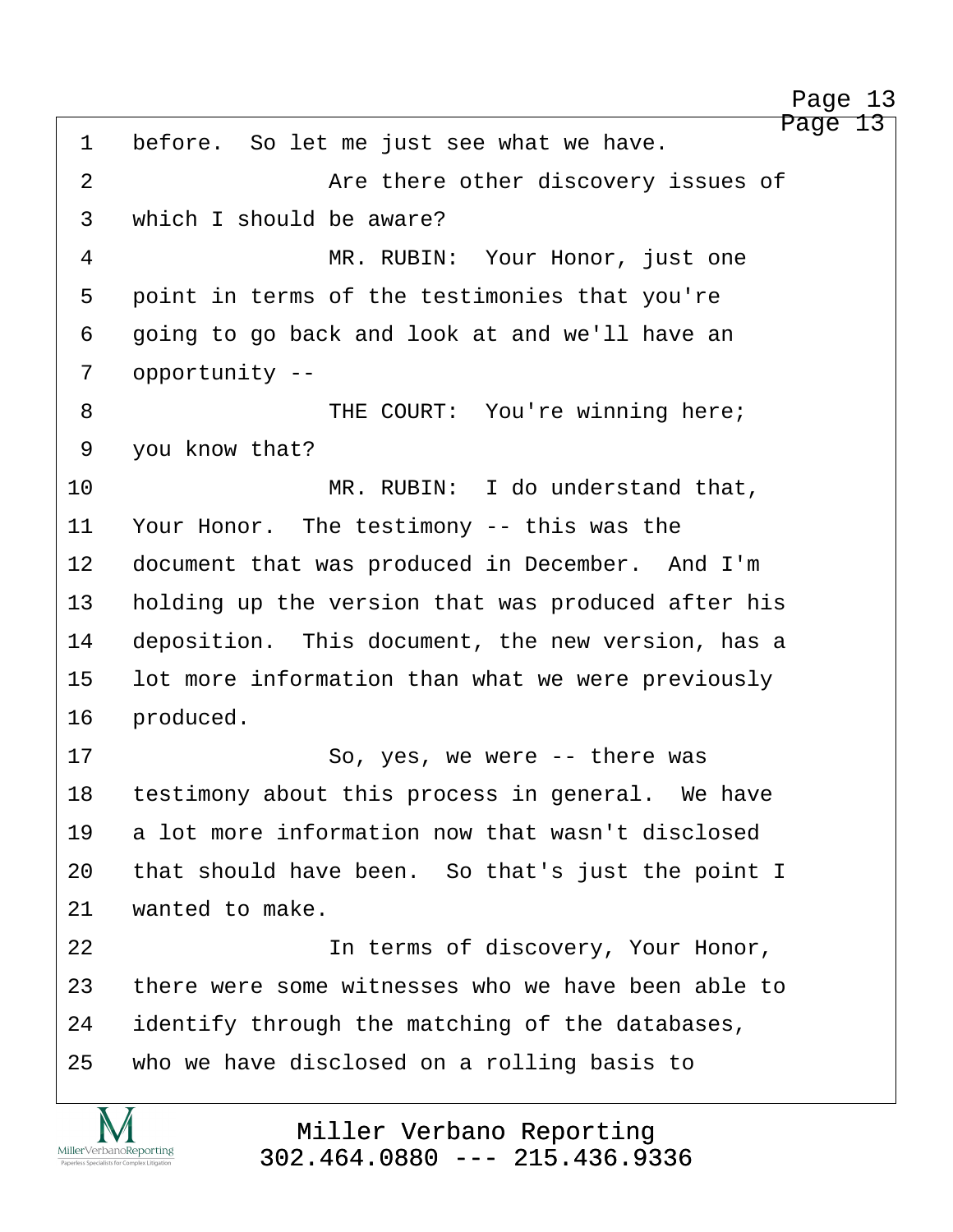http://www.yeslaw.net/help

<span id="page-14-0"></span>Page 14 1 respondents. And we're going to want to -- and 2 it's not really discovery; it's more of a 3 trial-preservation issue. But we're going to want 4 to take trial-preservation depositions for some of 5 those witnesses who cannot get to PennDOT, let 6 alone come to Harrisburg to testify. 7 So that's just one additional issue 8 that's out there. 9 · · · · · · · · · THE COURT: And I noticed that. Is 10 there any response from respondents to the 11 requests for preservation depositions? 12 MR. KEATING: Yes, Your Honor. 13 Whether they're preservation depositions or 14 regular depositions, they were depositions, and 15 discovery has closed. They've had more than 16 enough time to determine what witnesses they want 17 to call for the purposes of this trial who may or 18 may not have had difficulties getting an ID. 19 and 19 and 16 If they want to list these 20 individuals as witnesses for the trial itself, 21 that's one thing. I object to that too, by the 22 way. But for the purposes of continuing and doing 23 depositions three weeks before trial, after 24 discovery has closed, we don't think it's 25 appropriate; and we do object to it.

MillerVerbanoReporting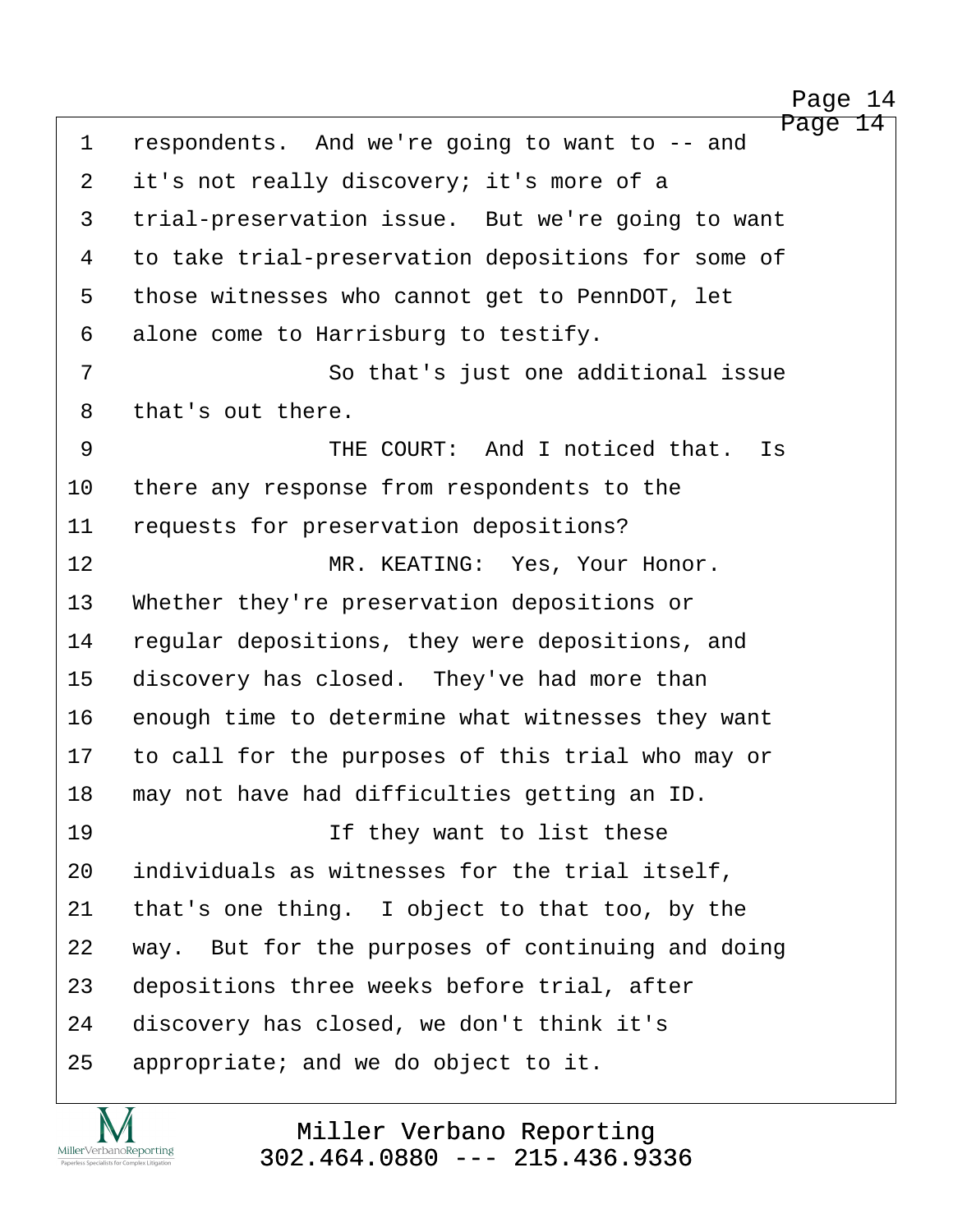http://www.yeslaw.net/help

<span id="page-15-0"></span>Page 15 ·1· · · · · · · · · THE COURT:· Anything else? 2 MR. KEATING: They have already 3 issued deposition notices on some of these 4 vitnesses. And I think there's like four of them 5 they've noticed for this week alone in different 6 places. 7 THE COURT: Well, you know what, 8 I'm more concerned at this point with you 9 explaining to me what the prejudice is to you sort 10 of procedurally, rather than just saying you think 11 they're out of time. 12· · · · · · · · · I understand the idea that 13 • witnesses who are infirm may be discovered as we 14 · go along or who have some sort of problem that 15 occurs. Is there some way that -- is there some 16 reason that you can't accommodate what seems to be 17 a professional request to cooperate with 18 preserving that testimony? 19· · · · · · · · · MR. KEATING:· We'd love to 20 cooperate with the other side, Your Honor. 21 However, we've got three weeks to get ready for 22 trial. We don't yet have their expert report. We 23 have to get our expert together. We have a lot of 24 things going on and very limited resources. Time 25 after time we have given them everything they've

MillerVerbanoReporting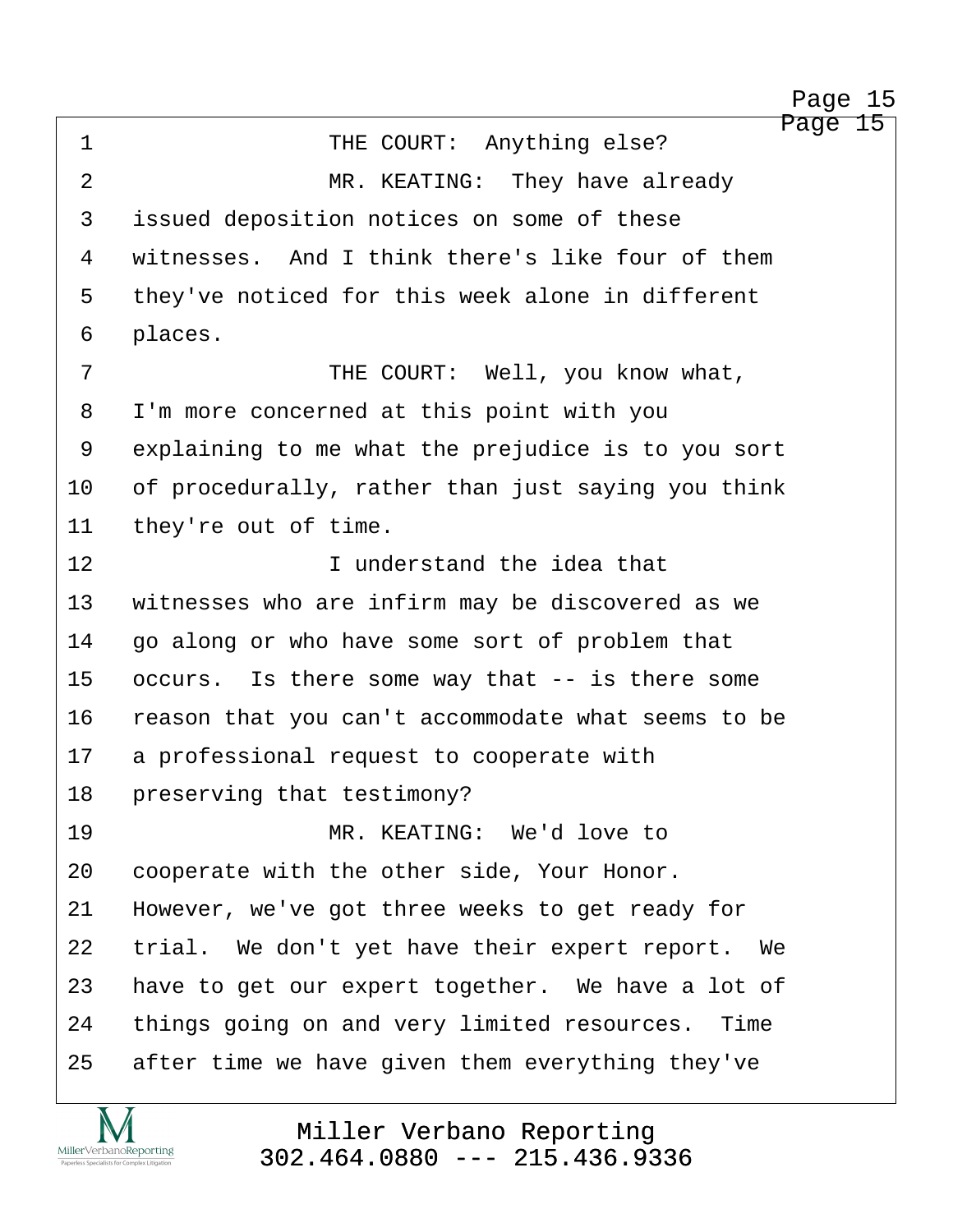http://www.yeslaw.net/help

<span id="page-16-0"></span>Page 16 1 wanted. But discovery has to end sooner or later, 2 Judge; and it's already ended. ·3· · · · · · · · · THE COURT:· All right.· I doubt 4 that I'm going to preclude them doing this if they 5 give you two weeks' notice; in other words, it's 6 two weeks before trial. So get on it. ·7· · · · · · · · · MR. RUBIN:· We've already issued 8 the notices, Your Honor. And we've also offered, 9 simultaneous, to work with them on scheduling and 10 reschedule them whenever is convenient. 11 Obviously, they have the Attorney General's office 12 and they also have outside counsel. 13· · · · · · · · · THE COURT:· The -- speaking of 14 vitnesses. I quess I'm anticipating a little bit 15 about the trial itself. My sense last year was 16 that both sides were able to work out disclosure 17 of what witness would be needed on what days. I 18 don't think I entered any kind of order that 19 regimented that. I don't think it was needed. 20· · · · · · · · · My suggestion to Judge McGinley 21 would be to just let you work it out, continue to 22 vork it out, because it seemed to work last year. 23· · · · · · · · · Would you agree with that? 24 MS. CLARKE: Yes, Your Honor. 25· · · · · · · · · MR. KEATING:· Your Honor, two

> Miller Verbano Reporting [302.464.0880 --- 215.436.9336](http://www.miller-verbano.com)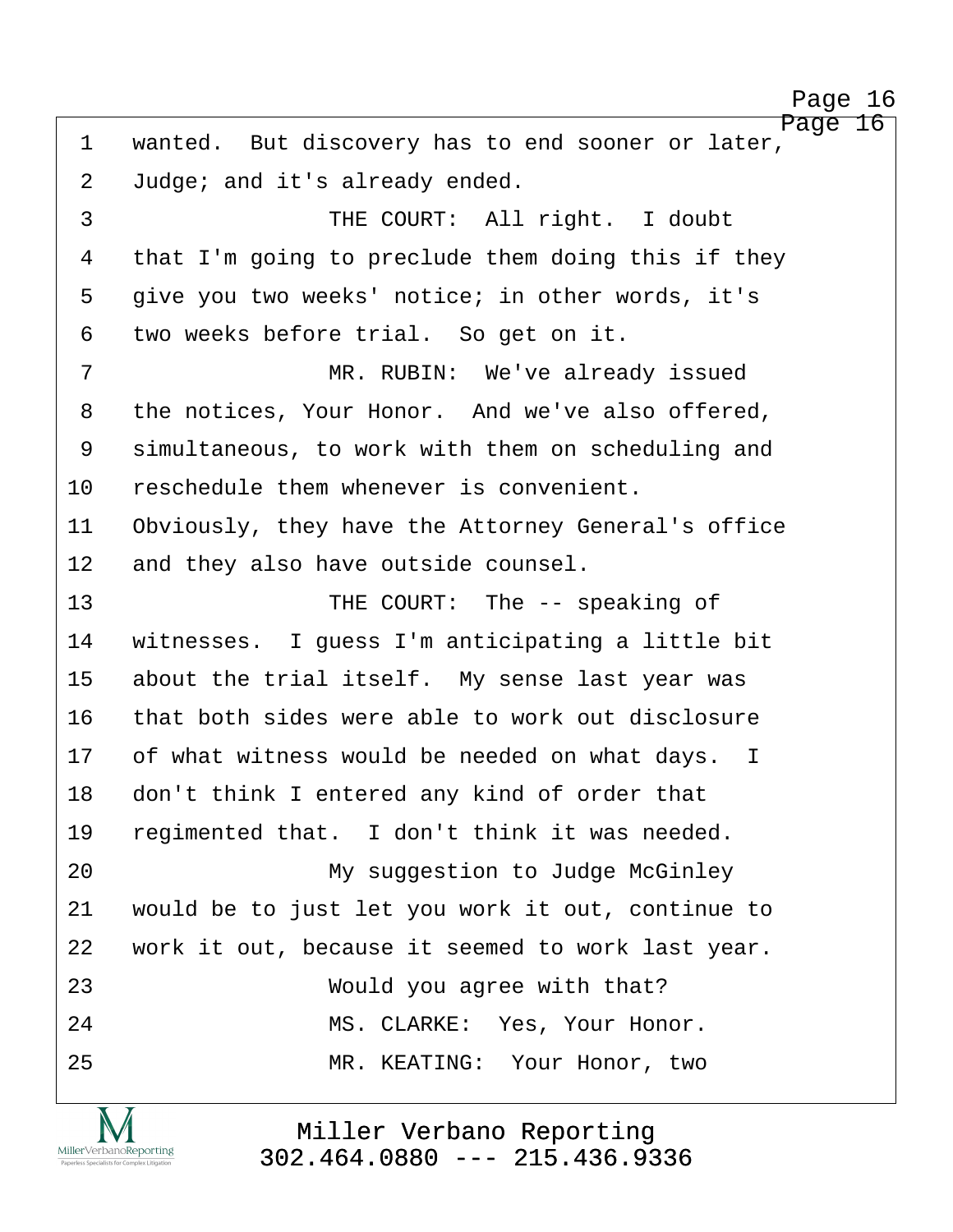http://www.yeslaw.net/help

<span id="page-17-0"></span>Page 17 1 things. Number one, can we have a sense of how 2 long the trial is going to be? 3 THE COURT: Well, I'll get to that. 4 I'm just -- I'm thinking about trial witnesses 5 right now. Both sides seemed to work it out. ·6· · · · · · · · · MR. KEATING:· Well, do we have a 7 Iimitation on new witnesses that they want to come 8 up with between now and trial? 9 · · · · · · · · · THE COURT: All right. Let me get 10 to the trial part of it. Then I'll save the 11 resolution of this till we get to the trial part. 12 **12** *Are there any other discovery* 13 issues? 14· · · · · · · · · MR. KEATING:· Your Honor, this is 15 not discovery. Relative to motions in limine, 16 we're wondering when is the cut-off point for 17 those to be filed with the Court. 18 **• THE COURT:** That is something that 19 Judge McGinley will need to address. So I don't 20 have an answer for you. I'm in the "pre" part of 21 "pretrial." 22 MR. RUBIN: Your Honor, on -- I'm 23 sorry. 24 MR. KEATING: (Indicating.) 25 THE COURT: Anything else for

> Miller Verbano Reporting [302.464.0880 --- 215.436.9336](http://www.miller-verbano.com)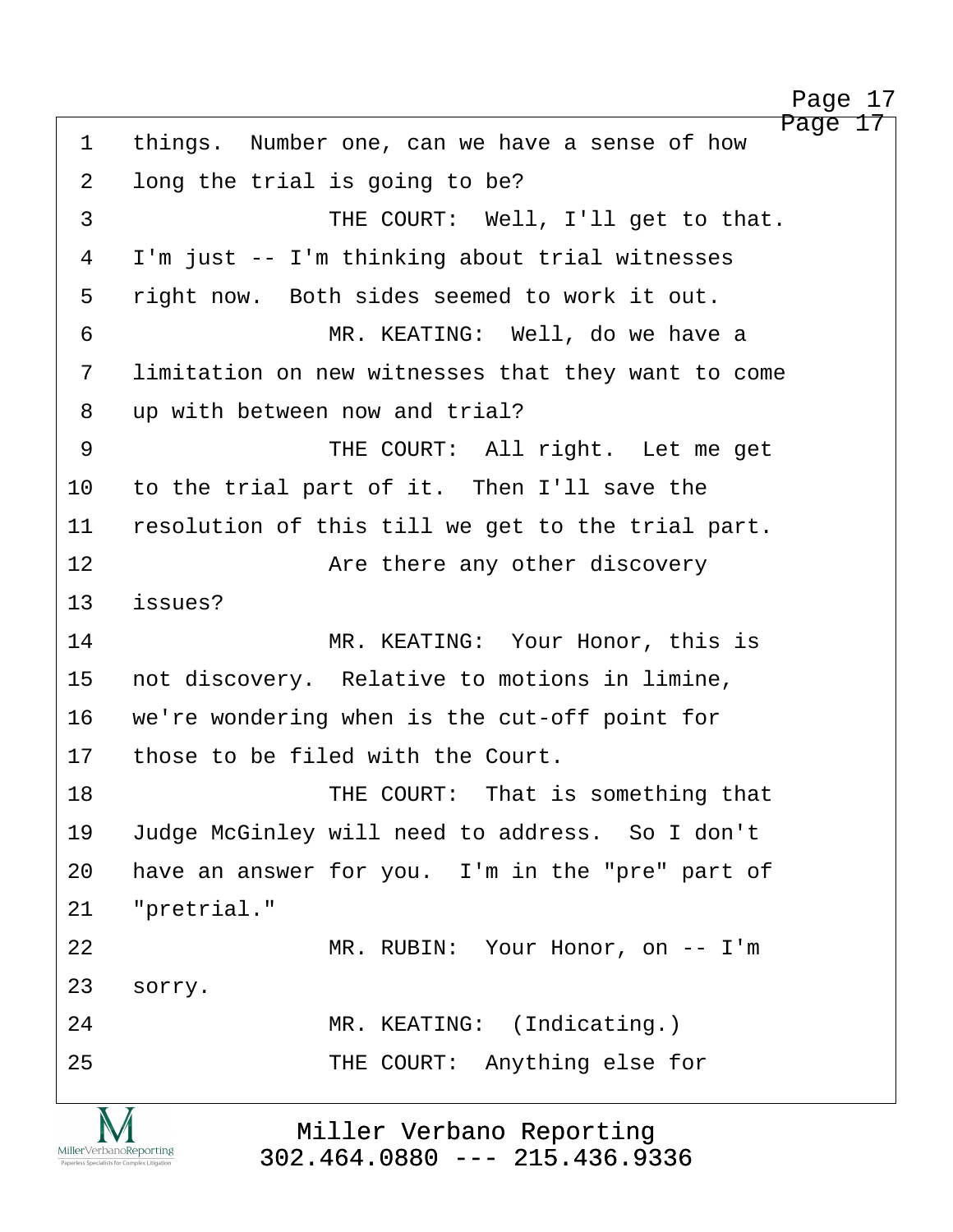http://www.yeslaw.net/help

<span id="page-18-0"></span>1 respondents? 2 NR. KEATING: No, Your Honor. 3 and MR. RUBIN: In terms of discovery, 4 I think it's labeled discovery of experts, Your 5 Honor. Obviously, expert reports are due, 6 pursuant to the Court's order, on July 1st. And I 7 believe there's some language in there, unless 8 sort of good cause is shown for an extension. ·9· · · · · · · · · We are not anticipating asking for 10 an extension. We are pushing our experts very 11 hard to finish their work and get their reports 12 in. I think the July 1st date is -- having that 13 date is a motivating factor and is a good hammer 14 to use to make sure it gets done. We anticipate 15 doing that. But as things happen between now and 16 next Monday, we may be coming back for a little 17 extra time. But I don't anticipate needing that. 18 **18** The other discovery issue on 19 experts is the respondents, in their pretrial 20 submission, disclosed Dr. William Wecker, who --21 statistician out in California. And they had 22 language that's a little confusing to us. It 23 says: Respondents will be rebutting the expert 24 testimony that has not yet been produced. They 25 will not be offering an expert report other than

MillerVerbanoReporting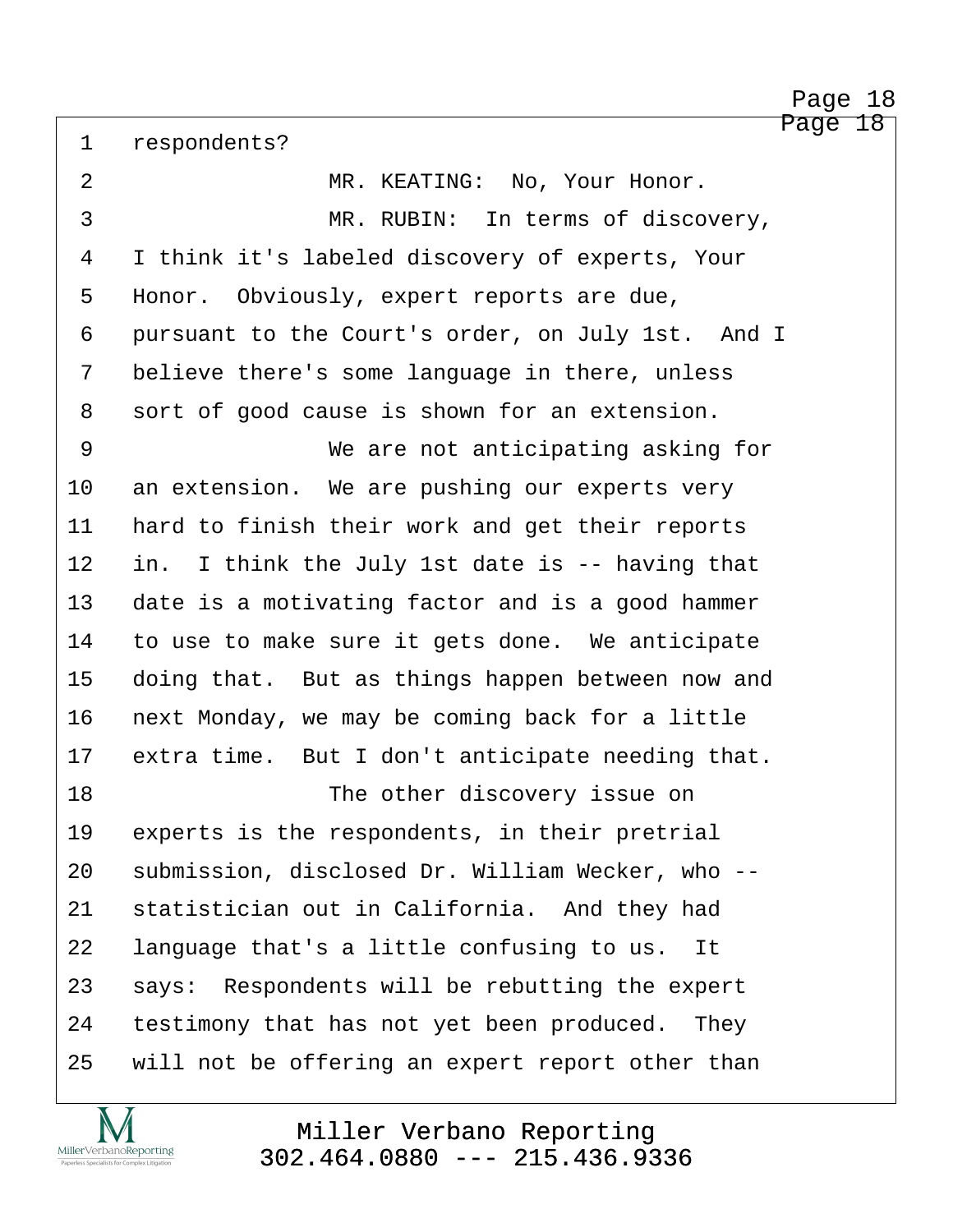http://www.yeslaw.net/help

<span id="page-19-0"></span>1 in rebuttal.

| $\overline{2}$ | So it's unclear whether they're                   |
|----------------|---------------------------------------------------|
| 3              | intending to submit an expert report at all; if   |
| 4              | so, when. Our understanding of the Court's order  |
| 5              | is that expert disclosures are due simultaneously |
| 6              | on July 1st. If by this language the respondents  |
| 7              | are suggesting they're going to submit it at some |
| 8              | other time, petitioners would object to that. But |
| 9              | it may be a nonissue in terms of the discovery.   |
| 10             | Or this may be more of a trial issue.             |
| 11             | THE COURT: Stick with me. I'll                    |
| 12             | get to the point in our agenda where you can ask  |
| 13             | questions of respondents' counsel. I saw the same |
| 14             | information you saw in pretrial memoranda, and I  |
| 15             | anticipated somebody raising it today. So I       |
| 16             | don't -- that's really a question that I can't    |
| 17             | answer. It's a question that perhaps the          |
| 18             | respondents' counsel can answer. So I'll give you |
| 19             | an opportunity to ask them the question.          |
| 20             | MR. RUBIN: Thank you, Your Honor.                 |
| 21             | THE COURT: Decorum order. I've                    |
| 22             | given you copies of a proposed decorum order.     |
| 23             | It's almost exactly the same as last year. This   |
| 24             | doesn't really impact counsel so much. It impacts |
| 25             | the people in the gallery, the press.             |

IVI  $\underset{\text{Paperless Specialists for Complex Litigation}}{\text{MillerVerbanoReporting}}$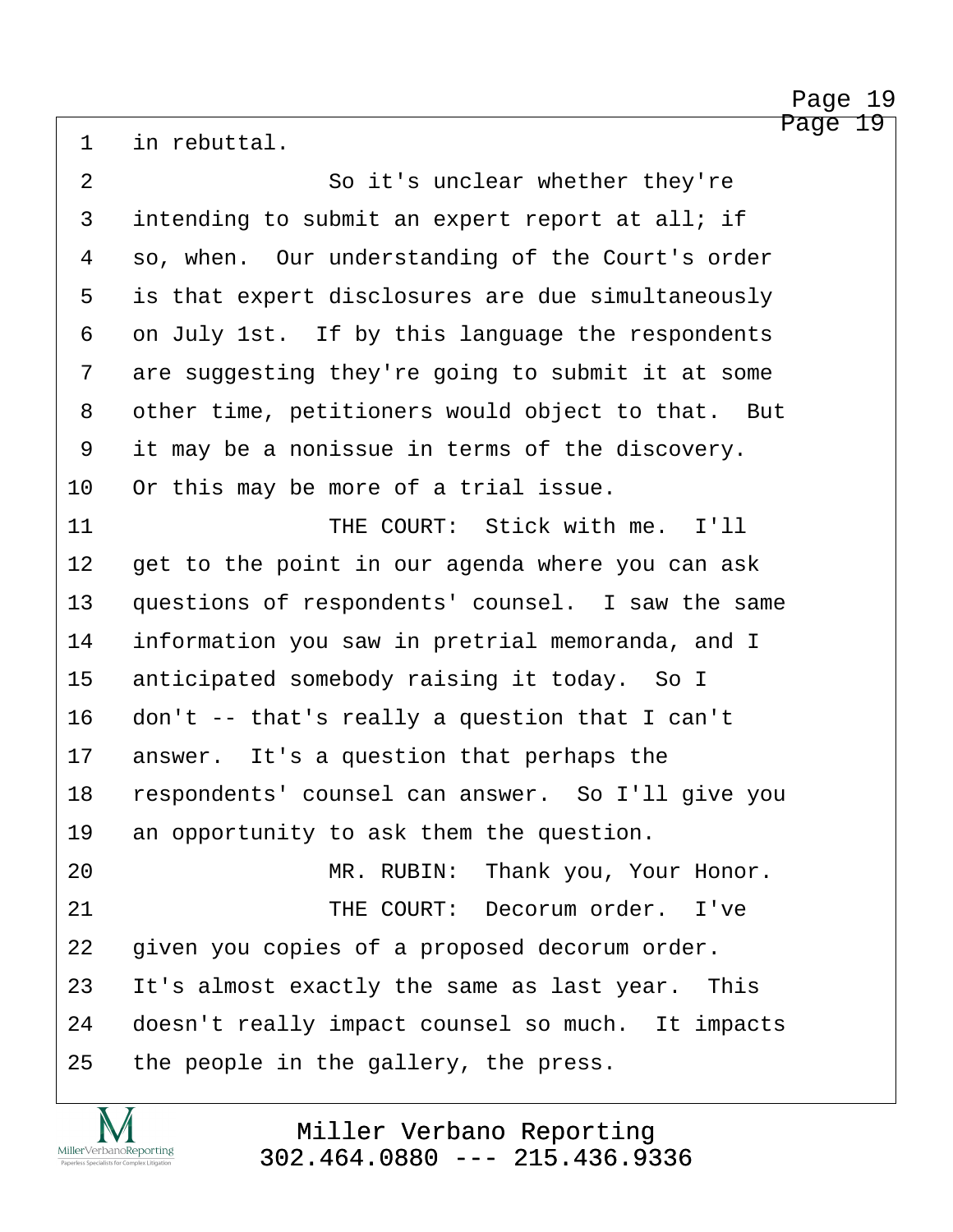http://www.yeslaw.net/help

<span id="page-20-0"></span>

| $\mathbf 1$    | Page 20<br>I did not make arrangements for an      |
|----------------|----------------------------------------------------|
| $\overline{2}$ | overflow courtroom because we didn't use it after  |
| 3              | the first day of trial, and it just seemed like it |
| 4              | was not helpful. So other than that and the        |
| 5              | movement or rearrangement of one paragraph, it's   |
| 6              | exactly the same as the decorum order we had for   |
| 7              | the remand hearing.                                |
| 8              | Is there any reason why this                       |
| 9              | Decorum Order 3 can't be signed and filed today?   |
| 10             | MS. CLARKE: Your Honor, I'm                        |
| 11             | Jennifer Clarke for petitioners. We have no        |
| 12             | objection. It's fine.                              |
| 13             | MR. KEATING: None for respondents,                 |
| 14             | Your Honor.                                        |
| 15             | THE COURT: Anyone else in the                      |
| 16             | courtroom that wants to be heard on the decorum    |
| 17             | order?                                             |
| 18             | In anticipation for this, our                      |
| 19             | prothonotary has been in contact with both the     |
| 20             | Capitol Police and AOPC. So we'd had some input    |
| 21             | from them. They basically said, "Do what you did   |
| 22             | last year." So that's what we're going to do.      |
| 23             | All right. Now, plaintiffs'                        |
| 24             | counsel, you seem to have at least one question of |
| 25             | respondents' counsel with regards to the expert    |
|                |                                                    |

Miller Verbano Reporting [302.464.0880 --- 215.436.9336](http://www.miller-verbano.com)

M  $\underset{\text{Paperless Specialists for Complex Litigation}}{\text{MillerVerbanoReporting}}$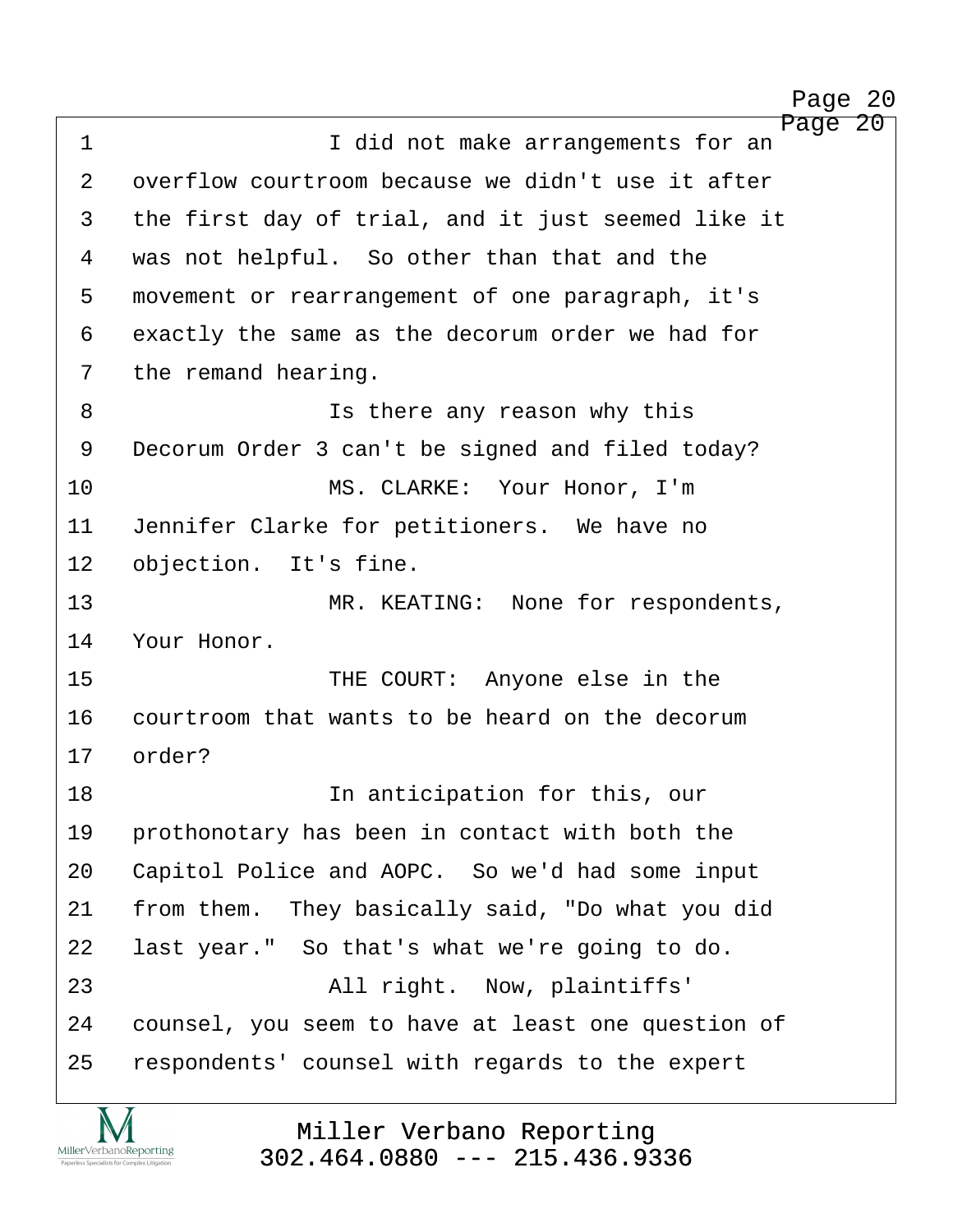http://www.yeslaw.net/help

<span id="page-21-0"></span>

| $\mathbf 1$    | 21<br>Page<br>disclosure. And as I understood your question, it |
|----------------|-----------------------------------------------------------------|
| $\overline{2}$ | was what disclosure, if any, can be anticipated                 |
| 3              | from respondents' -- what expert disclosure, if                 |
| 4              | any, can be anticipated from respondents by the                 |
| 5              | July 1 deadline.                                                |
| 6              | Is that a fair characterization of                              |
| 7              | your inquiry?                                                   |
| 8              | MR. RUBIN: Yes, Your Honor.                                     |
| 9              | MS. HICKOK: Your Honor,                                         |
| 10             | petitioners have consistently refused to disclose               |
| 11             | even who their experts are or what subject their                |
| 12             | experts will be testifying on, taking the position              |
| 13             | that they did not need to put it in the pretrial                |
| 14             | and that it would be disclosed July 1st, when they              |
| 15             | issue however many expert reports they issue.                   |
| 16             | Because of the nature of expert                                 |
| 17             | testimony, individual fact witnesses can only                   |
| 18             | counter so much of the expert testimony. Some of                |
| 19             | it will be needed to be analyzed by an expert in                |
| 20             | order to be able to demonstrate the faultiness                  |
| 21             | that underlies the premise and in order to be                   |
| 22             | helpful to the Court.                                           |
| 23             | Accordingly, we have retained an                                |
| 24             | expert witness for the purpose of analyzing their               |
| 25             | expert reports and testifying as to the flaws in                |
|                |                                                                 |

Miller Verbano Reporting [302.464.0880 --- 215.436.9336](http://www.miller-verbano.com)

M  $\underset{\text{Paperless Specialists for Complex Litigation}}{\text{MillerVerbanoReporting}}$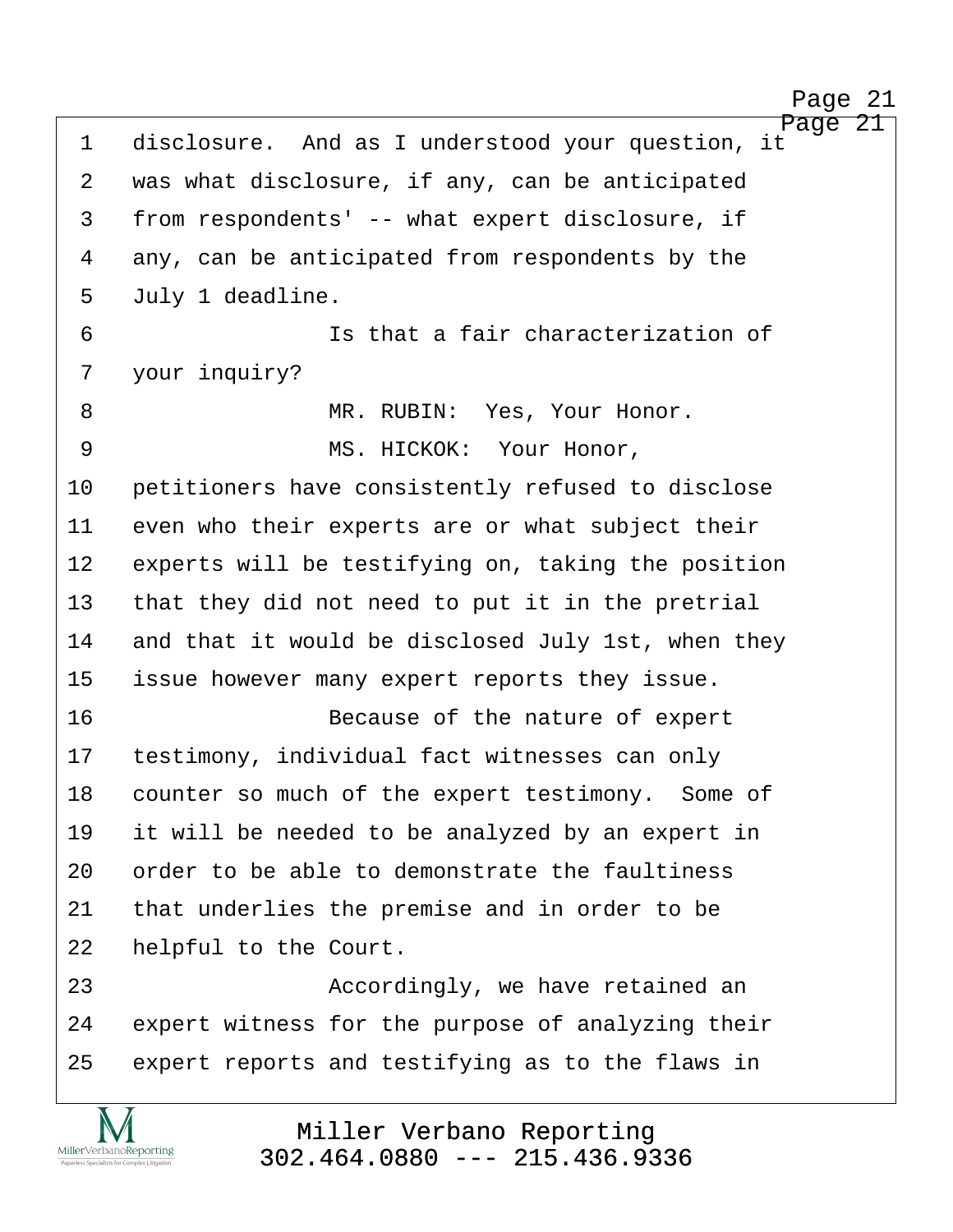<span id="page-22-0"></span>Page 22 1 them so that you would be able to understand, and 2 Judge -- the Honorable McGinley would be able to 3 understand the weaknesses in their testimony. 4 THE COURT: Well, you do anticipate 5 this person will be testifying at trial, then? ·6· · · · · · · · · MS. HICKOK:· Yes, Your Honor. ·7· · · · · · · · · THE COURT:· Well, certainly by 8 July 1st you would need to disclose the 9 qualifications of the expert. 10 MS. HICKOK: We could certainly 11 disclose the qualifications. But we can't issue a 12 report because we haven't seen the reports that he 13 will rebutting. 14· · · · · · · · · THE COURT:· Well, I think it's fair 15 that they see your expert report in advance of 16 trial. So how would you propose to resolve this Page 22

18· · · · · · · · · MS. HICKOK:· Well, if they told us 19 what reports we'd be getting and how many, we 20 could tell you how long it would take to rebut 21 them. But we don't even know --

22· · · · · · · · · THE COURT:· Okay.· Sounds like 23 you're going to have a report on July 1st or 24 before July 1st.

MillerVerbanoReporting

17 *issue?* 

25 · · · · · · · · · MS. HICKOK: Well, they're saying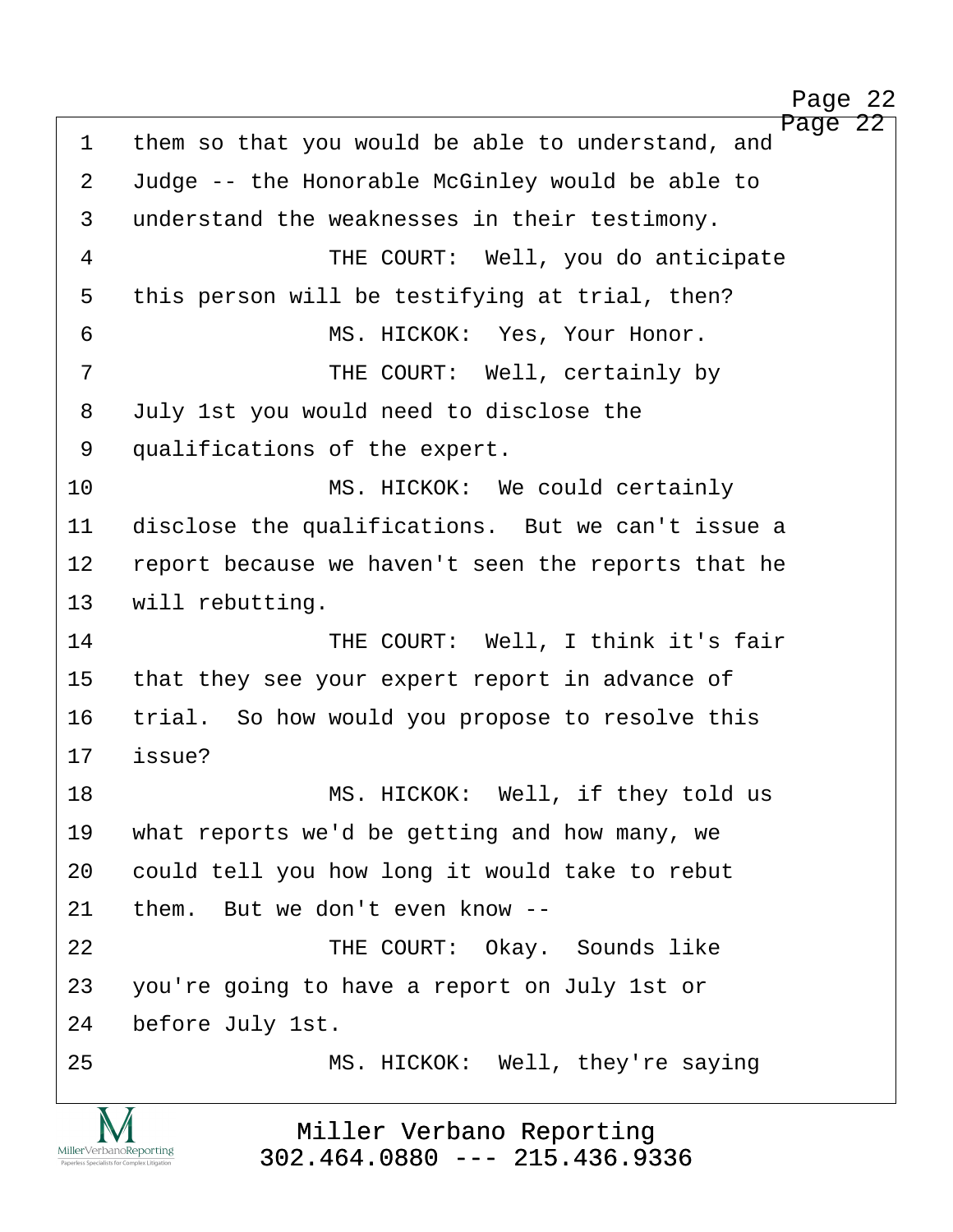http://www.yeslaw.net/help

<span id="page-23-0"></span>Page 23 1 they might ask for an extension of time. And they 2 have not said how many reports we would have. ·3· · · · · · · · · THE COURT:· The -- next Monday, 4 which would be July 1st, is two weeks before 5 trial. 6 · · · · · · · · · · · · · MS. HICKOK: Yes, Your Honor. ·7· · · · · · · · · THE COURT:· Reasonably, what's your 8 best good-faith estimate as to how much time your 9 expert would need? 10 **I** think they get it beforehand. I 11 think they get it beforehand. 12 MS. HICKOK: I understand, Your 13 Honor. But --14 THE COURT: I understand your 15 problem. 16· · · · · · · · · MS. HICKOK:· Our problem is, if we 17 have 500 pages that produce on July 1st, of 18 various people doing various statistical analyses 19 and complicated analyses, a person going through 20 that can't possibly do it in 20 hours or 30 hours. 21 and 21 and 21 and 21 and 21 and 21 and 21 and 25-page expert 22 report or they give us an expert report that is 23 Mr. Barreto's updated slightly, then we certainly 24 could do it in a week. 25· · · · · · · · · But asking us how long it will take

> Miller Verbano Reporting [302.464.0880 --- 215.436.9336](http://www.miller-verbano.com)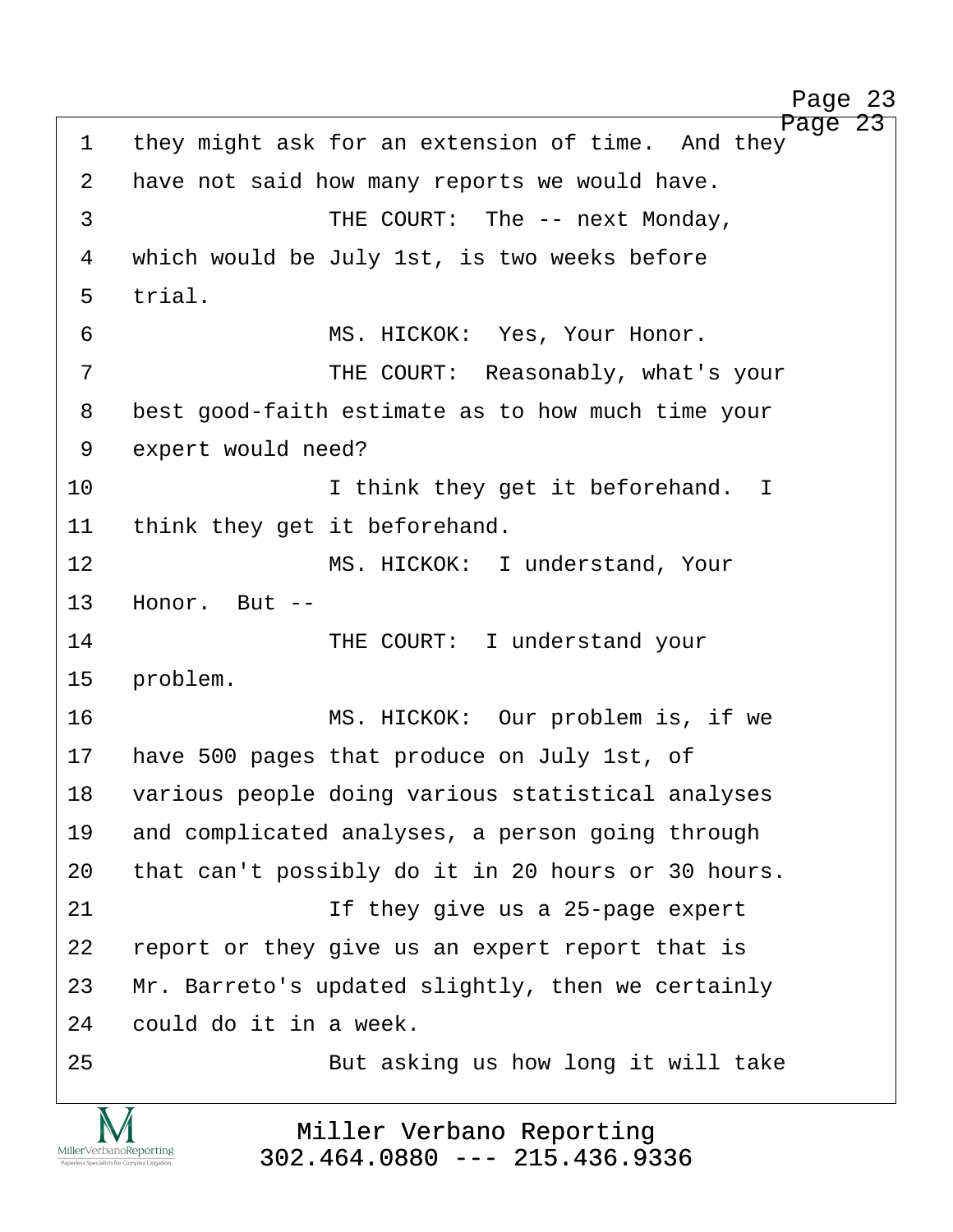http://www.yeslaw.net/help

<span id="page-24-0"></span>Page 24 1 to analyze a complete unknown is very difficult 2 from our perspective because it is completely ·3· ·unknown. ·4· · · · · · · · · THE COURT:· This would be the basis 5 for them to request a continuance of trial; you 6 understand that? ·7· · · · · · · · · MS. HICKOK:· Your Honor, if they 8 can tell us what we would be looking at in terms 9 of an expert report -- are we looking at one? are 10 we looking at two? what are the topics? how long 11 are they going to be? -- that kind of information 12 would enable me to answer you as to how long it 13 would take to do a rebuttal. 14 **• THE COURT:** Well, this is another 15 area I anticipated would come up today. I can 16 understand that respondents can't pin themselves 17 down on the rebuttal report. I think you get it 18 at least seven days before trial. 19· · · · · · · · · MR. RUBIN:· Your Honor, may I be 20 heard? Just to clarify for the record, at one of 21 the depositions Mr. Keating asked us who our 22 experts were going to be. I told him we hadn't 23 decided yet. 24· · · · · · · · · However, they, of course, know who 25 one of our experts is because they've been

> Miller Verbano Reporting [302.464.0880 --- 215.436.9336](http://www.miller-verbano.com)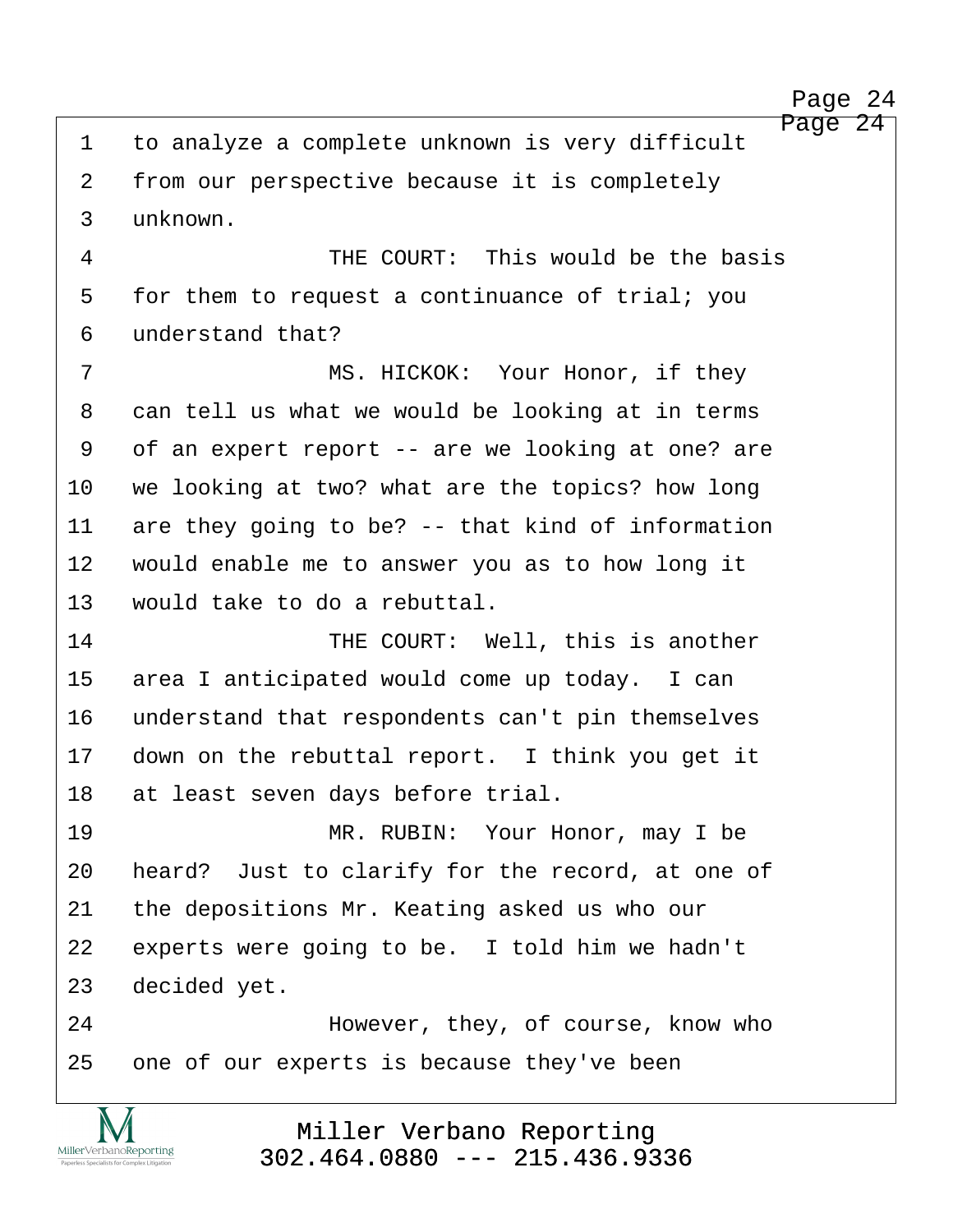http://www.yeslaw.net/help

<span id="page-25-0"></span>Page 25 1 • producing directly to that expert the data on the 2 database matching. We anticipate having two 3 experts that would be within Dr. Wecker's area of 4 expertise, one of whom they already know about, 5 Dr. Siskin, from BLDS. That's not a surprise or 6 state secret. We already told them that. They 7 produced the data. It's going to be doing 8 database matching; very similar to what they did 9 last summer, but doing a better job at it, 10 hopefully. 11· · · · · · · · · They will also be hearing about, 12 potentially, from a different, one other expert, 13 some additional analysis based upon 14 Dr. Barreto's --15· · · · · · · · · THE COURT:· Who is this other 16 expert? 17· · · · · · · · · MR. RUBIN:· It's a Dr. Marker is 18 likely going to be the expert. So that's still 19 being resolved. But it will be very short 20 testimony, very short report; not doing a whole 21 new survey. It will be based on Dr. Barreto's 22 work. 23· · · · · · · · · So this was -- should -- could have 24 been anticipated months ago. This is one of the 25· ·issues that we had with the databases not being

Miller Verbano Reporting [302.464.0880 --- 215.436.9336](http://www.miller-verbano.com)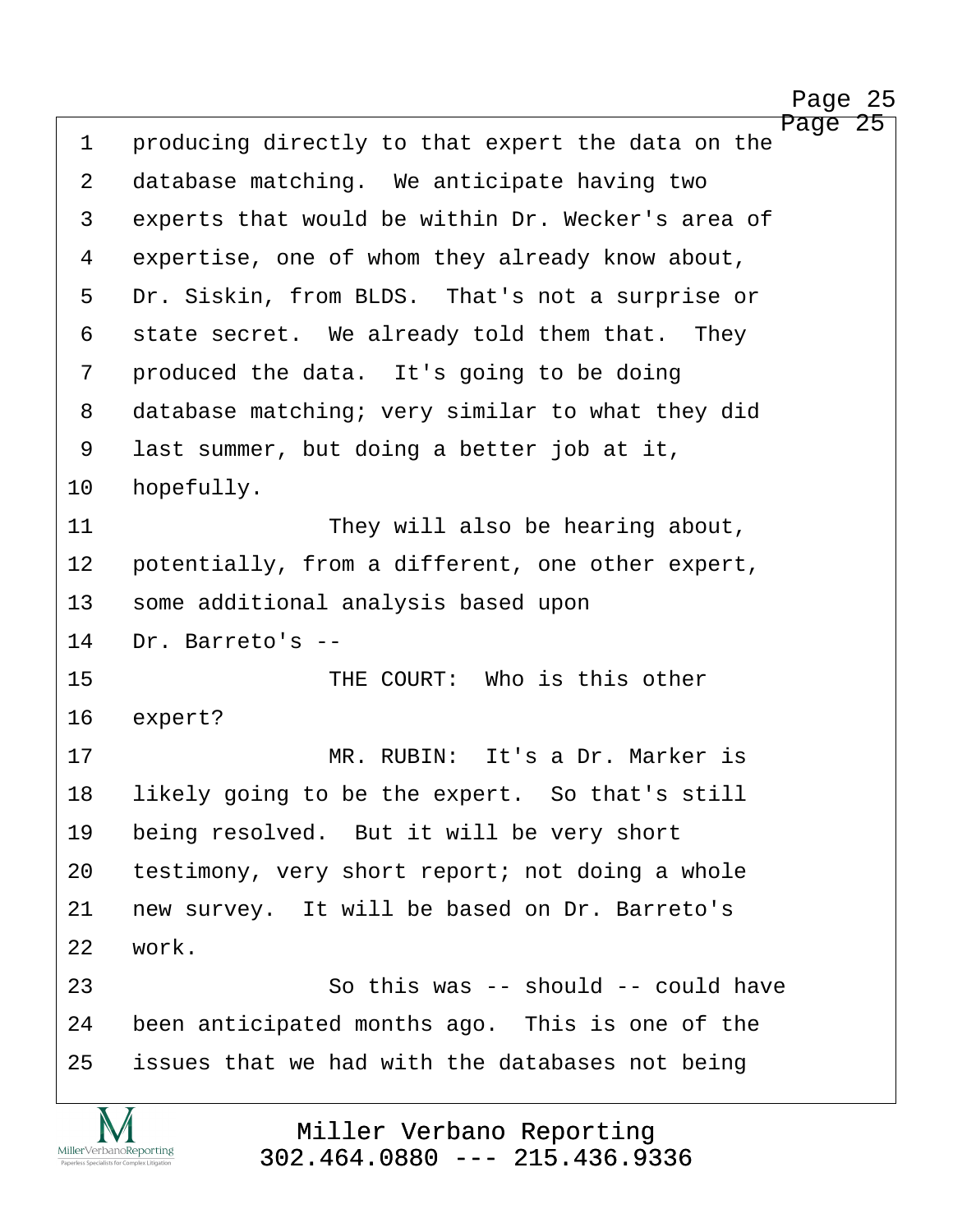http://www.yeslaw.net/help

<span id="page-26-0"></span>Page 26 1 • produced on a timely basis. The Court's always 2 envisioned -- it's always been envisioned that 3 there would be simultaneous exchanges of reports. ·4· · · · · · · · · (Indiscernible cross-talk.) ·5· · · · · · · · · THE COURT:· A new undisclosed 6 expert. I'm a little concerned about that. 7 You -- both sides disclosed experts. And now I'm 8 hearing about somebody for petitioners who has not 9 vet been disclosed. I mean, identity is one 10 thing. I mean, you can certainly come up with the 11 identity if you don't have a report yet. 12· · · · · · · · · MR. RUBIN:· As we understood the -- 13 and just to be clear, this is only within the area 14 of Dr. Wecker. We probably will have a third 15 expert on communications as well, Your Honor. But 16 all of those, Your Honor, depend upon the work, as 17 we told -- as we stated when we asked for a 18 continuance, that all of their work also depends 19 upon knowing where the database matching ends up; 20 because who you're communicating with depends on 21 who doesn't have ID. So it's all intertwined and 22 it's very -- so there are lots of different pieces 23 that need to fall into place, Your Honor. 24· · · · · · · · · THE COURT:· Who's this other 25 expert?

> Miller Verbano Reporting [302.464.0880 --- 215.436.9336](http://www.miller-verbano.com)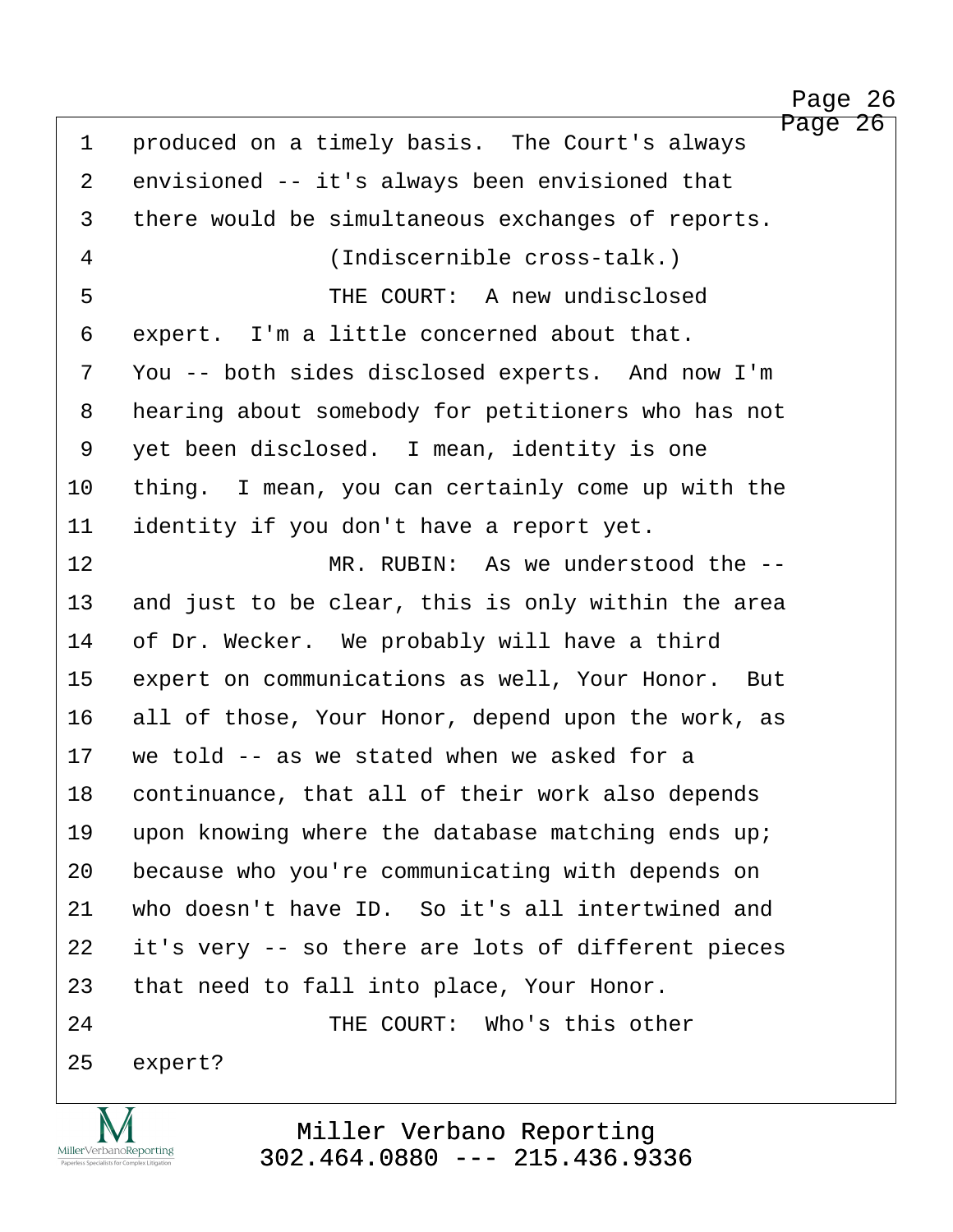http://www.yeslaw.net/help

<span id="page-27-0"></span>Page 27 ·1· · · · · · · · · MR. RUBIN:· Dr. Mutz is the 2 communications expert, Your Honor. ·3· · · · · · · · · THE COURT:· Okay.· Well, you need 4 to disclose the qualifications of these people you 5 just identified. And I'm really disappointed with 6 this. I'm really disappointed that we're getting 7 into this problem at the pretrial conference 8 stage, three weeks before trial. 9 · · · · · · So all these things should be 10 disclosed. The qualifications of these experts 11 and the, you know, the names of the experts and 12 the areas of expertise need to be disclosed within 13 two days. 14 · · · · · · · · · You know, Judge McGinley, I'm sorry 15 to do this to you, but it looks like after today 16 there may be problems with this part of discovery. 17 It may impact the trial date. 18· · · · · · · · · The problem with impacting the 19 trial date is we have a goal of August the 9th to 20 complete the testimony at the new hearing and 21 issue a decision of  $-$ - on the preliminary 22 injunction extension. So any significant delay of 23 the trial will also imperil a timely decision on 24 the preliminary injunction and thus imperil a 25 timely appeal to the Supreme Court in advance of

MillerVerbanoReporting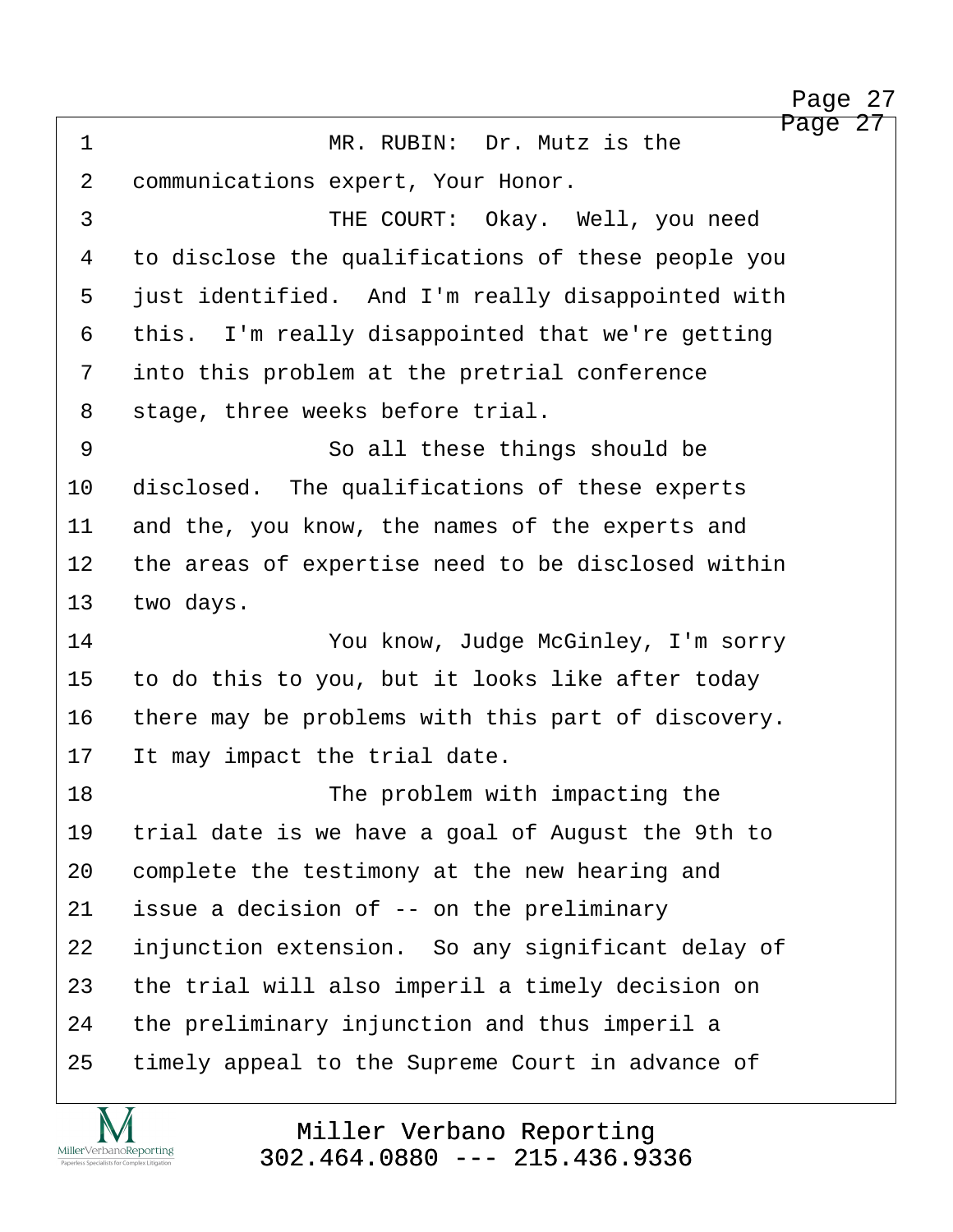http://www.yeslaw.net/help

Page 28

<span id="page-28-0"></span>1 the November election.

IVI MillerVerbanoReporting Paperless Specialists for Comp

x Litigation

| $\overline{2}$ | So these problems with expert                      |
|----------------|----------------------------------------------------|
| 3              | discovery impact a year's scheduling. And that's   |
| 4              | what's concerning me and causing grave             |
| 5              | disappointment at this stage of the proceedings.   |
| 6              | All right. So, my fellow jurist,                   |
| 7              | good luck with this.                               |
| 8              | All right. So getting back to the                  |
| 9              | agenda, we have -- well, let me try to resolve     |
| 10             | this. I don't see how respondents can issue a      |
| 11             | report until they've seen your reports. The        |
| 12             | chances of your getting an extension of time for   |
| 13             | these reports, now that I find out that there are  |
| 14             | going to be several of them, are pretty slim in my |
| 15             | view, slim to almost none. I'm not going to        |
| 16             | preclude that because that's going to be Judge     |
| 17             | McGinley's decision because he will have the final |
| 18             | say about the trial.                               |
| 19             | But -- well, I'm disappointed; you                 |
| 20             | know that. I don't think I need to keep harping    |
| 21             | on that.                                           |
| 22             | Respondents, you're going to get a                 |
| 23             | very, very, very short timeline to respond to      |
| 24             | these reports.                                     |
| 25             | MS. HICKOK: Yes, Your Honor.                       |
|                |                                                    |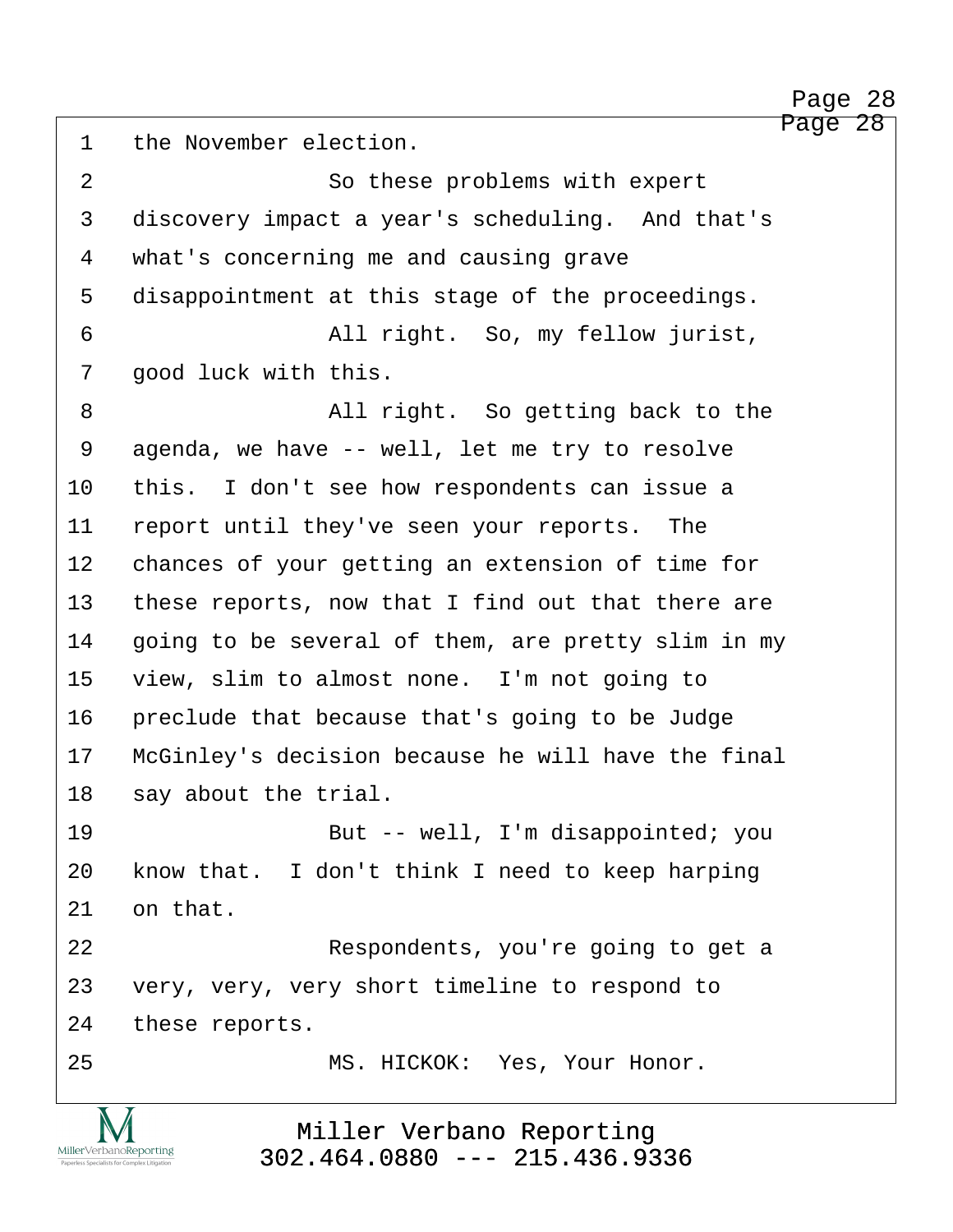Page 29

http://www.yeslaw.net/help

<span id="page-29-0"></span>

| $\mathbf 1$    | rage<br>THE COURT:<br>There may have to be a       |
|----------------|----------------------------------------------------|
| $\overline{2}$ | short delay of the trial. But, honestly, if we     |
| $\mathfrak{Z}$ | delay the trial more than about a week, we're      |
| 4              | really running into problems with everything else  |
| 5              | that has been planned for rest of the year on this |
| 6              | case, so I don't want to do it. And I don't think  |
| 7              | the people of Pennsylvania want to this hanging    |
| 8              | around forever either. I think everyone wants      |
| 9              | closure on this. And we're trying to do that.      |
| 10             | MS. HICKOK: I agree, Your Honor.                   |
| 11             | MR. RUBIN: And, Your Honor, the                    |
| 12             | petitioners agree that we do not want a, at this   |
| 13             | stage, a delay of the trial. We have worked very   |
| 14             | hard to move forward and be prepared for trial.    |
| 15             | The schedule of simultaneous expert disclosure was |
| 16             | always sort of envisioned by both parties.         |
| 17             | Dr. Wecker -- we object to having a                |
| 18             | report so close to trial from Dr. Wecker, who we   |
| 19             | know from previous cases will submit a very        |
| 20             | complicated, detailed report that will require us  |
| 21             | to work with our experts on the eve of trial to    |
| 22             | figure out what it is that Dr. Wecker's saying and |
| 23             | why what he's saying is not accurate.              |
| 24             | So we don't $--$ there $--$ the                    |
| 25             | database is the database. They've had 16 months    |

Miller Verbano Reporting [302.464.0880 --- 215.436.9336](http://www.miller-verbano.com)

TVI  $\underset{\text{Paperless Specialists for Complex Litigation}}{\text{MillerVerbanoReporting}}$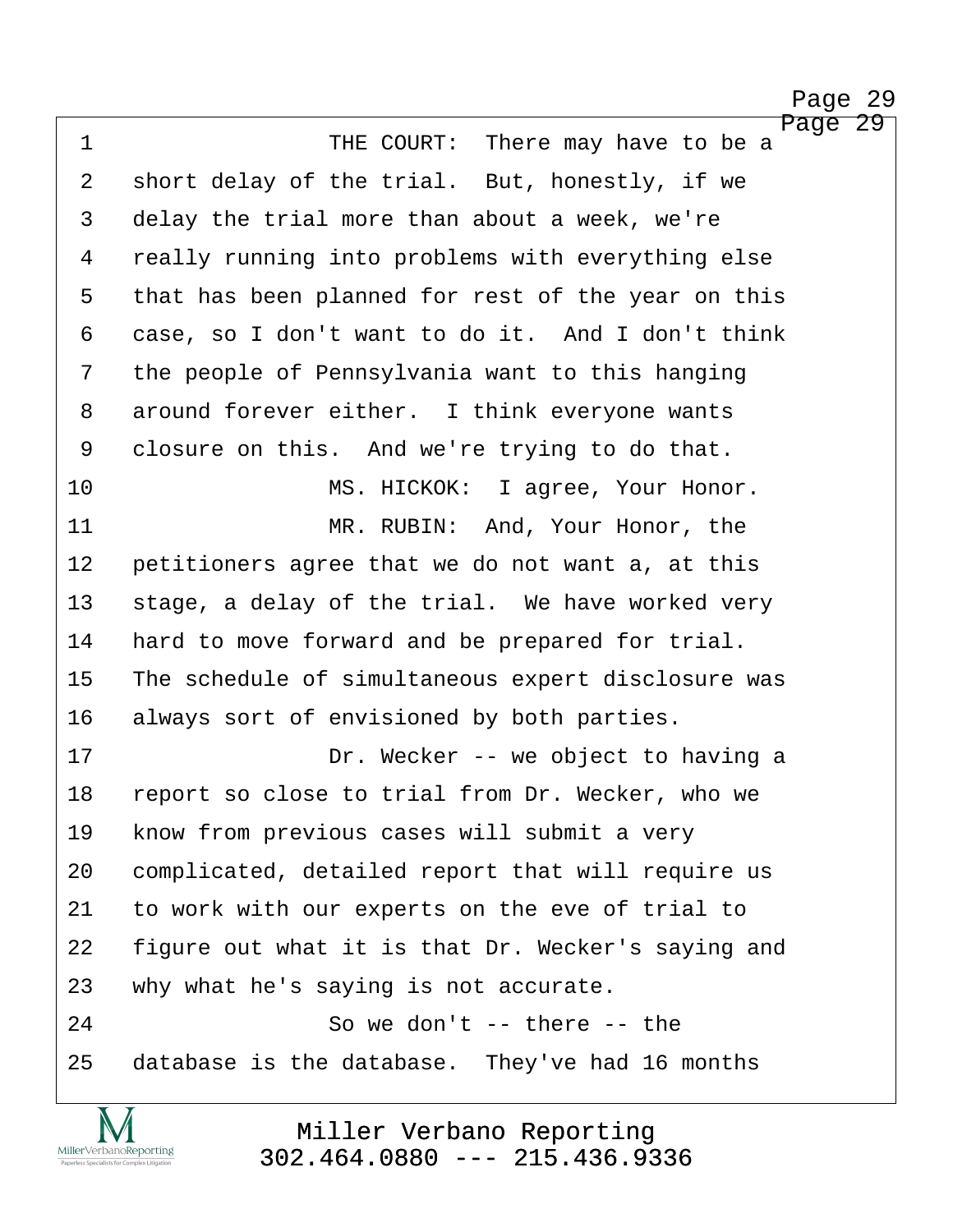<span id="page-30-0"></span>Page 30 1 to do a better match to database and come in and 2 say, Here's now what the number is. 3 · · · · · · · · · THE COURT: You know what, I am not 4 · persuaded about this late disclosure of database 5 information. It's just not persuasive to me 6 anymore. Every time I hear from you, it's a 7 complaint about the compliance of respondents for 8 discovery. 9 · · · · · · · · · At this point, complaining doesn't 10 help me. At this point, getting it done helps me. 11 So pointing fingers is not useful. 12 MR. RUBIN: Understood, Your Honor. 13 We will plan on getting it done for a July 15th 14 trial date. 15 **• 15** THE COURT: All right. So we've at 16 least disclosed -- we've at least discussed this 17 issue of the expert discovery. And  $I$  -- so we --18 qualifications need to be exchanged immediately. 19 · · · · · · · · · · · And you're going to have to -- and 20 I'm speaking to respondents' counsel -- within 24 21 hours of receipt of the  $ex- - -$  of the report, 22 you're going to have to give us in writing and 23 yive to Judge McGinley in writing your best 24 estimate of how much time you need to produce a

http://www.yeslaw.net/help

Page 30

MillerVerbanoReporting

25 report, a rebuttal report.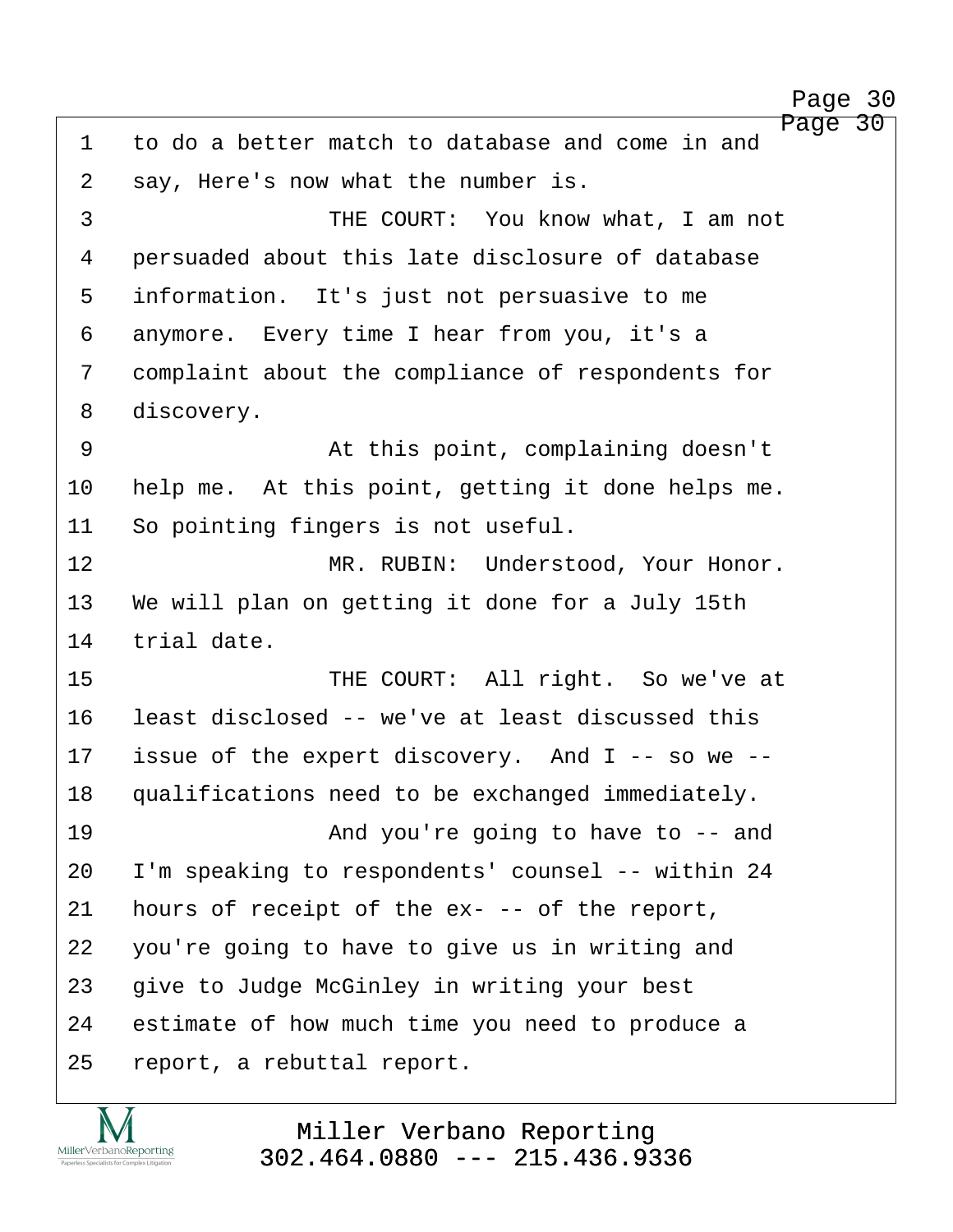http://www.yeslaw.net/help

<span id="page-31-0"></span>

|                | Page 31                                           |
|----------------|---------------------------------------------------|
| $\mathbf 1$    | MS. HICKOK: Yes, Your Honor.                      |
| $\overline{2}$ | THE COURT: So you'll have 24 hours                |
| 3              | the respond to what you get. So save a day. Keep  |
| 4              | that day open.                                    |
| 5              | All right. Let me just go back to                 |
| 6              | my agenda here. Counsel for petitioners, do you   |
| 7              | have any more questions of respondents' counsel?  |
| 8              | MR. RUBIN: No, Your Honor.                        |
| 9              | THE COURT: Is there anything else                 |
| 10             | you want to bring to my attention -- and Judge    |
| 11             | McGinley's attention?                             |
| 12             | MR. RUBIN: No, Your Honor.                        |
| 13             | THE COURT: Okay. Counsel for                      |
| 14             | respondents, do you have any questions of counsel |
| 15             | for petitioners?                                  |
| 16             | MR. KEATING: Other than those --                  |
| 17             | you've already identified potential trial         |
| 18             | depositions. How many more do you believe that    |
| 19             | you're going to try to identify between now and   |
| 20             | trial?                                            |
| 21             | MS. CLARKE: There are two                         |
| 22             | additional witnesses who we hope to be able to    |
| 23             | preserve their testimony by video.                |
| 24             | THE COURT: Are these in the papers                |
| 25             | I got Friday?                                     |
|                |                                                   |

Miller Verbano Reporting [302.464.0880 --- 215.436.9336](http://www.miller-verbano.com)

**IVI**  $\underset{\text{Paperless Specialists for Complex Litigation}}{\text{MillerVerbanoReporting}}$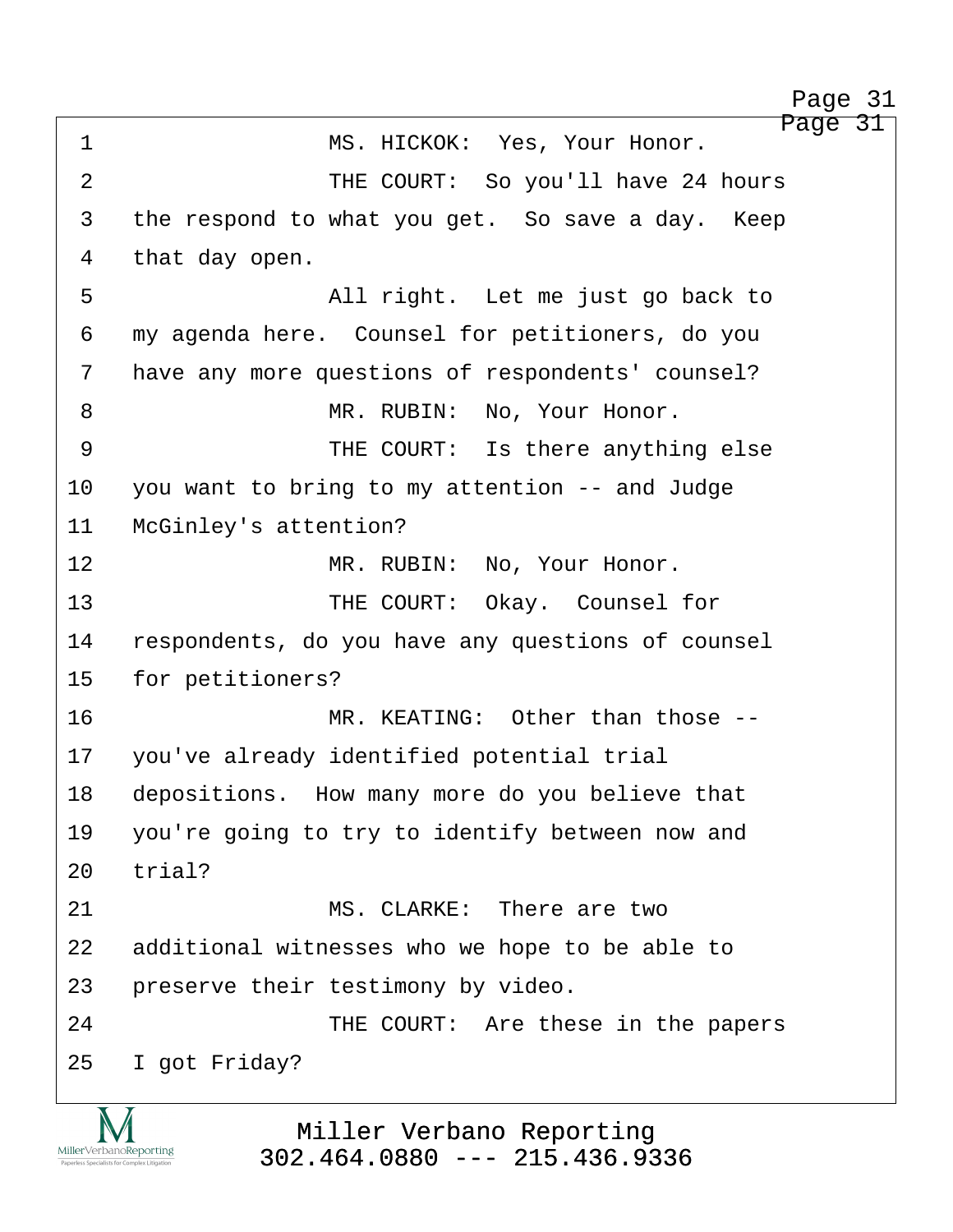http://www.yeslaw.net/help

<span id="page-32-0"></span>

| $\mathbf 1$    | Page 32<br>MS. CLARKE: Yes.                       |
|----------------|---------------------------------------------------|
| $\overline{2}$ | THE COURT: These are the same                     |
| $\mathsf{3}$   | people?                                           |
| 4              | MS. CLARKE: The same people who                   |
| 5              | are identified as testifying by video. There were |
| 6              | six altogether. We've set four trial depositions  |
| 7              | so far. So there are two additional people who we |
| 8              | anticipate testifying by video.                   |
| 9              | THE COURT: It's -- Theresa                        |
| 10             | Kukowski.                                         |
| 11             | MS. CLARKE: Yes. She's one of the                 |
| $12 \,$        | two that we haven't notified so -- notified them  |
| 13             | that we want do that by video deposition.         |
| 14             | THE COURT: And Patricia Norton?                   |
| 15             | MS. CLARKE: Yes.                                  |
| 16             | THE COURT: So those are the two?                  |
| 17             | MS. CLARKE: Well, there are six                   |
| 18             | altogether that we identified as testifying by    |
| 19             | video.                                            |
| 20             | THE COURT: These are the two new                  |
| 21             | ones.                                             |
| 22             | MS. CLARKE: No. Miss Norton is                    |
| 23             | not one of the new ones. The other one is a       |
| 24             | witness in Philadelphia. We've notified them of   |
| 25             | four, and there are two others that we may or may |
|                |                                                   |

Miller Verbano Reporting [302.464.0880 --- 215.436.9336](http://www.miller-verbano.com)

M  $\underset{\text{Paperless Specialists for Complex Litigation}}{\text{MillerVerbanoReporting}}$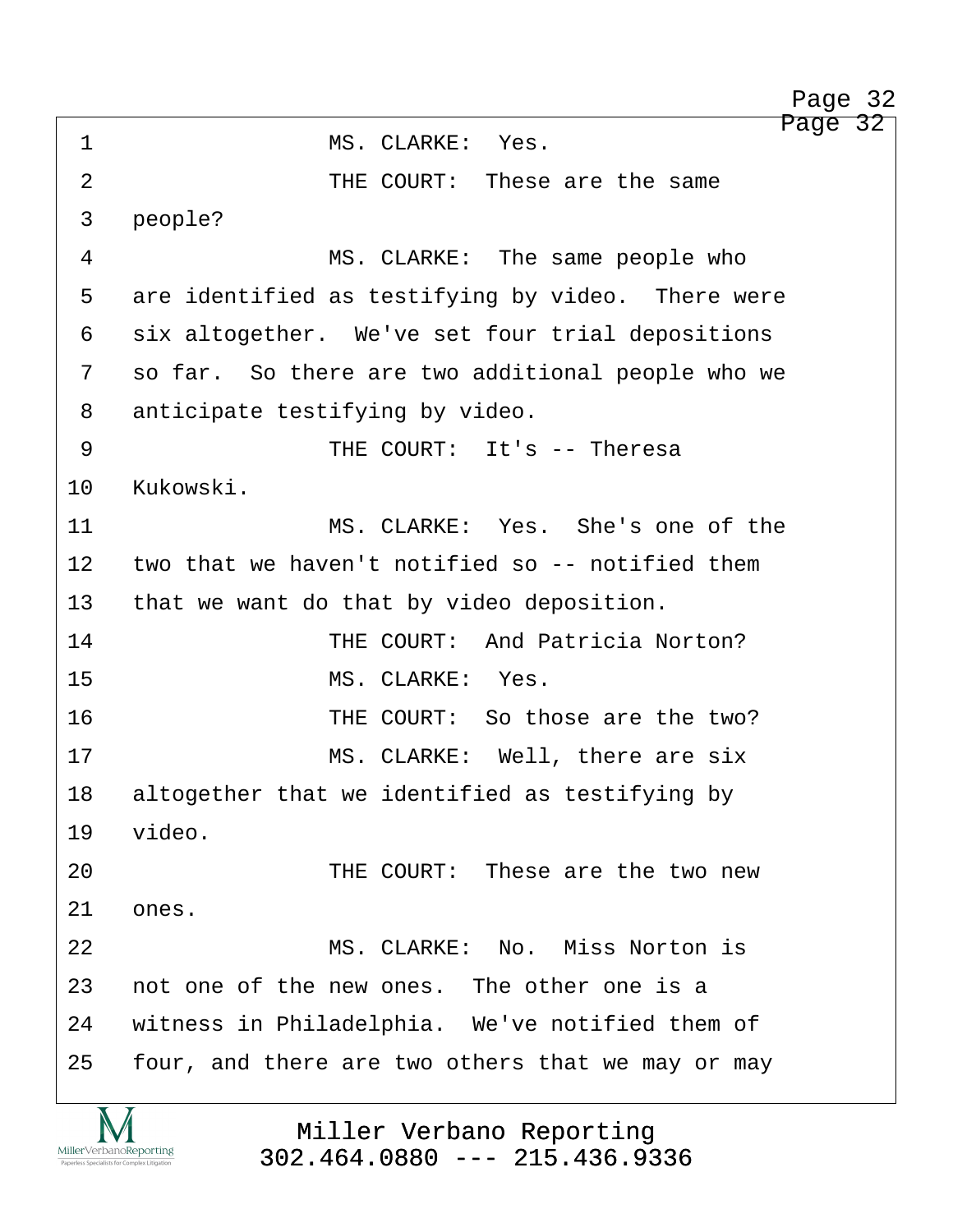<span id="page-33-0"></span>Page 33 1 not be taking. 2 THE COURT: All right. I quess I'm 3 not getting this. Do they have all the names? 4 MS. CLARKE: They have all the 5 names, Your Honor. All of the names of the people 6 vere disclosed in the witness list that was 7 exchanged last week. It's -- they have the names. 8 and they know we want to take them or present them 9 by video. 10 THE COURT: Okay. 11· · · · · · · · · MR. RUBIN:· Your Honor -- 12 THE COURT: Just bear with me for a 13 moment, please. So I understand, do you 14 anticipate requesting any more depositions to 15 preserve trial testimony? 16· · · · · · · · · MS. CLARKE:· Yes, we anticipate -- 17 THE COURT: I mean of people who 18 have not already been identified for this purpose. 19· · · · · · · · · MS. CLARKE:· All of the people Page 33

20 who -- the answer's no. We have identified all of 21 our witnesses on the witness list. Everyone on 22 the witness list has already been identified. 23 Everyone who we want to preserve testimony has 24 already been identified, both on the witness list 25 and previously.

MillerVerbanoReporting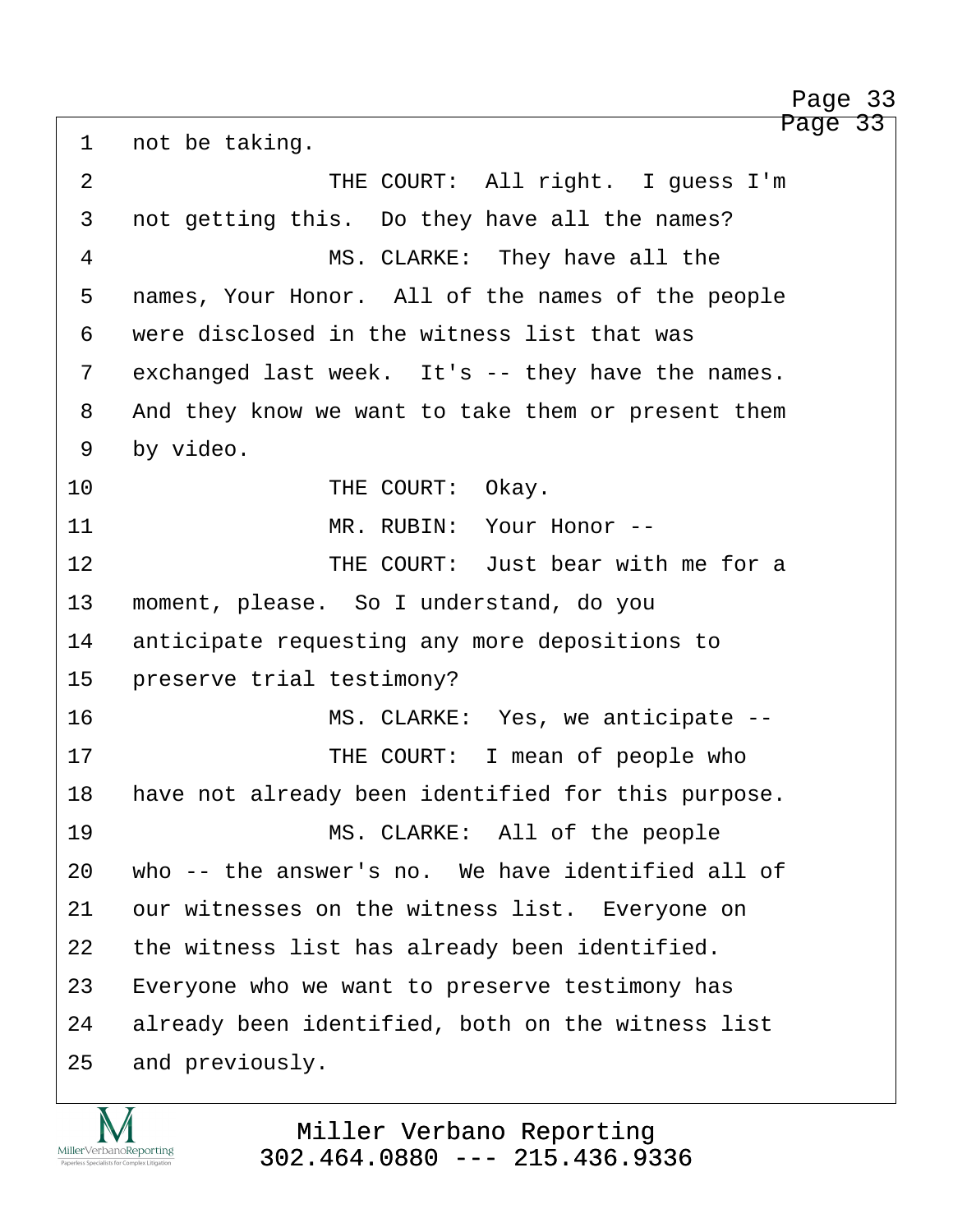<span id="page-34-0"></span>Page 34 ·1· · · · · · · · · It's just that we haven't sent out 2 the notice for exactly when and where we want to 3 preserve the testimony for two of the six people. 4 THE COURT: All right. ·5· · · · · · · · · MR. RUBIN:· And, Your Honor, on the 6 filing of that on Friday, that only added a name 7 for the designated witness for the League of Women 8 Voters. We previously just designated an unnamed 9 person until we found out who it was going to be. 10 and then two of the previously 11 disclosed witnesses, both of them Theresas, one 12 had been listed as by video and one live, and it 13 should have been swapped. 14 · · · · · · So the Friday was not disclosing 15 new information. It was just clarifying. 16 · · · · · · · · THE COURT: All right. I will note 17 on your list you reserve the right to name 18 additional witnesses. You may reserve that right, 19 but I'm not sure the Judge is going to let you do 20 that. I certainly haven't agreed to let you 21 augment your witness list. 22 · · · · · · · · · · · · MR. RUBIN: Understood. 23 THE COURT: Mr. Keating, does that 24 answer your question? 25 · · · · · · · · · MR. KEATING: It's a, it's a start

Miller Verbano Reporting [302.464.0880 --- 215.436.9336](http://www.miller-verbano.com)

MillerVerbanoReporting

http://www.yeslaw.net/help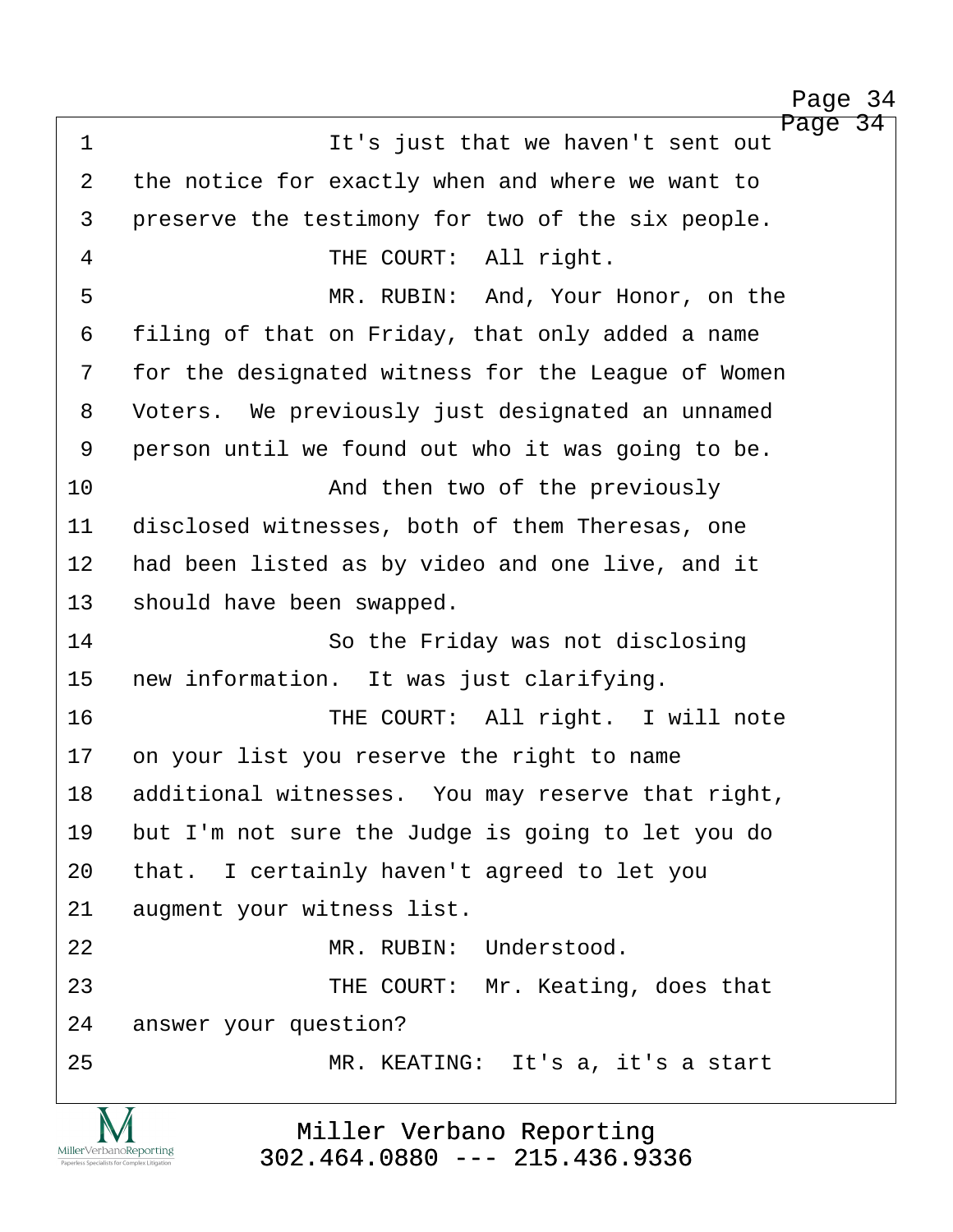http://www.yeslaw.net/help

<span id="page-35-0"></span>Page 35 1 to answering my question concerning the witnesses 2 identified. I think another question I have is 3 this: We had previously sent out interrogatories 4 asking you to identify all individuals who haven't 5 been able to get valid ID and tell us what steps 6 they took to get such IDs and why they haven't 7 been able to get them. 8 are you going to provide that, 9 those response to those interrogatories to us 10 concerning these witnesses before the depositions? 11 It could help truncate the depositions quite a 12 bit, I think. I think it's information we should 13 have prior to taking the deposition. 14 MR. RUBIN: We fully responded to 15 those interrogatories, Your Honor, which were 16 directed towards the petitioners and what the 17 petitioners themselves knew, which is where 18 interrogatories should be directed to. 19 · · · · · · · · · · These individuals were not people 20 that are known to the petitioners; rather to 21 counsel who identified them through their 22 investigation. We have  $-$  so there's nothing that 23 our petitioners can disclose about this. It's --24 they're available for -- they were available for 25 deposition for discovery purposes. We'll

> Miller Verbano Reporting [302.464.0880 --- 215.436.9336](http://www.miller-verbano.com)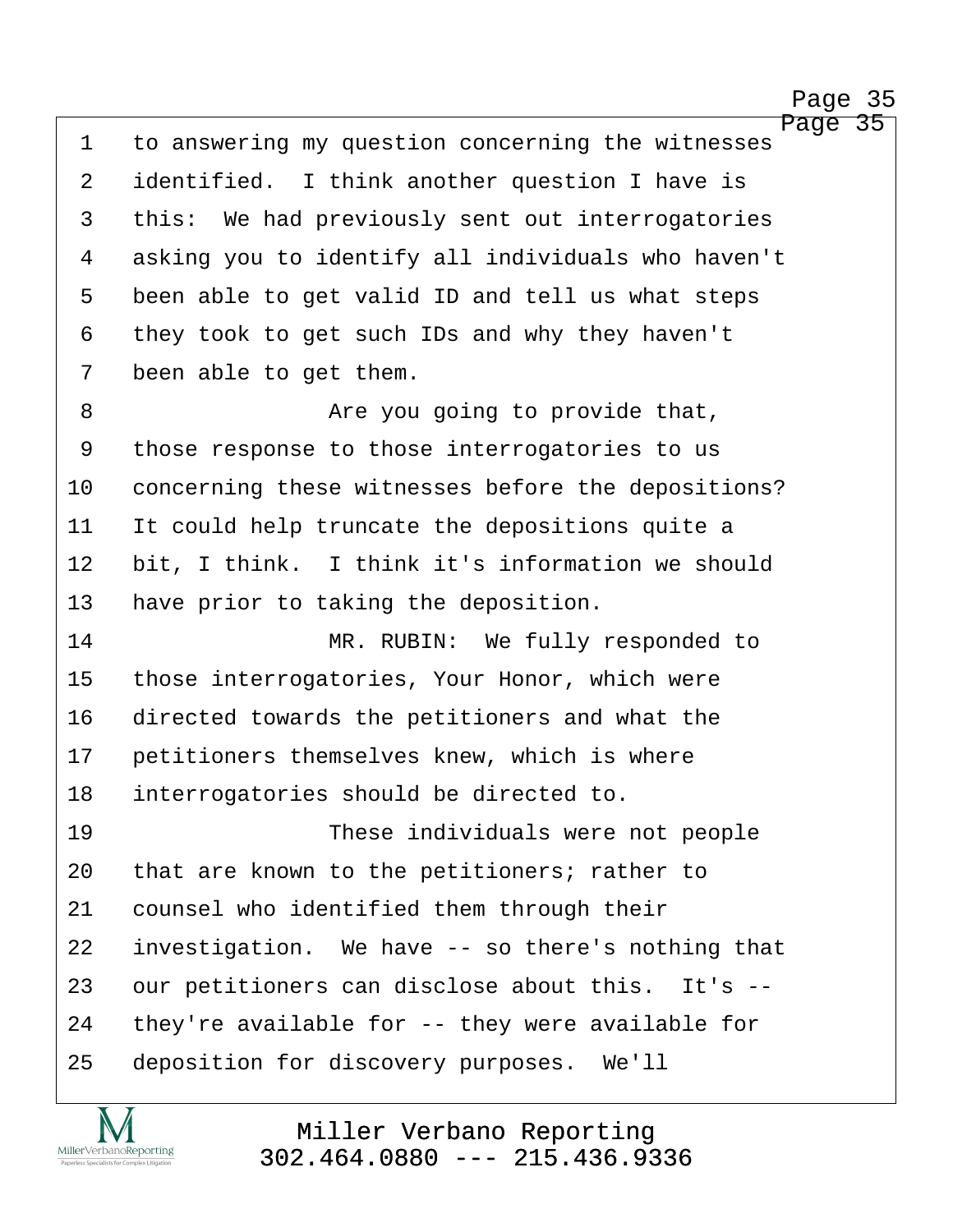http://www.yeslaw.net/help

<span id="page-36-0"></span>Page 36 1 certainly cooperate with respondents if they want 2 to take discovery depositions before the 3 · preservation depositions. But we fully responded 4 to the interrogatory requests already. ·5· · · · · · · · · THE COURT:· Okay.· Let me get this 6 right. There's been no interrogatory answer 7 regarding the testimony of these witnesses whose 8 testimony you seek to preserve by videotape? ·9· · · · · · · · · MS. CLARKE:· There has been no 10 interrogatories answers because the individuals 11· ·who we identified were individuals who counsel 12 identified, counsel located. 13· · · · · · · · · However, out of courtesy and 14 understanding that the respondents would want to 15 know who these people are, we, as we located them, 16 we informed respondents by letter both of the 17 names, the address -- the names and the substance 18 of the testimony of each of the individuals who we 19 have identified. 20 · · · · · · · So beginning on --21· · · · · · · · · THE COURT:· The substance of the 22 testimony seems to be sort of at issue here. What 23 did you disclose about that? 24· · · · · · · · · MS. CLARKE:· So, for example, there 25 is an individual who is infirm and unable to get

> Miller Verbano Reporting [302.464.0880 --- 215.436.9336](http://www.miller-verbano.com)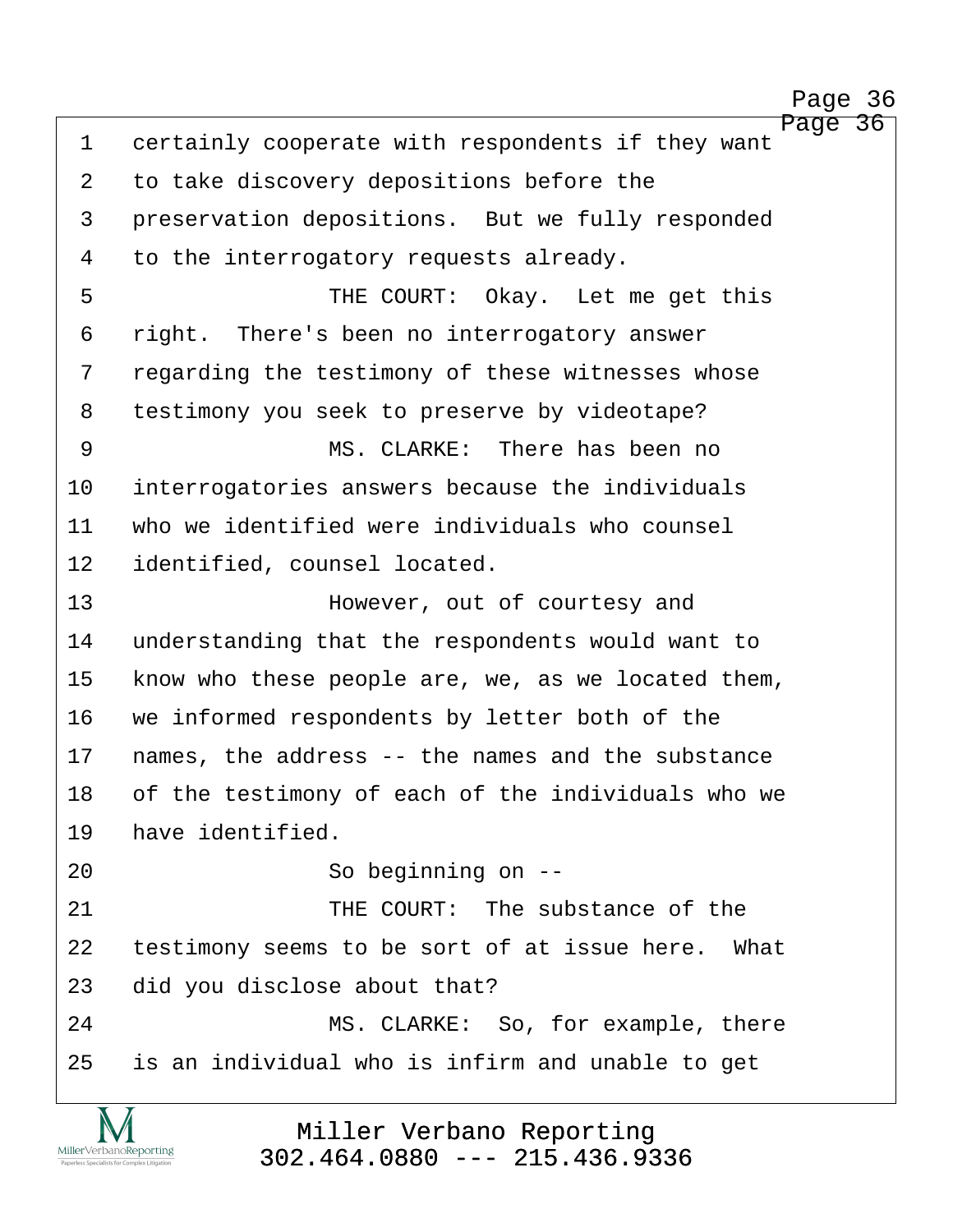$\overline{age}$  37 Page 37

http://www.yeslaw.net/help

<span id="page-37-0"></span>

|             | Ρa                                               |
|-------------|--------------------------------------------------|
| $\mathbf 1$ | to PennDOT and lacks ID. There is an individual  |
| 2           | who went to PennDOT but who was given the wrong  |
| 3           | form and turned away. So it is, it's a one- or   |
| 4           | two- or three-sentence description of the        |
| 5           | substance of the person's testimony.             |
| 6           | And there were, there were a series              |
| 7           | of four different letters that we sent. As we    |
| 8           | located the individuals and determined that they |
| 9           | would be suitable trial witnesses, we did inform |
| 10          | respondents' counsel.                            |
| 11          | MR. KEATING: Your Honor, they                    |
| 12          | don't just represent the petitioners who were    |
| 13          | named in this suit. They represent --            |
| 14          | THE COURT: I'm not buying that                   |
| 15          | either.                                          |
| 16          | MR. KEATING: Okay.                               |
| 17          | THE COURT: But my question to you                |
| 18          | is, my question to you is: Have you received     |
| 19          | letters about these witnesses briefly describing |
| 20          | what they're going to testify about?             |
| 21          | MR. KEATING:<br>No.                              |
| 22          | THE COURT: Well, then, I can't, I                |
| 23          | can't solve this now. Please give them the       |
| 24          | letters at least four days, four business days   |
| 25          | before the $-$ it's a he said/she said thing. I  |
|             |                                                  |

M  $\underset{\text{Paperless Specialists for Complex Litigation}}{\text{MillerVerbanoReporting}}$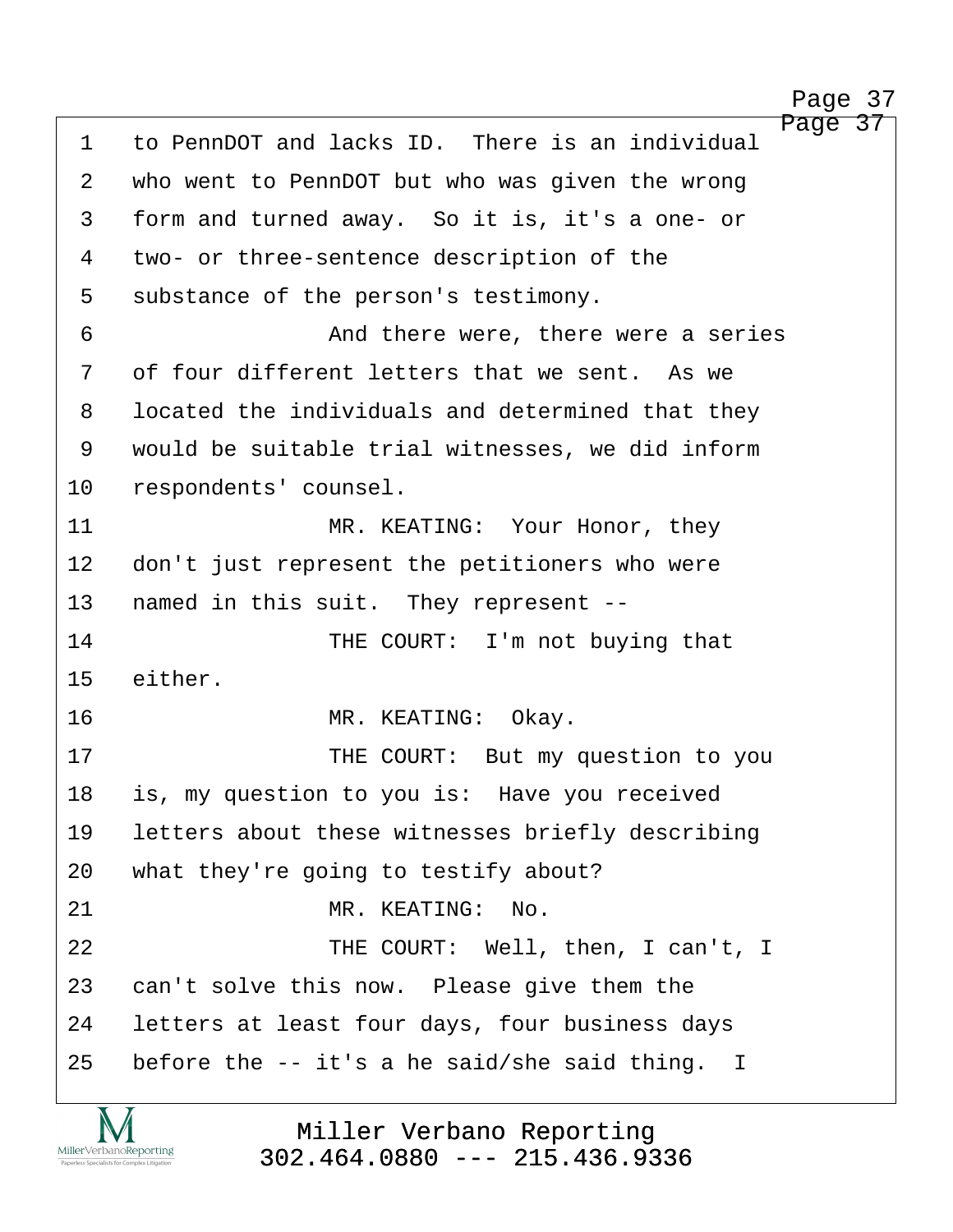<span id="page-38-0"></span>Page 38 1 don't -- I can't fix this. 2 MS. CLARKE: Your Honor, we'll send 3 additional copies today. 4 · · · · · · · · · THE COURT: Thank you. That would 5 be great. ·6· · · · · · · · · Any other questions of petitioners' 7 counsel from respondents' counsel? ·8· · · · · · · · · MR. KEATING:· No, Your Honor. ·9· · · · · · · · · THE COURT:· Is there anything else 10 that you want to bring to my attention? 11 · · · · · · · · · MR. KEATING: Your Honor, the only 12 other thing we have were questions about a motion 13 in limine as we're going to the trial, and you 14 indicated that's not what we're going to be 15 discussing here. 16· · · · · · · · · THE COURT:· I don't have an answer 17 for you about motions in limine. But we are 18 getting to the part of the pretrial conference 19 where we may get to that. 20· · · · · · · · · Let's talk about the trial now. 21 **· · · · · · · · · · · · Petitioners, how long do you think** 22 the trial's going to go? 23· · · · · · · · · MR. RUBIN:· We estimate about five 24 days for our witnesses. That depends partially on 25 · how long the trial days are. I see from the

MillerVerbanoReporting

Miller Verbano Reporting [302.464.0880 --- 215.436.9336](http://www.miller-verbano.com) Page 38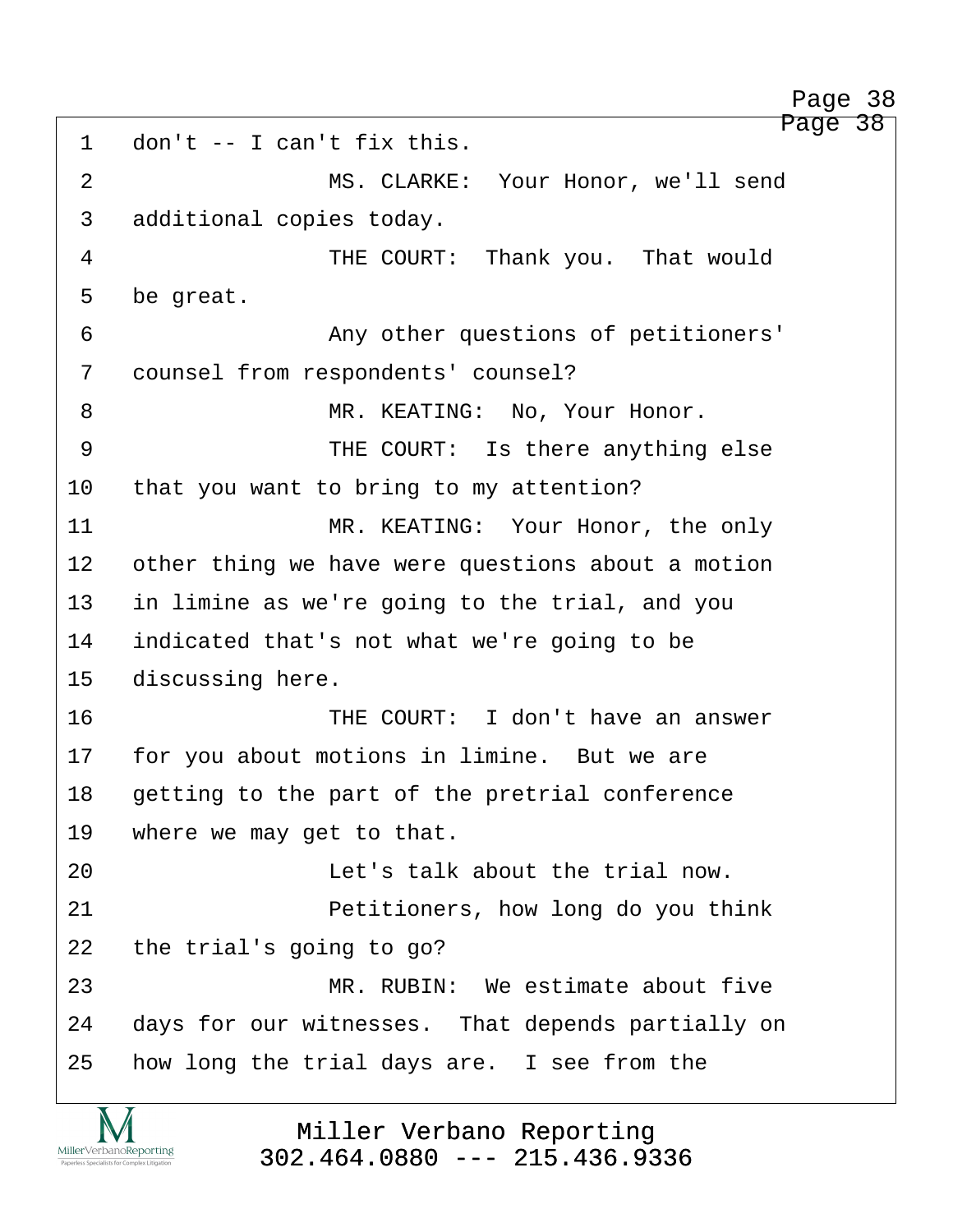http://www.yeslaw.net/help

<span id="page-39-0"></span>Page 39 1 decorum order that the first day is going to start 2 at 1:00 o'clock. So if they're longer trial days, 3 it'll be shorter. And we intend to be very -- as 4 focused as we can and be very focused on both new 5 witnesses and previously testifying witnesses. ·6· · · · · · · · · We want to clarify that the 7 Court -- as you instructed, the record that exists 8 already from the two prior hearings is 9 incorporated and is already part of this permanent 10 record on the permanent injunction. 11 **11** · · · · · · So we don't intend to repeat that 12 record unnecessarily and -- or at all -- if it can 13 be avoided. So we're estimating with those 14 caveats about five days. 15· · · · · · · · · THE COURT:· And how much time do 16 respondents think they need? 17· · · · · · · · · MR. KEATING:· I don't think it 18 would be more than three days, Your Honor, 19 assuming they -- they're going to call, I assume, 20 a lot of our own witnesses as if theirs. So I 21 don't anticipate taking that long. 22 **And we would agree that any prior** 23 testimony in prior hearings is part of the 24 evidentiary record. 25 THE COURT: Since you mentioned

> Miller Verbano Reporting [302.464.0880 --- 215.436.9336](http://www.miller-verbano.com)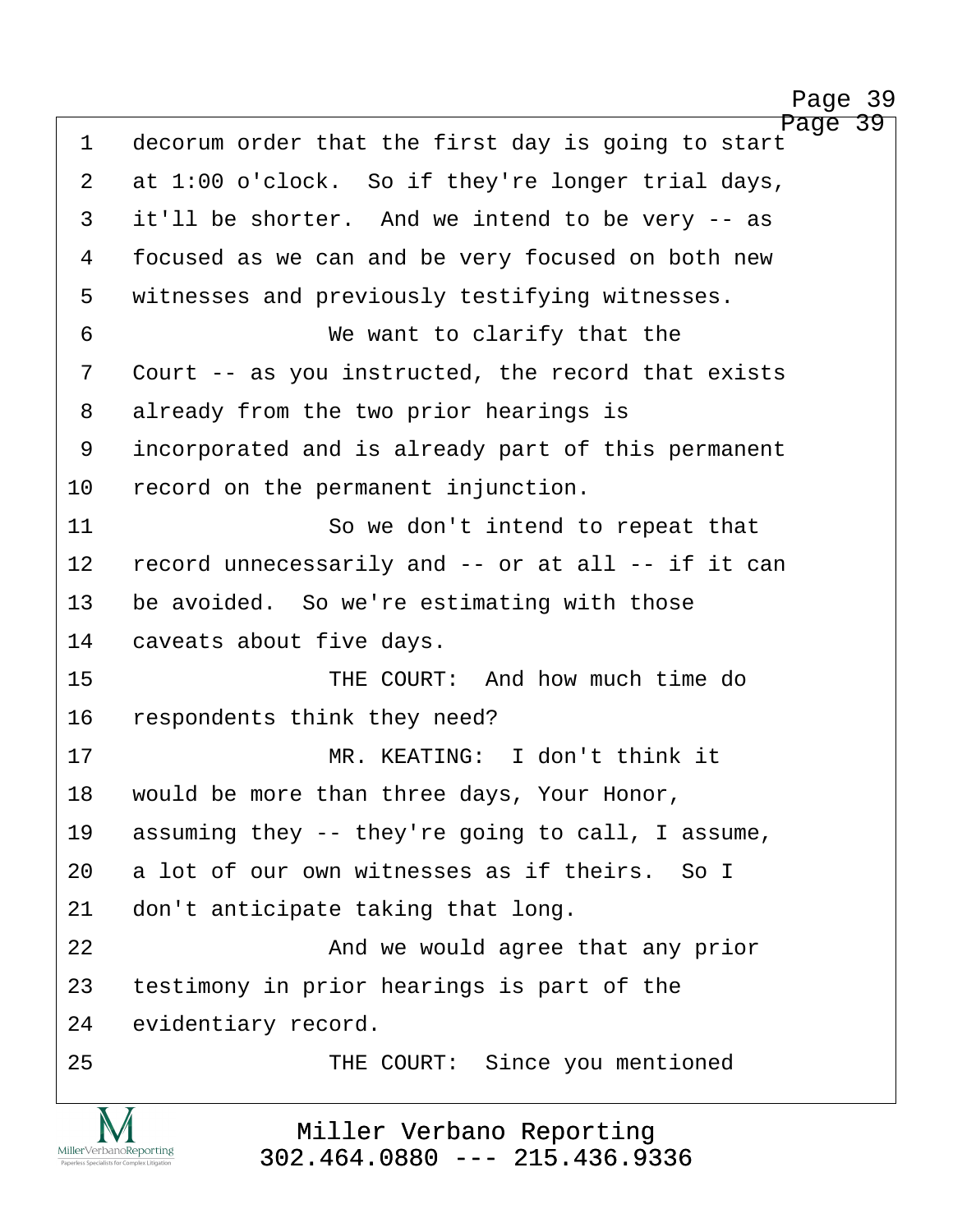http://www.yeslaw.net/help

<span id="page-40-0"></span>Page 40 1 that, it's clear that Judge McGinley will be 2 trying the case, not me. And I've also offered 3 him my two law clerks who sat in or everything. 4 · · · · · · · · · · · · · That's Josh Mazin is my 5 · administrative law clerk. Lucinda Glinn is a law 6 clerk here in Harrisburg. They have seen all the 7 witnesses. They've seen all the testimony. 8 They've heard your arguments. They know your --9 they know counsel. And I have offered their 10 institutional memory to Judge McGinley for his 11 use. 12 and 12 and 16 If there is an objection to the 13 assignment to Judge McGinley or if there's an 14 objection to his use of my law clerks, you need to 15 make that, raise that objection in writing by July 16 1st. 17· · · · · · · · · It would be my intention to have 18 nothing to do with this case as of today, quite 19 frankly. I anticipate a hard break. I'm going to 20 to enter a decorum order. I may have to enter 21 something, some sort of discovery resolution order 22 today. And that will be it. 23 · · · · · · · · I've already told my law clerks I 24 don't expect to talk to them about the case. They  $25$  would be totally at the  $-$ -

> Miller Verbano Reporting [302.464.0880 --- 215.436.9336](http://www.miller-verbano.com)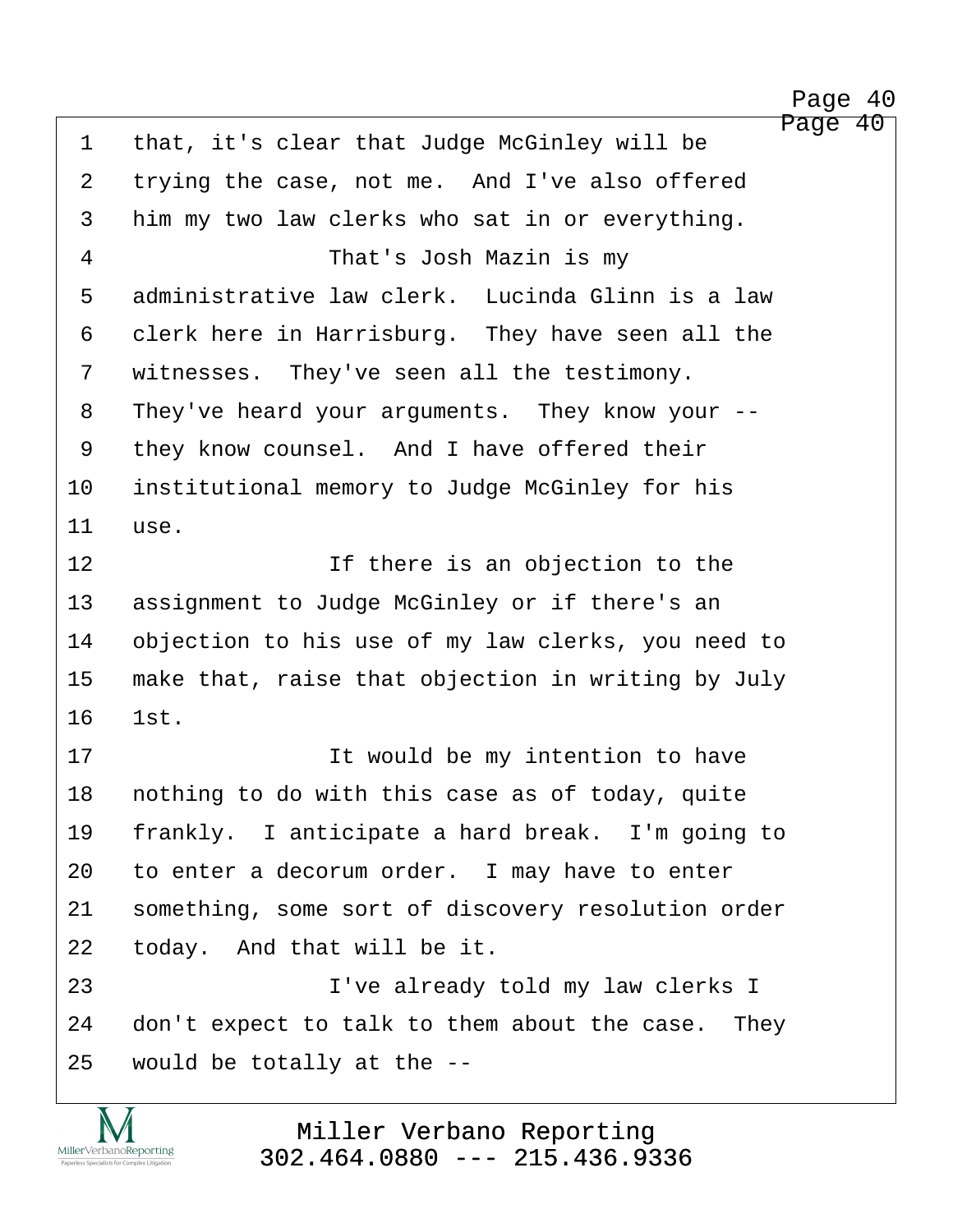http://www.yeslaw.net/help

<span id="page-41-0"></span>Page 41 1 MR. KEATING: Mercy? 2 THE COURT: -- at the direction of 3 Judge McGinley. But we wanted to give you -- I 4 mentioned this to counsel before, so I hope it's 5 not a surprise to you. But I wanted to give you 6 an opportunity to object to it if you think 7 there's something wrong with that proposal. ·8· · · · · · · · · It sounds like we've got about 9 eight days. I understanding these things can 10 sometimes be inaccurate. But I found the 11 estimates of counsel last year to be very 12 accurate. So I, you know, this sounds like a good 13 estimate. 14 **14** · · · · · · · · This is the courtroom. I can't 15 remember if this is the -- the trial will be here. 16 I can't remember whether the trial was here last 17 year or whether it was next door. But I've made 18 tentative arrangement for rooms to be available 19 for counsel like last time. 20 · · · · · · · · · · · · Now, last year the Commonwealth did 21 not want a room because you have offices, you 22 · know, a few blocks away. Mr. Keating, do you want 23 me to reserve a room for your use right outside --24 it may not be on this floor, but it would --25· · · · · · · · · MR. KEATING:· Like a conference

> Miller Verbano Reporting [302.464.0880 --- 215.436.9336](http://www.miller-verbano.com)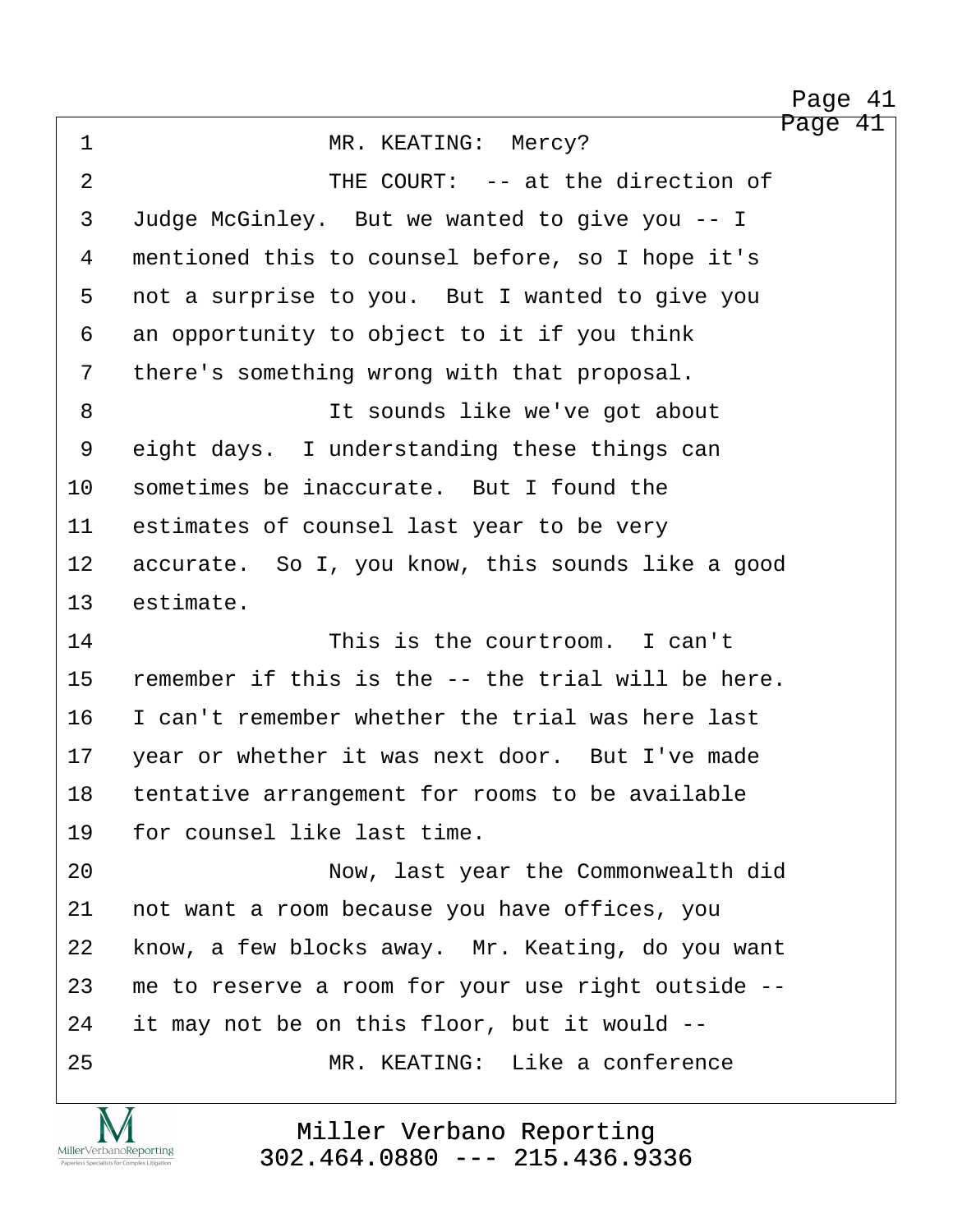http://www.yeslaw.net/help

<span id="page-42-0"></span>1 room? 2 THE COURT: Right. ·3· · · · · · · · · MR. KEATING:· Yes, Your Honor. 4 We'd appreciate it. 5 • THE COURT: Someplace where your 6 witnesses can sit and, you know... 7 · · · · · · · · · · MR. KEATING: We don't have that 8 many, Your Honor. We don't need a very big room. 9 · · · · · · · · THE COURT: Well, then I will make 10 arrangements for both counsel. Let me chide the 11 petitioners a little bit, however, because I'm 12 going to ask you specifically to return the room 13 to us in the same condition in which you find it. 14· · · · · · · · · It was a little rough when we got 15 it back, and my secretary cleaned up the room. So 16 I'm pretty sure that's not in Judge McGinley's 17 secretary's list of duties. So we're going to ask 18 you to just give it back to us the way you get it. 19 · · · · · · · · · There is also a room right outside 20 the courtroom for, available for the court 21 reporter. I'm assuming, having heard nothing to 22 contrary, that that was satisfactory for the court 23 reporter's use. 24 **1 also assume that you are -- that** 25 arrangements have been made for daily copy again?

> Miller Verbano Reporting [302.464.0880 --- 215.436.9336](http://www.miller-verbano.com)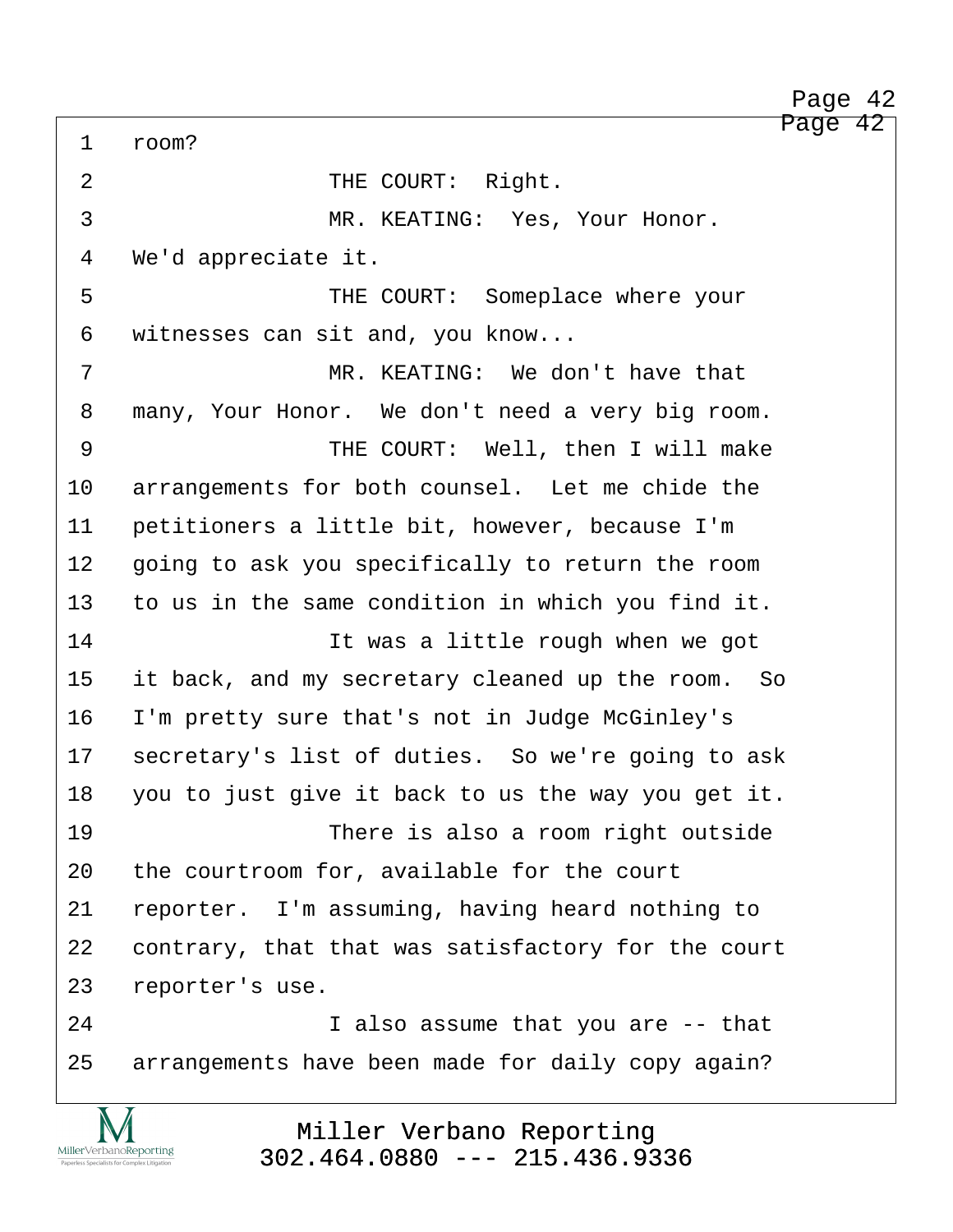http://www.yeslaw.net/help

<span id="page-43-0"></span>

| $\mathbf 1$ | Page 43<br>MR. KEATING: Yes, Your Honor.           |
|-------------|----------------------------------------------------|
| 2           | MR. RUBIN: (Nodded.)                               |
| 3           | THE COURT: I thought it was very                   |
| 4           | helpful for me to have daily copy. And I'm sure    |
| 5           | Judge McGinley would like daily copy as well, to   |
| 6           | the extent it's available at the same time it is   |
| 7           | to counsel.                                        |
| 8           | What was delivered to me last year                 |
| 9           | was a rough copy, which is fine. But ultimately    |
| 10          | the pagination didn't necessarily follow the       |
| 11          | ultimate result, so I couldn't always find what I  |
| 12          | wanted when we got the real transcript. So I       |
| 13          | would even say delay it a little bit so that we    |
| 14          | get something with an accurate pagination.         |
| 15          | All right. Let's get back to a                     |
| 16          | topic that I started to get into at the -- earlier |
| 17          | in the pretrial conference, which is cooperation   |
| 18          | by counsel as to disclosure of the witnesses for   |
| 19          | the coming day.                                    |
| 20          | This seemed to work. I thought you                 |
| 21          | did a good job. And I thought it was very          |
| 22          | professional. I'd like you to continue that. And   |
| 23          | I hope that Judge McGinley doesn't have to         |
| 24          | interfere with that.                               |
| 25          | Judge McGinley, we're getting to                   |
|             |                                                    |

Miller Verbano Reporting [302.464.0880 --- 215.436.9336](http://www.miller-verbano.com)

IVI  $\underset{\text{Paperless Specialists for Complex Litigation}}{\text{MillerVerbanoReporting}}$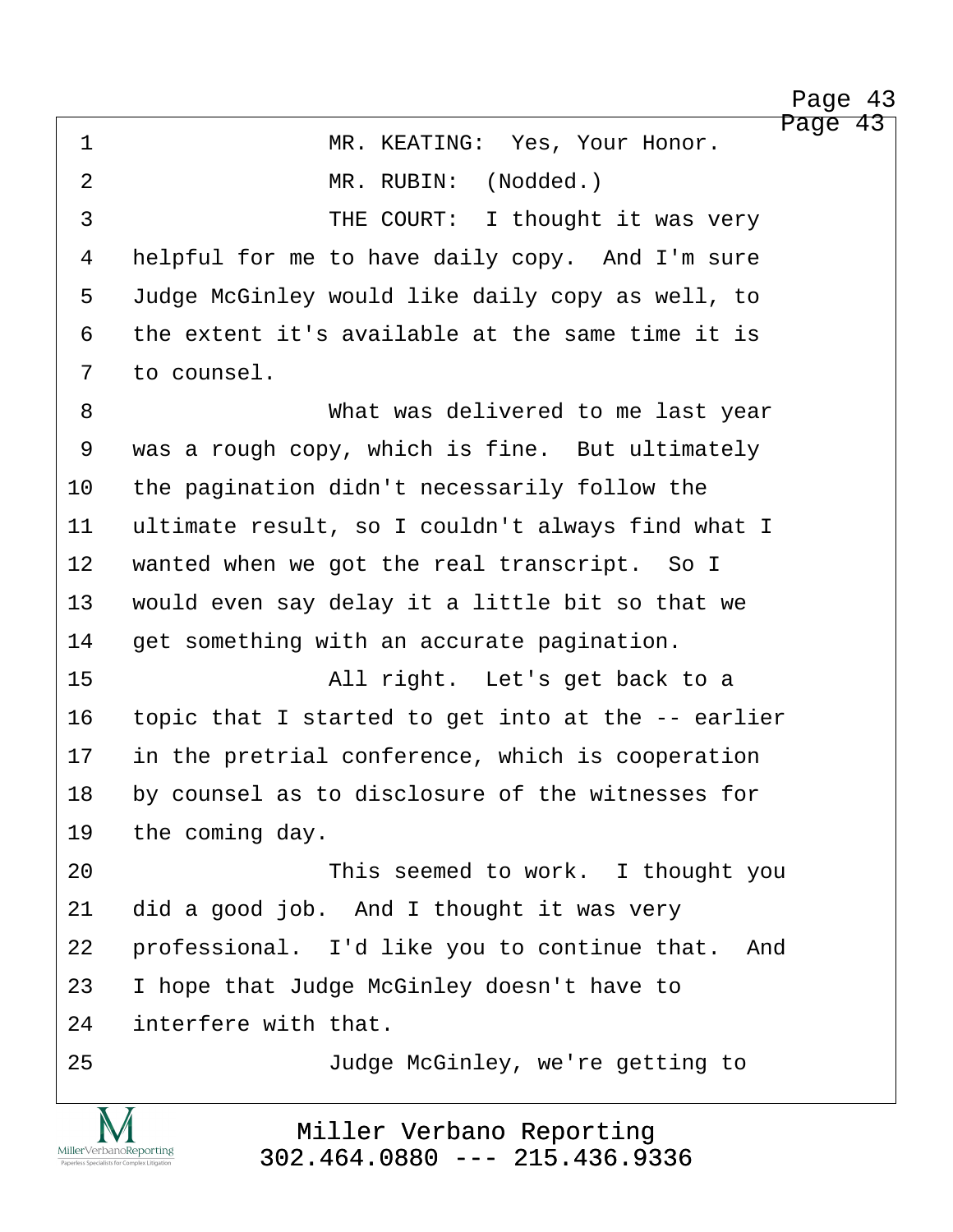http://www.yeslaw.net/help

<span id="page-44-0"></span>Page 44 1 the part of the pretrial conference where counsel 2 will want to hear from you about a number of 3 topics. They've already mentioned motions in 4 limine. And I'm sure they'd like to know your 5 schedule and how to contact you. 6 · · · · · · · · · · Is there anything you want to share 7 with us now? 8 · · · · · · · · · JUDGE McGINLEY: I would like this 9 thing to start on July 25th. 10· · · · · · · · · THE COURT:· On July 25th or 15th? 11 · · · · · · · · JUDGE McGINLEY: 15th. I have two 12 different dates, but the 15th is the date. 13· · · · · · · · · I would like to drive over from 14 Pittsburgh on Monday morning and start up around  $15$   $1:00$  o'clock, go till  $3:30$  -- but that's very 16 flexible. You'll get one ten-minute break. 17 · · · · · · · · · · Tuesday through Thursday we'll 18 start at 9:30, go to 12:00, ten-minute break. 19 We'll start at 1:00, 1:30 and go to 3:30; not in 20  $-$  stone. We'll go to 4:00 -- depending upon the 21 witnesses. We'll be flexible. 22· · · · · · · · · On Friday, I would like to have a 23 shortened day to drive over to Pittsburgh. I 24 think we could do this, if everybody's accurate, 25 in eight solid trial days, which would be two

MillerVerbanoReporting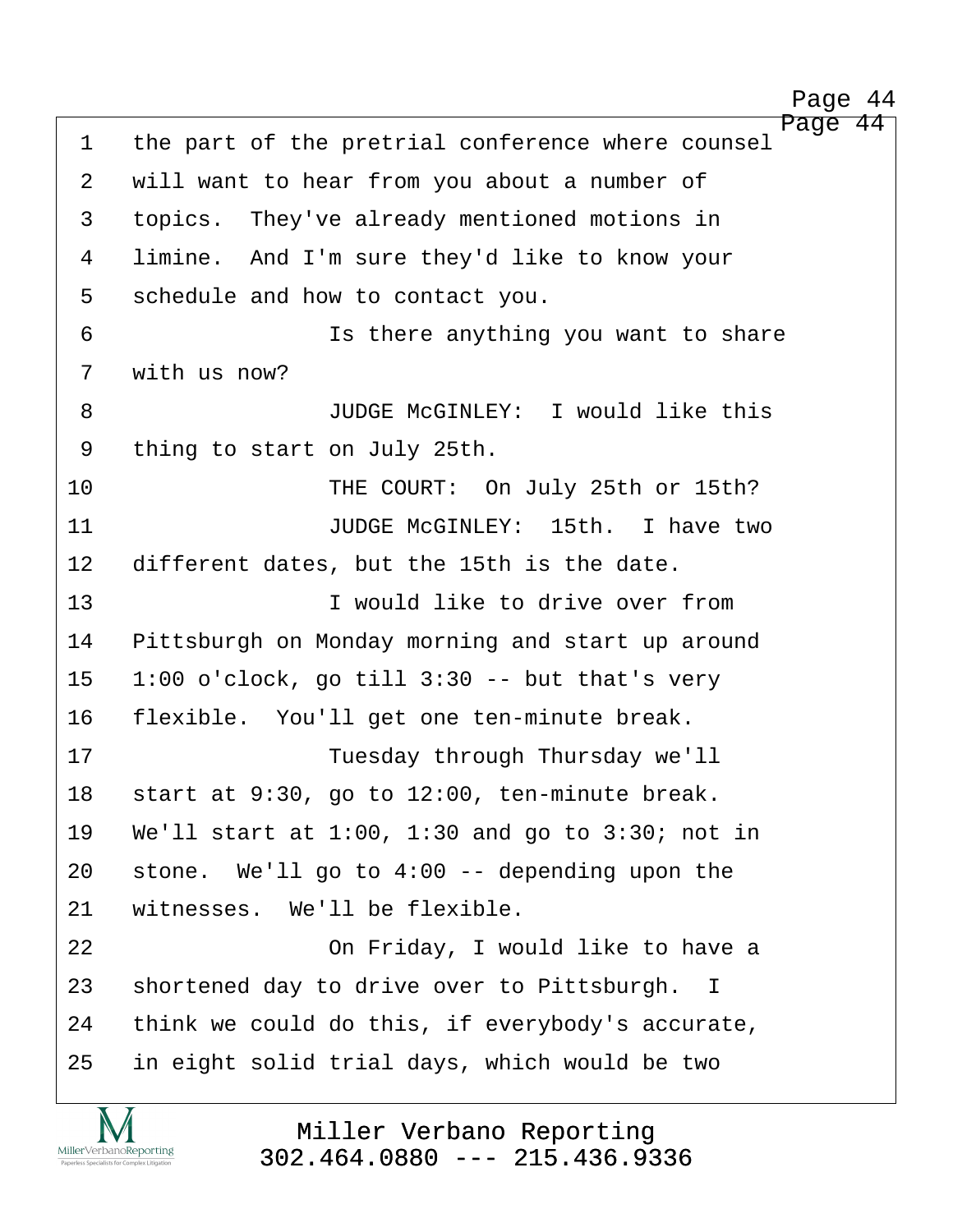http://www.yeslaw.net/help

<span id="page-45-0"></span>Page 45 1 weeks. If necessary, I can work on Saturdays; but 2 I don't anticipate that will be necessary. And if 3 necessary, we can go late; but I don't anticipate 4 that will be necessary. 5 · · · · · · · · · I think this thing can be done in 6 two weeks. And nothing's perfect, especially at 7 trial work. But I intend to move forward. I 8 expect you to cooperate and help me in moving 9 forward to getting this resolved. And then we'll 10 get this up to the Supreme Court. 11· · · · · · · · · But if you need me, my chambers are 12 up there. My secretary is Terry Barnes. And just 13 stop in and get any information you might need to 14 contact my chambers here in Pittsburgh or me 15 personally or my clerks. She'll give you the 16 names of the two clerks that I'm going to have 17 • pretty much be hands-on. That's Charles Peron and 18 Jim Roberts. 19 · · · · · · · · · · · And our door's always open. We'll 20 cooperate with you as best we can. 21 · · · · · · · · Anybody have any questions? 22 · · · · · · · · · MS. HICKOK: Your Honor, I 23 apologize. It's Alicia Hickok. I have been 24 scheduled for several months to present at the 25 Trial Judges Conference on the 26th, that morning.

Miller Verbano Reporting MillerVerbanoReporting [302.464.0880 --- 215.436.9336](http://www.miller-verbano.com)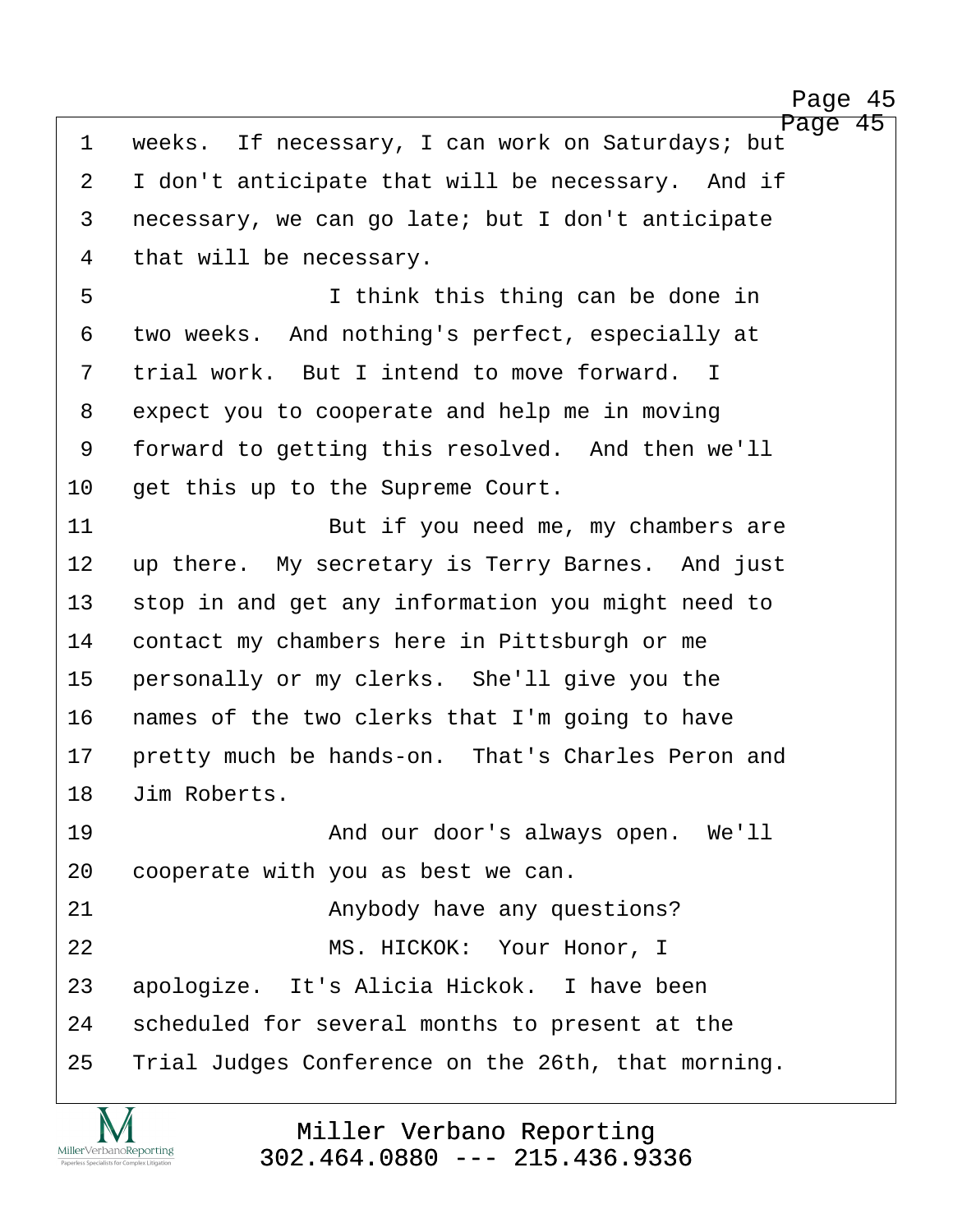http://www.yeslaw.net/help

Page 46

<span id="page-46-0"></span>1 I know you had said that you had hoped to have a 2 short day in the mornings on both Fridays. If it 3 were possible to --4 · · · · · · · · · JUDGE McGINLEY: I'm sorry. Not a 5 short morning on Friday. I expect to do testimony 6 until -- throughout the morning and maybe until 7 1:00 o'clock and then drive back to Pittsburgh on 8 Fridays. But that's not written in stone. What 9 is your date for presentation? 10 MS. HICKOK: It's the 26th of July. 11 And I'm presenting at midmorning that morning. 12 **· · · · · · · · · · · JUDGE McGINLEY:** Let me get back to 13 you on that; okay? Give us a way to communicate 14 with you. I want to talk to Judge Simpson, see 15 what he thinks. He has a better feel for this 16 than I do. But that would cost us -- what is the  $17$  day, the 26th? Is that  $-$ -18· · · · · · · · · MS. HICKOK:· That's Friday, Your 19 Honor. 20 · · · · · · JUDGE McGINLEY: Friday. And 21 you're in midmorning? I'm inclined to grant that. 22 We'll give you that  $-$  we'll stop  $-$  we'll take 23 Friday off. 24 MS. HICKOK: Thank you, Your Honor. 25 · · · · · · JUDGE McGINLEY: Okay. The 26th Miller Verbano Reporting MillerVerbanoReporting [302.464.0880 --- 215.436.9336](http://www.miller-verbano.com)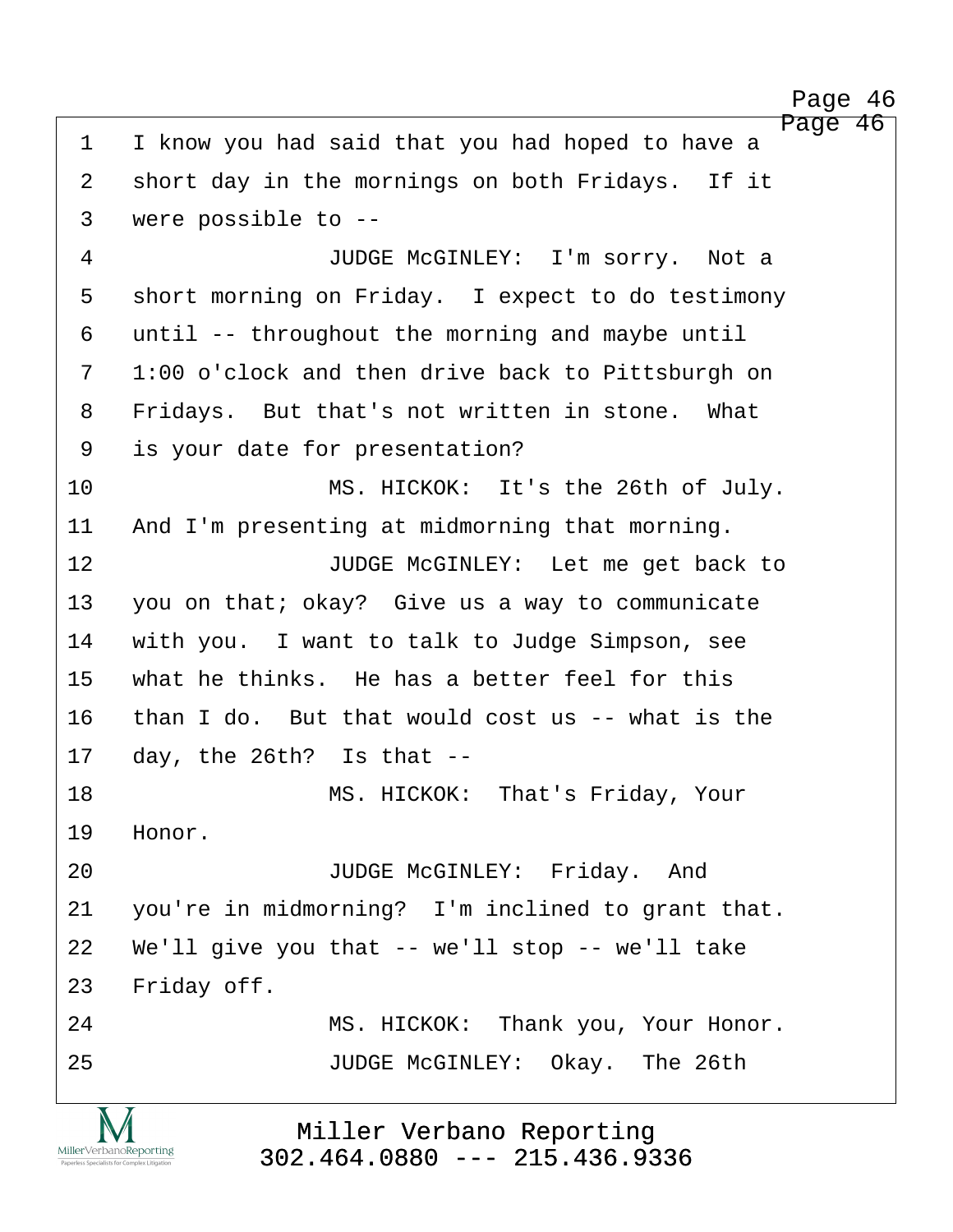Page 47

<span id="page-47-0"></span>1 we'll take off. 2 MS. HICKOK: Thank you very much, 3 Your Honor. 4 · · · · · JUDGE McGINLEY: Anything further? ·5· · · · · · · · · THE COURT:· Judge McGinley, do you 6 have a preference as far as the marking of 7 exhibits? 8 · · · · · · · · · JUDGE McGINLEY: I have always in 9 the past asked counsel to give me a list of 10 exhibits marked and agreed upon. If you can do 11 that -- it sounds as if a lot of these exhibits 12 are working exhibits that are easily agreed upon 13 and admitted into evidence. But I want to know --14 if we can do it -- the exhibits numbered and the 15 witnesses, a list of witnesses, particularly the 16 expert witnesses that you intend to call. 17· · · · · · · · · THE COURT:· Judge McGinley, do you 18 have any response to my request for information 19 about submission of motions in limine? When do 20 you want them? 21· · · · · · · · · JUDGE McGINLEY:· When can I get 22 them? 23 THE COURT: I gather from the 24  $\alpha$  question that you want them as  $-$ - you want as much 25 time as you can get.

http://www.yeslaw.net/help

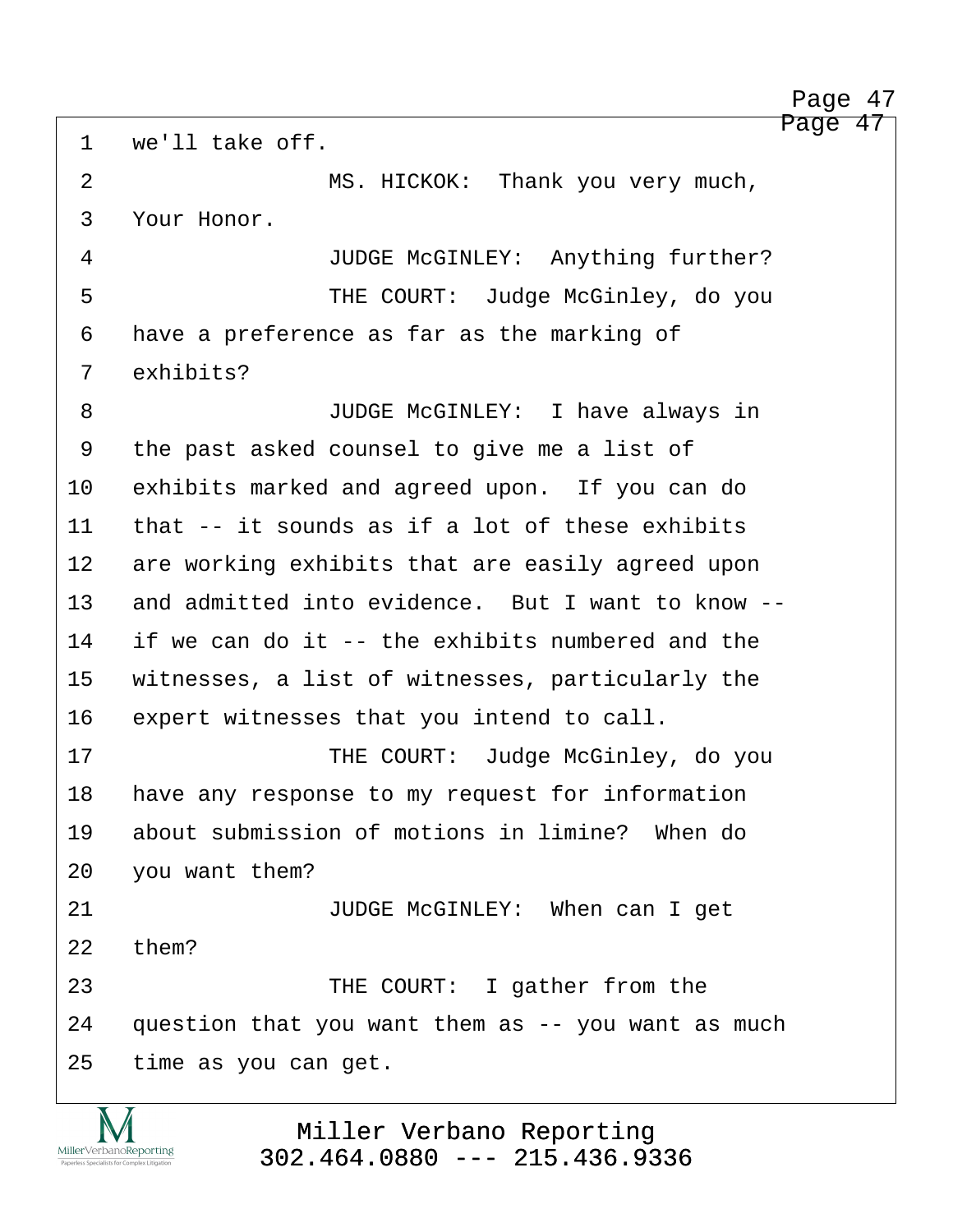http://www.yeslaw.net/help

<span id="page-48-0"></span>

| JUDGE MCGINLEY: At their earliest                 |
|---------------------------------------------------|
|                                                   |
| THE COURT: Does that answer your                  |
|                                                   |
| MS. HICKOK: Yes, Your Honor.                      |
| MR. KEATING: Yes, Your Honor.                     |
| THE COURT: The sooner the better                  |
|                                                   |
| All right. Are there any other                    |
|                                                   |
| MR. KEATING: Yeah. Just thinking                  |
| off the top of my head. I've been reviewing this  |
| case. And if there's some way of resolution to    |
| the case between the parties, what role would you |
| want to take, Judge McGinley, relative to         |
| discussing any parameters in that respect?        |
| JUDGE McGINLEY: Why don't you meet                |
| with Judge Simpson for 15, 20 minutes, if Judge   |
|                                                   |
|                                                   |
| JUDGE MCGINLEY: -- in his                         |
| chambers. And I could probably hook into his      |
| phone system. And I know you don't want to        |
| discuss this openly right now. And I understand   |
|                                                   |
|                                                   |

**IVI**  $\underset{\text{Paperless Specialists for Complex Litigation}}{\text{MillerVerbanoReporting}}$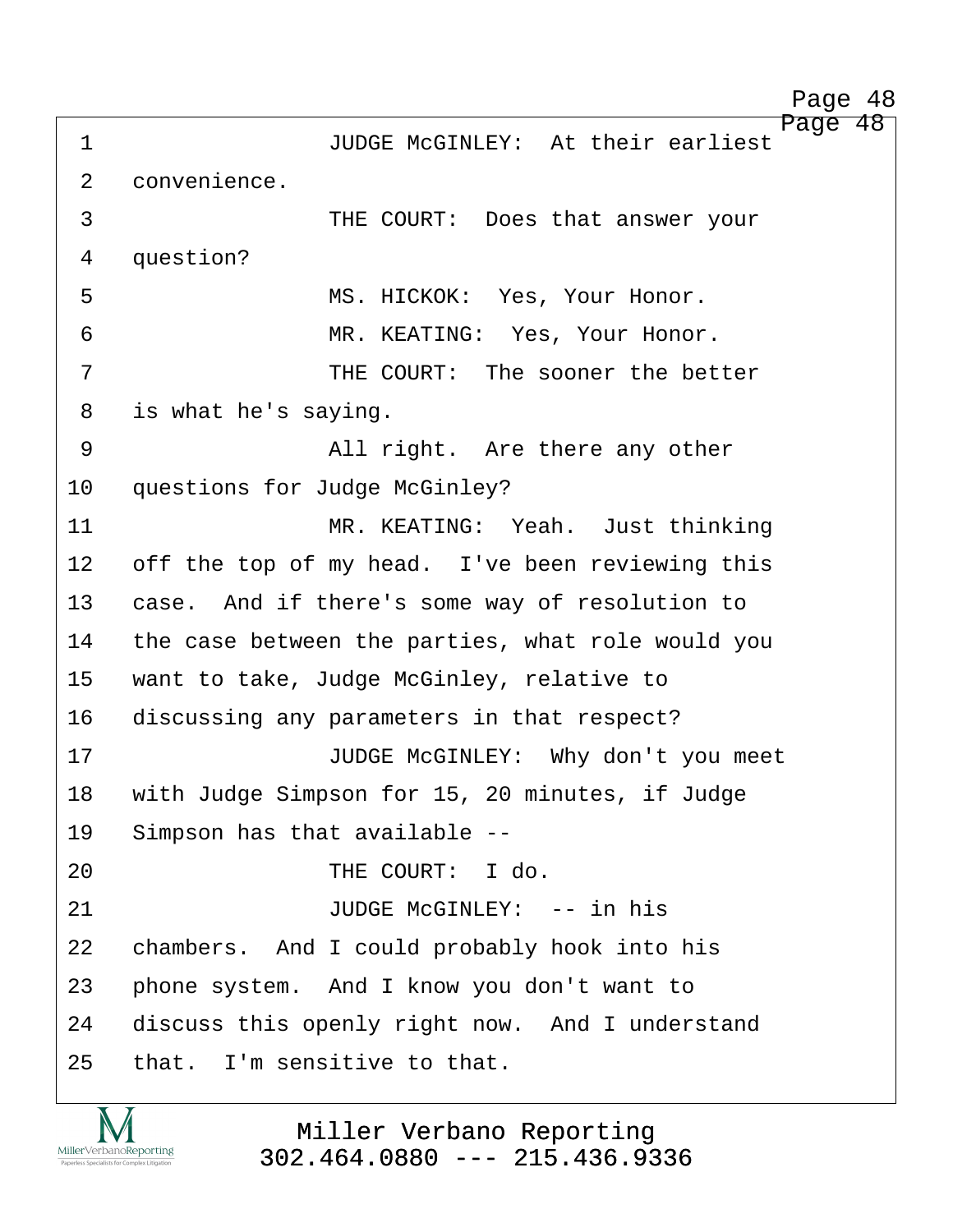Page 49

http://www.yeslaw.net/help

<span id="page-49-0"></span>

| $\mathbf 1$    | rage<br>THE COURT: Well --                        |
|----------------|---------------------------------------------------|
| $\overline{2}$ | JUDGE MCGINLEY: Is that okay with                 |
| 3              | you, Judge?                                       |
| 4              | THE COURT: My concern is that, as                 |
| 5              | the fact finder in a nonjury case, I don't think  |
| 6              | you can participate in any of that. I'm happy to, |
| 7              | I'm happy to meet with counsel right after this,  |
| 8              | if for some reason you want to meet. But I don't  |
| 9              | think Judge McGinley can get involved with that.  |
| 10             | MR. RUBIN: Your Honor, the                        |
| 11             | petitioners strongly agreed with that. We were    |
| 12             | approached by respondents about --                |
| 13             | THE COURT: Well, I'll talk --                     |
| 14             | MR. RUBIN: Well, to ask the                       |
| 15             | question, Your Honor, indelicately, if this goes  |
| 16             | to the en banc panel, will you be sitting on the  |
| 17             | en banc panel?                                    |
| 18             | THE COURT: I will be sitting on                   |
| 19             | the en banc panel.                                |
| 20             | MR. RUBIN: And that may --                        |
| 21             | THE COURT: Everybody will be                      |
| 22             | $sitting - -$                                     |
| 23             | MR. RUBIN: That was my assumption,                |
| 24             | Your Honor, which I think also raises concerns    |
| 25             | about any involvement, judicial involvement. I    |
|                |                                                   |

Miller Verbano Reporting [302.464.0880 --- 215.436.9336](http://www.miller-verbano.com)

M  $\underset{\text{Paperless Specialists for Complex Litigation}}{\text{MillerVerbanoReporting}}$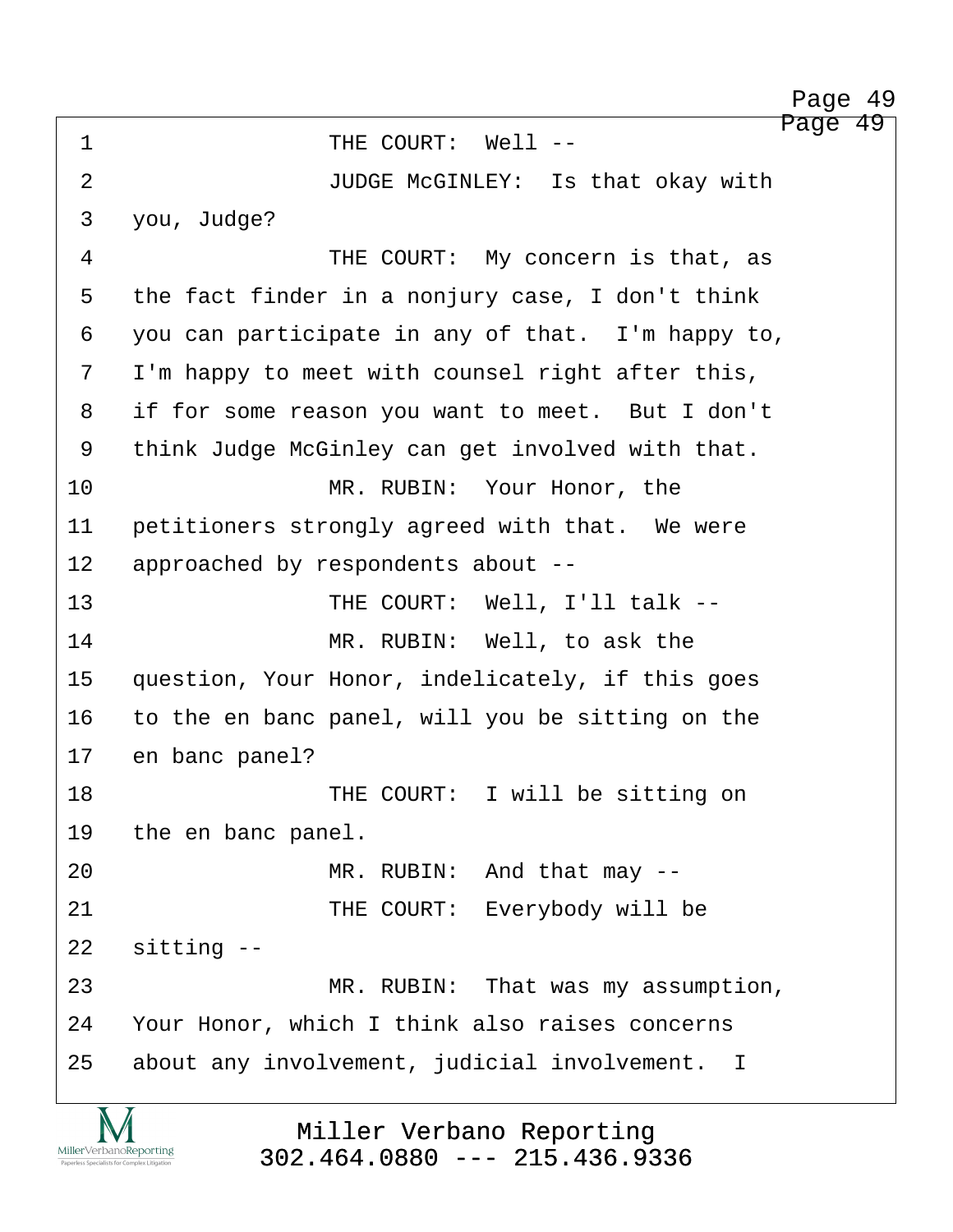http://www.yeslaw.net/help

<span id="page-50-0"></span>Page 50 1 think the best way for any discussions to happen 2 would be bilateral. And if there's any area that 3 we think jointly judicial involvement or a third 4 party could be helpful in, would be best if both 5 parties were to approach the Court instead of 6 doing anything unilaterally and over the 7 objections of petitioners. ·8· · · · · · · · · We'd ask the respondents not to do 9 this. We think it's not -- it's more of a 10 grandstanding approach than a legitimate approach. 11 We asked them to approach us and talk to us 12 privately, and we were refused. 13 • THE COURT: Well, okay. So there 14 we are. 15 · · · · · · · · · Clearly, Judge McGinley, as the 16 fact finder, cannot be involved in anything. I 17 don't think it's, it interferes with my ability to 18 sit as a judge of the law. But if I become 19 involved, I would anticipate there's going to be a 20 motion for recusal, so that I may not be involved 21 in the posttrial or exceptions --22 **· · · · · · · · · · · · JUDGE McGINLEY:** You just might not 23 be involved. You can leave it at that. 24 THE COURT: -- posttrial or the 25 exception procedure.

Miller Verbano Reporting MillerVerbanoReporting [302.464.0880 --- 215.436.9336](http://www.miller-verbano.com)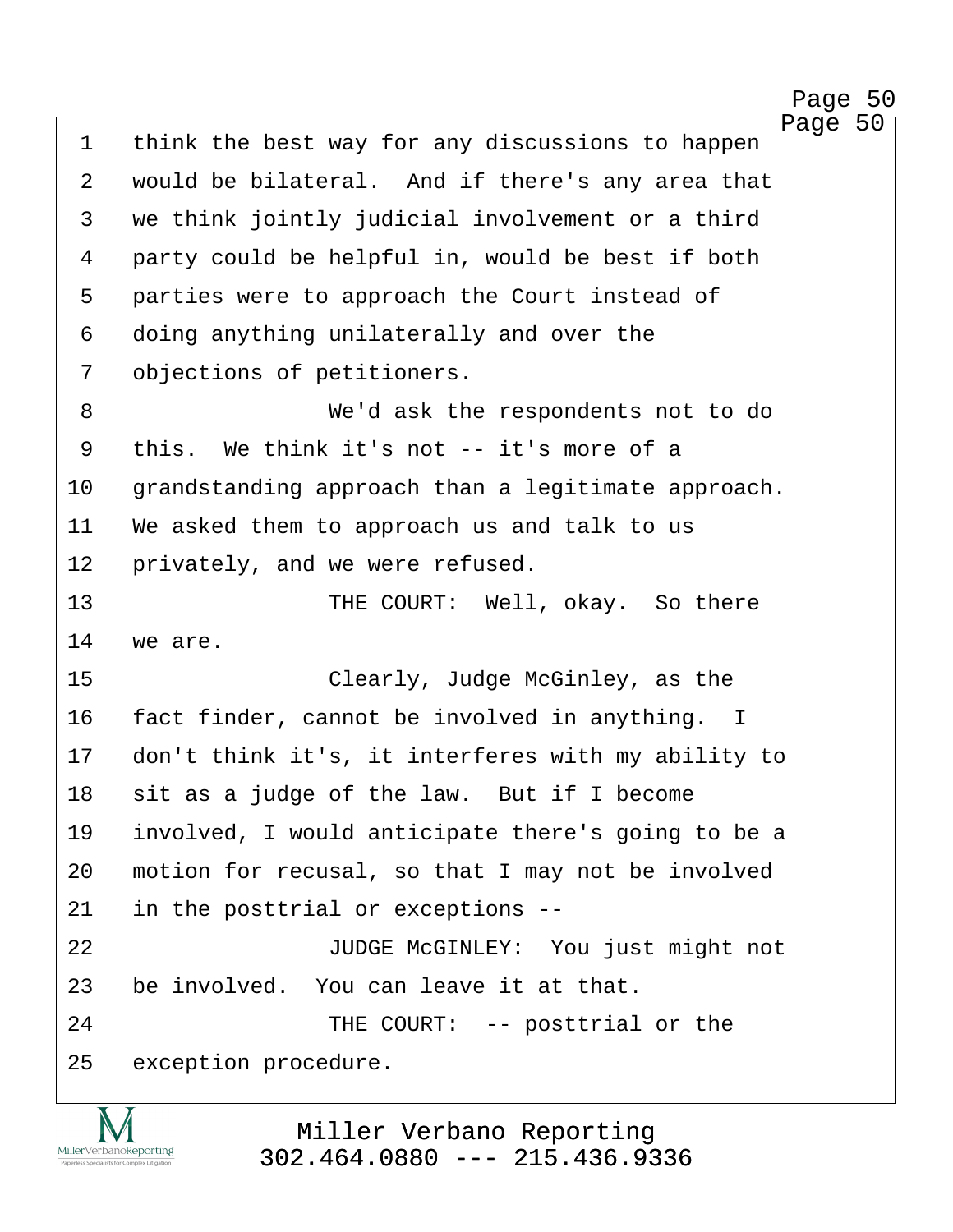http://www.yeslaw.net/help

<span id="page-51-0"></span>Page 51 1 · · · · · · So that's the risk you have in 2 getting me involved in this. 3 and But I -- you know, if there's some 4 way that I could help you in some way, that's --5 that would be great. I would love to move this 6 along. But there's risk in having me involved in 7 it. Is that a fair summary? ·8· · · · · · · · · MR. RUBIN:· Yes, Your Honor. 9 · · · · · · · · · · THE COURT: Now, let me just make 10 sure my notes are accurate. Here are the things 11 that I believe I've decided today. 12 as far as the -- I'm probably going 13 to allow the two-hour deposition of -- continued 14 deposition of Mr. Marks, but I want to take a look 15 at the, I want to take a look at the transcript. 16 I will decide that within a day or two. 17 · · · · · · · · · · · As far as the experts go, there 18 should be an immediate exchange of qualifications 19 of the experts. And within 24 hours of receiving 20 the plaintiffs' expert reports, you, respondents' 21 counsel, need to give us your best good-faith 22 estimate as to how much time you need to respond. 23· · · · · · · · · MR. KEATING:· Understood. 24· · · · · · · · · THE COURT:· Rule of thumb with me 25 would be they get it seven days ahead of trial.

> Miller Verbano Reporting [302.464.0880 --- 215.436.9336](http://www.miller-verbano.com)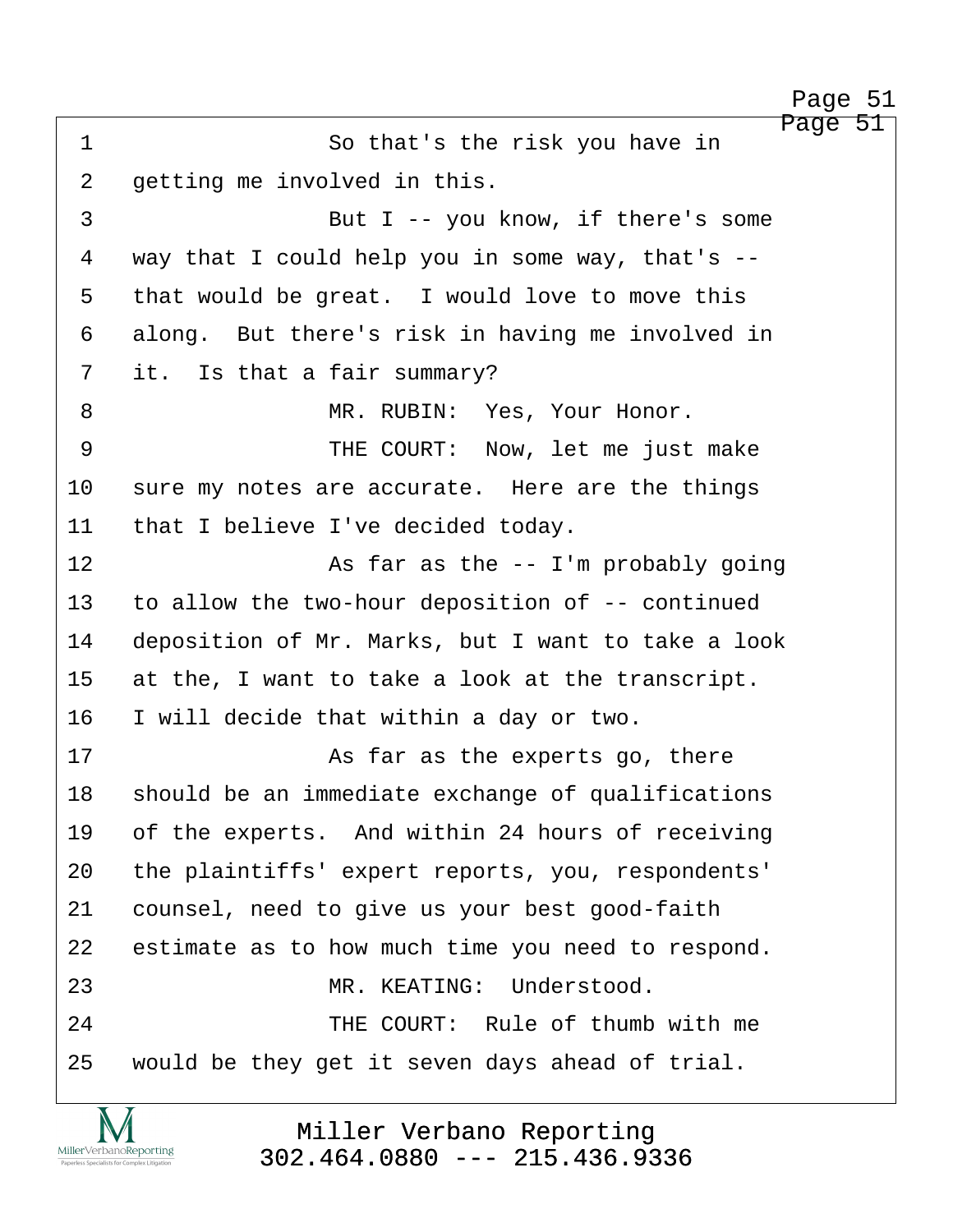<span id="page-52-0"></span>Page 52 1 And if they don't have it at least seven days 2 ahead of trial, I think you're going to impact the 3 trial date. Ultimately, that's going to be Judge 4 McGinley's decision. But just know, if you want 5 more than seven days, if it's going to be 6 something where -- if disclosed to petitioners 7 less than seven days before trial, that's going to 8 be an issue. So just keep that in mind. ·9· · · · · · · · · All right.· These people taking -- 10 the preservation of testimony, you say it's six? 11 MS. CLARKE: Up to six. Four for 12 sure and two possible. 13· · · · · · · · · THE COURT:· And immediately you 14 vill disclose the anticipated -- a summary of 15 their testimony; in other words, two or three 16 sentences which say, This is what we're going to 17 be inquiring about. 18· · · · · · · · · MS. CLARKE:· We'll send them 19 another copy of the letters; yes. 20 THE COURT: And, obviously, this 21 needs to be done ahead of trial, not like on the 22 threshold of trial, taking deposition. Because 23 that only  $-$ - I tend to think that's not fair. It 24 tends to distract the other side from trying to do 25 things.

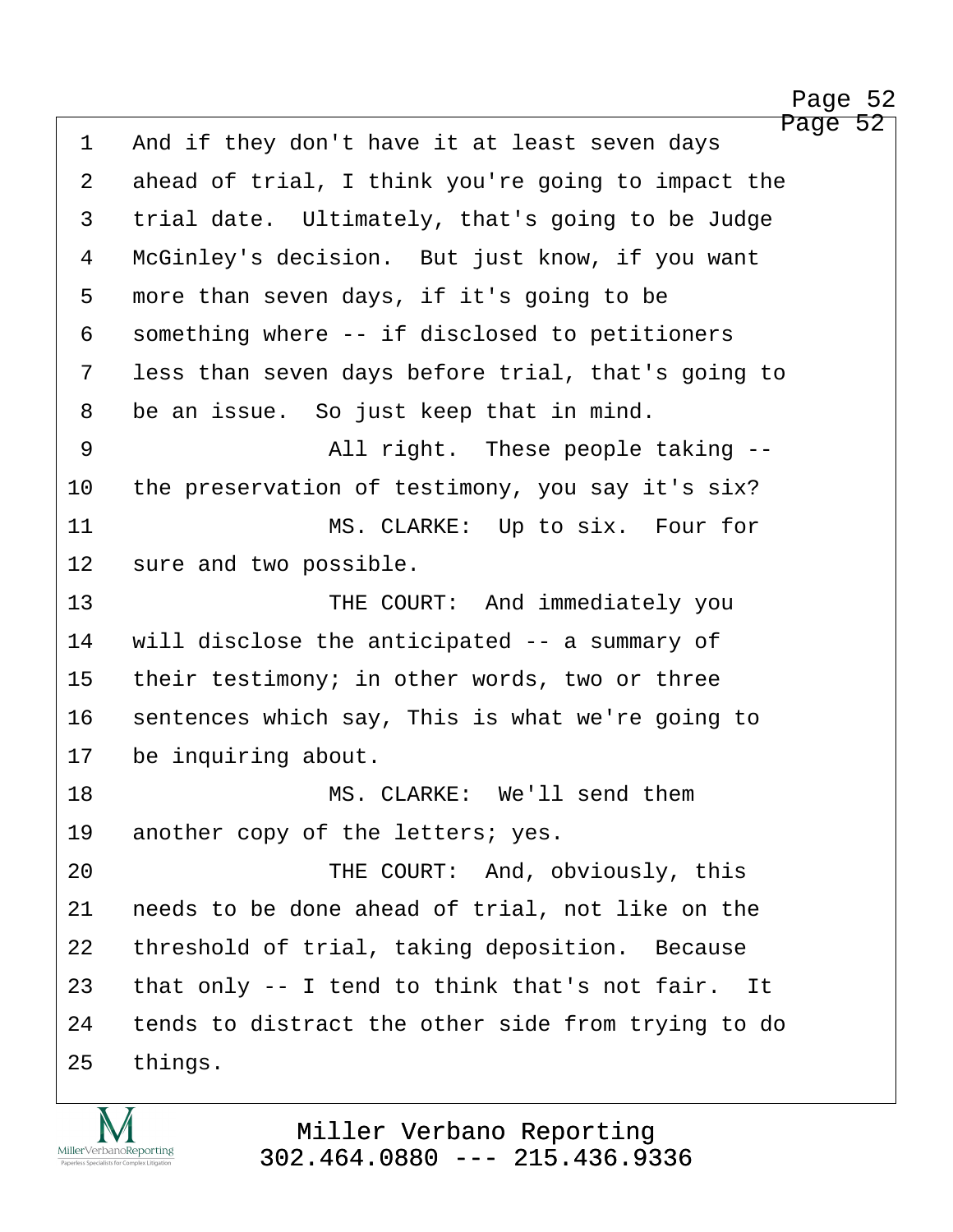http://www.yeslaw.net/help

<span id="page-53-0"></span>Page 53 1 · · · · · · · I know issues arise at the last 2 minute that are unanticipated. But I would 3 strongly urge you to use your best efforts to get 4 this done ahead of trial. ·5· · · · · · · · · MS. CLARKE:· We will, Your Honor. 6 We have an interest in that too. ·7· · · · · · · · · THE COURT:· I'm sure you do. ·8· · · · · · · · · Have I addressed or at least 9 identified all the issues that you would want 10 sorted out before we part company here? 11 · · · · · · · · · · · MR. KEATING: Your Honor, I'm a 12 little concerned when opposing counsel say they 13 will send us, quote, another copy of the letter 14 unquote, suggesting that they've already 15 identified the parameters --16 · · · · · · · · · · THE COURT: You know what? 17· · · · · · · · · MR. KEATING:· Okay. 18 · · · · · · · · · · · THE COURT: I don't want to get to 19 the blame thing. I want to get you the 20 information you want, and I'll just move on. 21 That's all I want to do. 22 MR. KEATING: Okay. 23 **• · · · · · · · · · · THE COURT:** I understand what they 24 said. I understand what you said. I just want 25 the information exchanged so we can move on.

MillerVerbanoReporting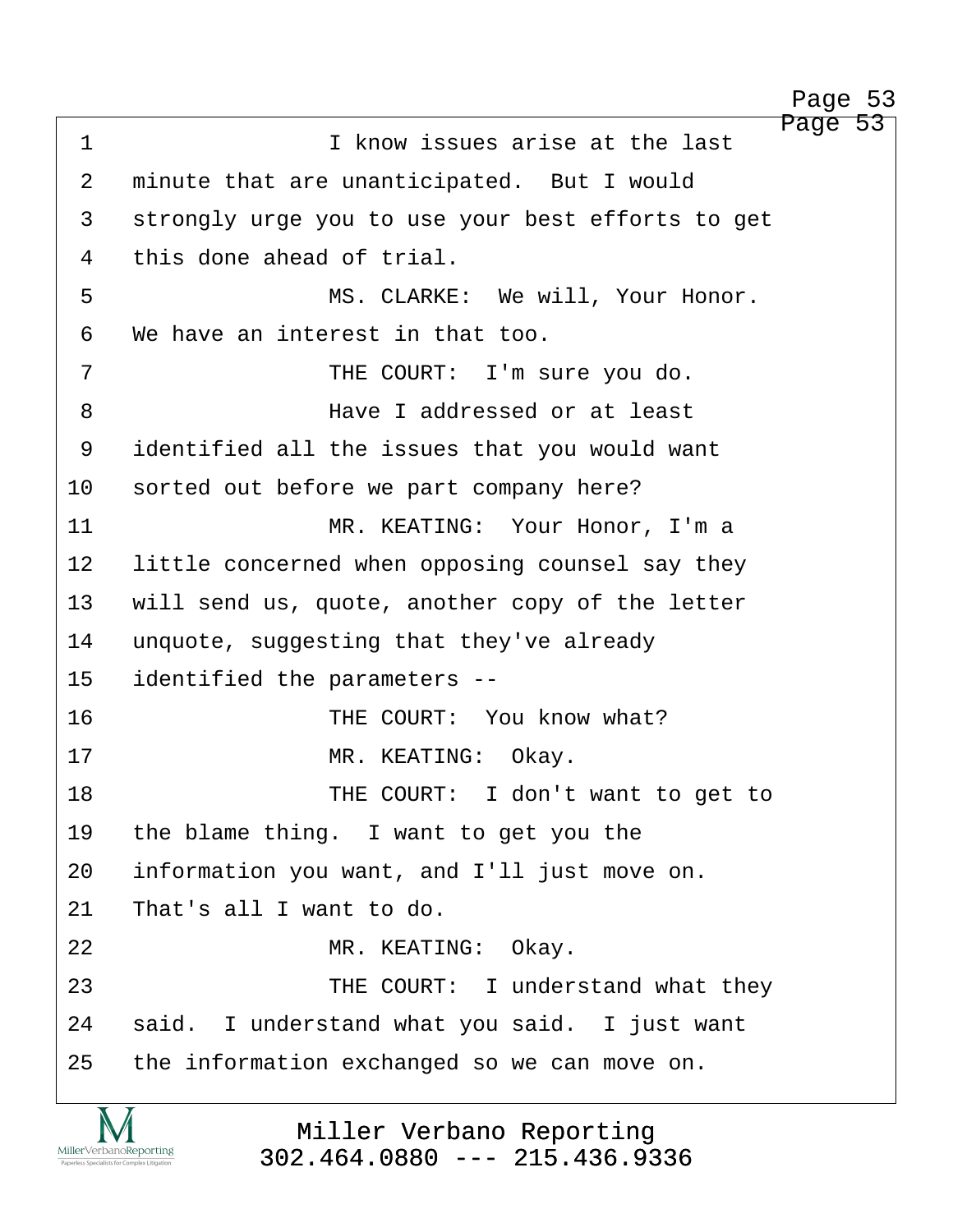http://www.yeslaw.net/help

<span id="page-54-0"></span>Page 54 1 **1** MR. KEATING: What I'm suggesting 2 to the Court is the information they provided is 3 not what we understand that we're looking for. 4 But, fine. Thank you. ·5· · · · · · · · · THE COURT:· Okay.· Well, the -- I 6 think you get a couple of sentences of disclosing, 7 you know, what these people are going to talk 8 about, a summary. ·9· · · · · · · · · MR. KEATING:· Okay. 10 THE COURT: All right. 11 **In additional MR. RUBIN:** Your Honor, when you 12 say "immediately," do we have -- we're all 13 traveling back to various places. Can it be first 14 thing tomorrow morning? Is that immediately 15 enough for you? 16 **• THE COURT:** That's immediately 17 enough for me. 18 **MR. RUBIN:** We'll try to do it  $19$  today, but  $-$ 20 **THE COURT:** Actually, there's a 21 level of mistrust here that I'm a little surprised 22 about. You really worked well together last 23 year -- maybe not together, but you worked well 24 sort of resolving this. 25 · · · · · · · · · · · · And what I'm seeing now is

> Miller Verbano Reporting [302.464.0880 --- 215.436.9336](http://www.miller-verbano.com)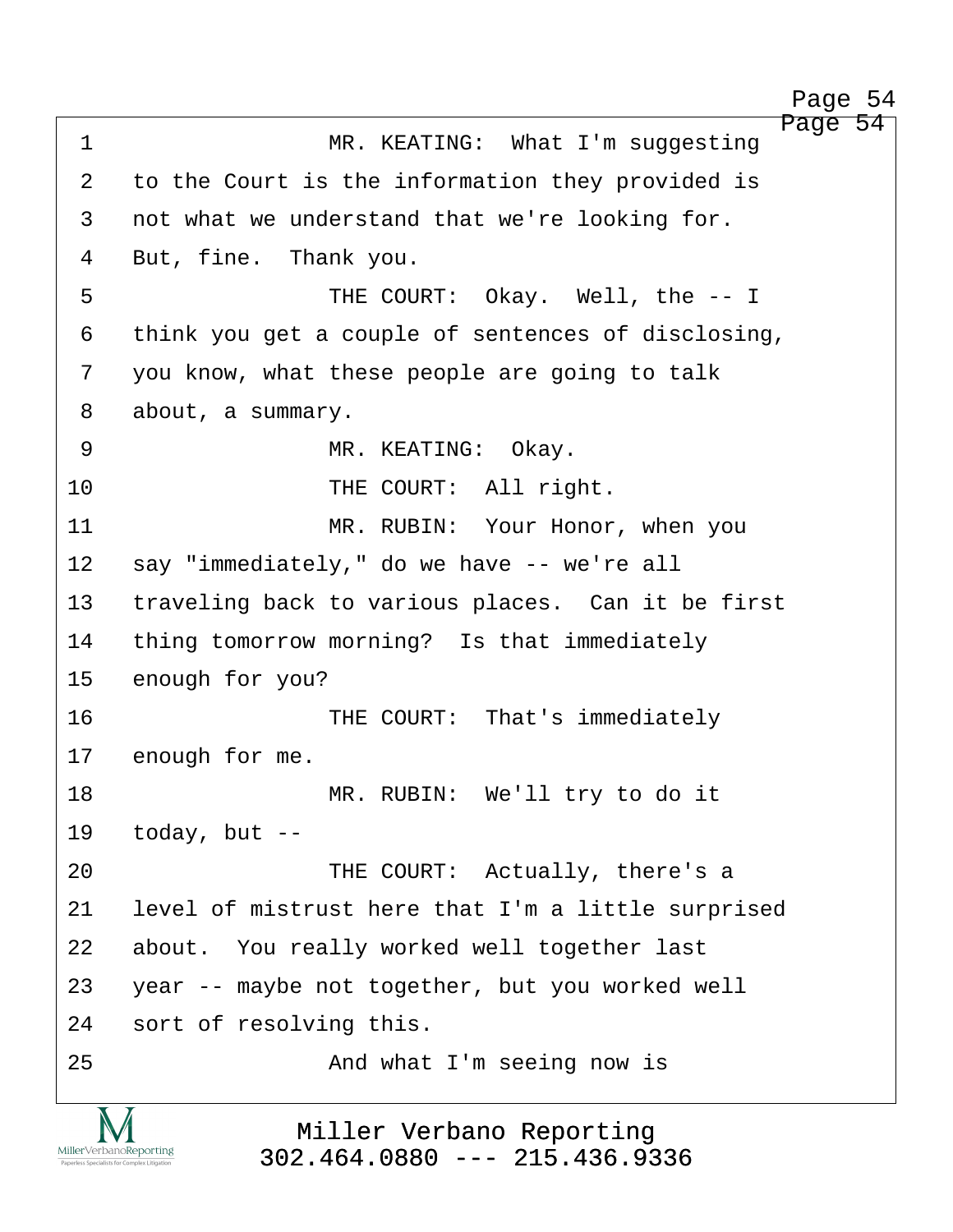http://www.yeslaw.net/help

<span id="page-55-0"></span>Page 55 1 something a little bit different, and I don't like 2 it. And I'm not trying to say it's one side or 3 the other side. But there's just this real arm's 4 length kind of thing that -- I know this is an 5 important case for you and your people. ·6· · · · · · · · · But ultimately we're professionals 7 here; we've got to get this done. And I need you 8 to help. I need you to work together to a certain 9 extent. I need you to stand a little taller to do 10 this. And I don't need the finger-pointing. And 11 I'm pretty sure that Judge McGinley isn't going to 12 want the finger-pointing either. 13 · · · · · So -- I have people that are -- I 14 have both sides that aren't being as full in 15 disclosure as I would have expected. I'm a little 16 disappointed. No, I'm a lot disappointed. 17 · · · · · · · · · You, you can really mess this up. 18 You can really mess this up now. We're right on 19 the brink of getting this done, and I don't want 20 to lose it. That's been my constant message since 21 we've been on the phone periodically all this 22 vear. I don't want to lose this. And I need more 23 cooperation from you and I need more transparency 24 from both sides. So you've got to work a little 25 harder on this.

MillerVerbanoReporting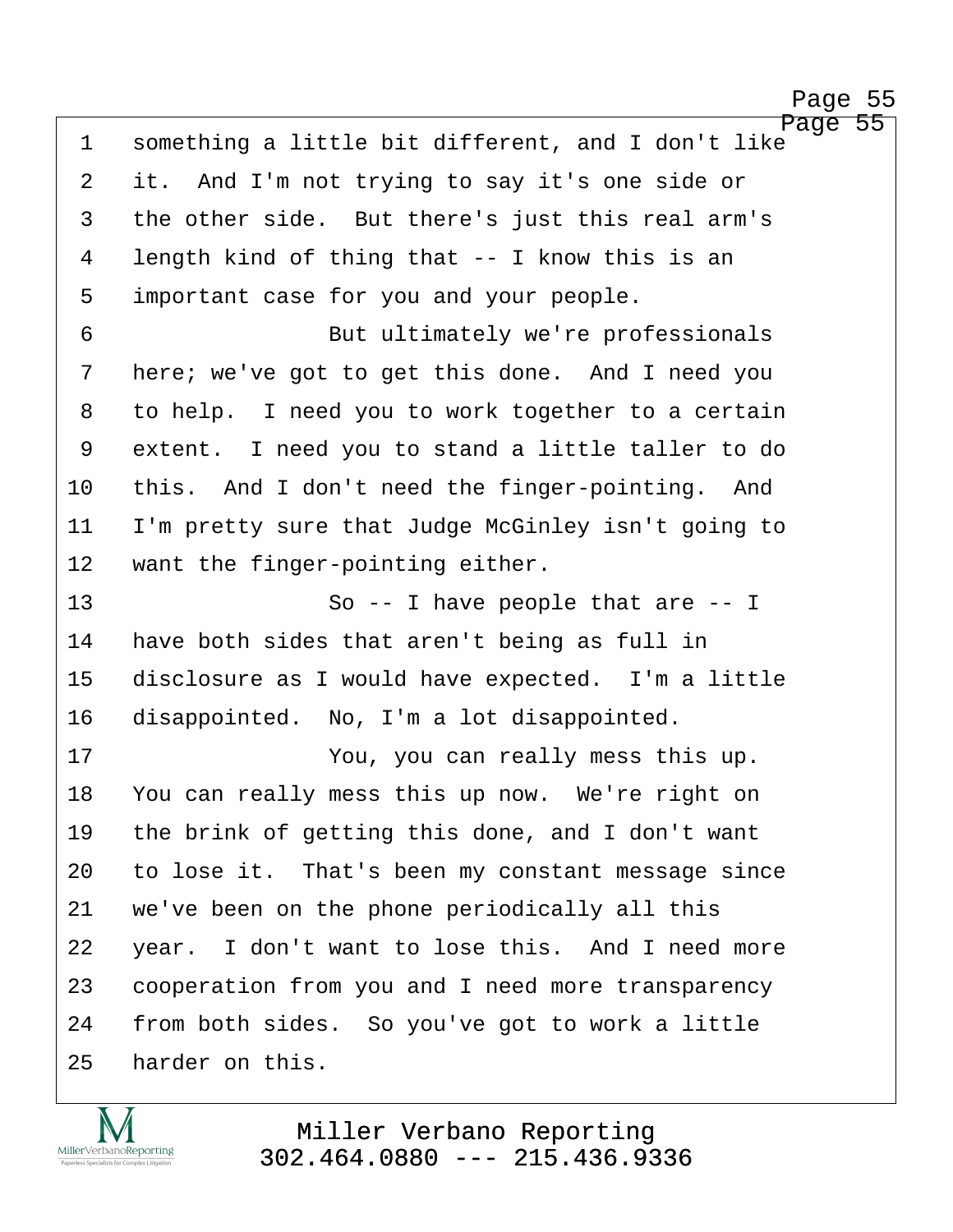$\overline{56}$ Page 56

http://www.yeslaw.net/help

/www.yeslaw.net/help

<span id="page-56-0"></span>

|                                                                        | Page                                                        |
|------------------------------------------------------------------------|-------------------------------------------------------------|
| $\mathbf 1$                                                            | Having said that, it's been an                              |
| 2                                                                      | honor to serve with you. I won't miss you. I'm              |
| 3                                                                      | more than happy to take a hard break here and give          |
| 4                                                                      | this to Judge McGinley. But I've seen some really           |
| 5                                                                      | good lawyers here. And I'm an old trial lawyer.             |
| 6                                                                      | I appreciate good trial work. I appreciate real             |
| 7                                                                      | professional work. And I've seen a lot of it                |
| 8                                                                      | here. Let's not forget where we -- you know, how            |
| 9                                                                      | we got through this last year.                              |
| 10                                                                     | Is there anything else that I need                          |
| 11                                                                     | to address today?                                           |
| 12                                                                     | There being nothing further to come                         |
| 13                                                                     | before the Court, we stand adjourned until the              |
| 14                                                                     | call of the crier.                                          |
| 15                                                                     | My law clerks can take a                                    |
| 16                                                                     | representative of both sides up to Judge                    |
| 17                                                                     | McGinley's chambers so you can inquire there as             |
| 18                                                                     | how best to make contact.                                   |
| 19                                                                     | Thank you. We are adjourned.                                |
| 20                                                                     | ALL COUNSEL: Thank you, Your                                |
| 21                                                                     | Honor.                                                      |
| 22                                                                     | (Proceedings concluded at 11:01 a.m.)                       |
| 23                                                                     |                                                             |
| 24                                                                     |                                                             |
| 25                                                                     |                                                             |
|                                                                        |                                                             |
| MillerVerbanoReporting<br>Paperless Specialists for Complex Litigation | Miller Verbano Reporting<br>$302.464.0880$ --- 215.436.9336 |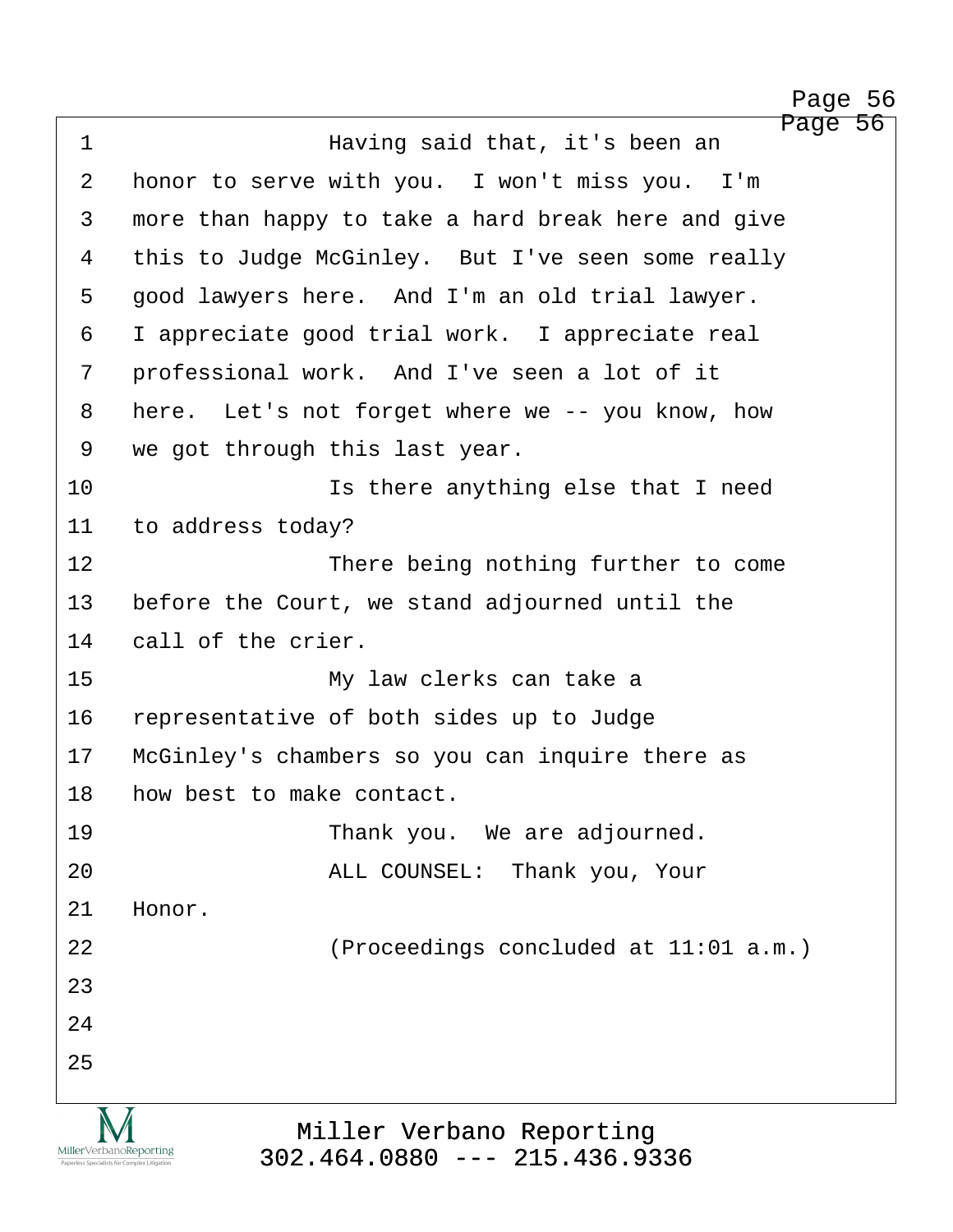Page 57 Page 57

|  |  |  |  |  |  |  |  |  |  | CERTIFICATION |  |  |  |
|--|--|--|--|--|--|--|--|--|--|---------------|--|--|--|
|--|--|--|--|--|--|--|--|--|--|---------------|--|--|--|

| ᅩ                                                                      | . U                                                         |
|------------------------------------------------------------------------|-------------------------------------------------------------|
| 2                                                                      |                                                             |
| 3                                                                      |                                                             |
| 4                                                                      | I, ADAM D. MILLER, Registered                               |
| 5                                                                      | Professional Reporter, certify that the foregoing is        |
| 6                                                                      | a true and accurate transcript of the foregoing             |
| 7                                                                      | proceedings, at the time, place and on the date             |
| 8                                                                      | herein before set forth.                                    |
| 9                                                                      | I further certify that I am neither                         |
| 10                                                                     | attorney nor counsel for, not related to nor employed       |
| 11                                                                     | by any of the parties to the action in which this           |
| 12                                                                     | hearing was taken; further, that I am not a relative        |
| 13                                                                     | or employee of any attorney or counsel employed in          |
| 14                                                                     | this case, nor am I financially interested in this          |
| 15                                                                     | action.                                                     |
| 16                                                                     |                                                             |
| 17                                                                     |                                                             |
| 18                                                                     |                                                             |
| 19                                                                     | Adam D. Miller                                              |
| 20                                                                     | Registered Professional Reporter, Notary Public             |
| 21                                                                     |                                                             |
| 22                                                                     |                                                             |
| 23                                                                     |                                                             |
| 24                                                                     |                                                             |
| 25                                                                     |                                                             |
|                                                                        |                                                             |
| MillerVerbanoReporting<br>Paperless Specialists for Complex Litigation | Miller Verbano Reporting<br>$302.464.0880$ --- 215.436.9336 |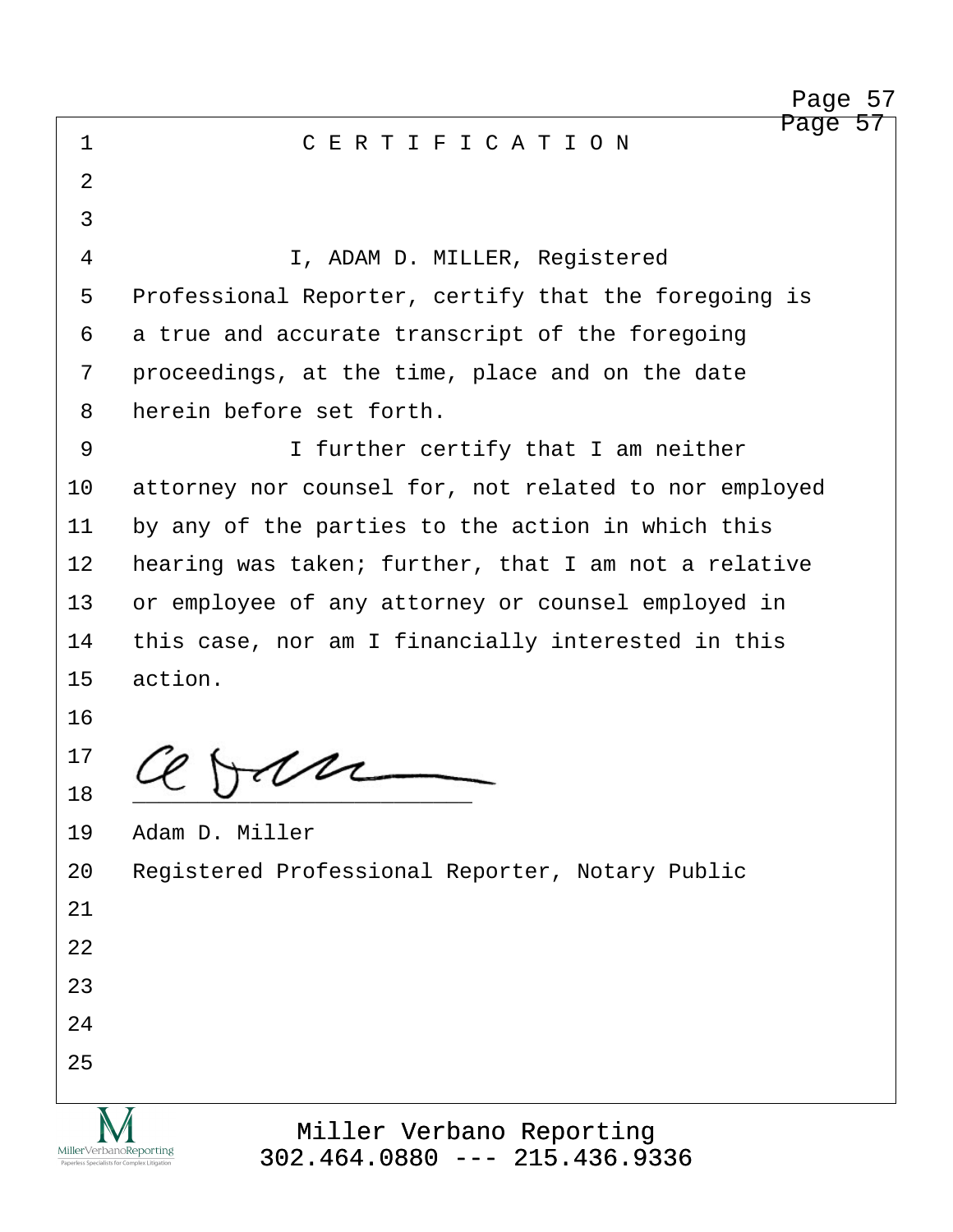| 1                                                  |
|----------------------------------------------------|
|                                                    |
| 121:5                                              |
| 10:00 3:5                                          |
| 11:01 56:22                                        |
| 12:00 44:18                                        |
| 15 48:18                                           |
| 15th 4:10 30:13 44:10,11,12                        |
| 16 29:25                                           |
| 194 12:4                                           |
| 197 12:4                                           |
| 198 12:4,5                                         |
| 1:00 4:11 39:2 44:15,19 46:7                       |
| 1:30 4:11 44:19                                    |
| 1st 18:6,12 19:6 21:14 22:8,23,24<br>23:4,17 40:16 |
| $\overline{2}$                                     |
| 20 23:20 48:18                                     |
| 201 12:4                                           |
| 2013 3:5                                           |
| 236 12:5                                           |
| 24 3:4 9:16,18 30:20 31:2 51:19                    |
| 25-page 23:21                                      |
| 2546 10.211 11.0                                   |

25th 12:3,11 44:9,10

26th 45:25 46:10,17,25

 $3\phantom{a}$ 

 $\overline{\mathbf{4}}$ 

27th 12:6,12

3 20:9

30 23:20

3:30 44:15,19

495 12:6



| 4:00 44:20                                            |  |  |  |  |
|-------------------------------------------------------|--|--|--|--|
| 5                                                     |  |  |  |  |
| 500 23:17                                             |  |  |  |  |
| 522 12:7                                              |  |  |  |  |
| 6                                                     |  |  |  |  |
| 600 7:23                                              |  |  |  |  |
| 9                                                     |  |  |  |  |
| <b>9:30</b> 44:18                                     |  |  |  |  |
| <b>9th</b> 27:19                                      |  |  |  |  |
| A                                                     |  |  |  |  |
| <b>a.m.</b> 3:5 56:22                                 |  |  |  |  |
| ability 50:17                                         |  |  |  |  |
| Absolutely 9:1                                        |  |  |  |  |
| accommodate 15:16                                     |  |  |  |  |
| accurate 29:23 41:12 43:14 44:24<br>51:10             |  |  |  |  |
| added 34:6                                            |  |  |  |  |
| <b>additional</b> 14:7 25:13 31:22 32:7<br>34:18 38:3 |  |  |  |  |
| address 4:20 5:1 17:19 36:17 56:11                    |  |  |  |  |
| addressed 53:8                                        |  |  |  |  |
| adjourned 56:13,19                                    |  |  |  |  |
| administrative 40:5                                   |  |  |  |  |
| admitted 47:13                                        |  |  |  |  |
| advance 22:15 27:25                                   |  |  |  |  |
| agenda 4:16 19:12 28:9 31:6                           |  |  |  |  |
| agree 9:24 16:23 29:10,12 39:22                       |  |  |  |  |
| agreed 34:20 47:10,12 49:11                           |  |  |  |  |
| ahead 51:25 52:2,21 53:4                              |  |  |  |  |
| <b>Alicia 45:23</b>                                   |  |  |  |  |
| altogether 32:6,18                                    |  |  |  |  |

# Index: 1..assuming

| amended 5:20                                                            |
|-------------------------------------------------------------------------|
| analyses 23:18,19                                                       |
| analysis 25:13                                                          |
| analyze 24:1                                                            |
| analyzed 21:19                                                          |
| analyzing 21:24                                                         |
| answer's 33:20                                                          |
| answering 35:1                                                          |
| answers 36:10                                                           |
| anticipate 18:14,17 22:4 25:2 32:8<br>33:14,16 39:21 40:19 45:2,3 50:19 |
| anticipated 19:15 21:2,4 24:15 25:24<br>52:14                           |
| anticipating 16:14 18:9                                                 |
| anticipation 20:18                                                      |
| anymore 30:6                                                            |
| AOPC 20:20                                                              |
| apologize 45:23                                                         |
| appeal 27:25                                                            |
| appears 8:22                                                            |
| Applewhite 3:6                                                          |
| application 6:15                                                        |
| approach 50:5,10,11                                                     |
| approached 49:12                                                        |
| <b>April 7:25</b>                                                       |
| area 24:15 25:3 26:13 50:2                                              |
| areas 27:12                                                             |
| arguments 40:8                                                          |
| arise 53:1                                                              |
| arm's 55:3                                                              |
| arrangement 41:18                                                       |
| arrangements 20:1 42:10,25                                              |
| assigned 3:9                                                            |
| assignment 40:13                                                        |
| assume 39:19 42:24                                                      |
| assuming 39:19 42:21                                                    |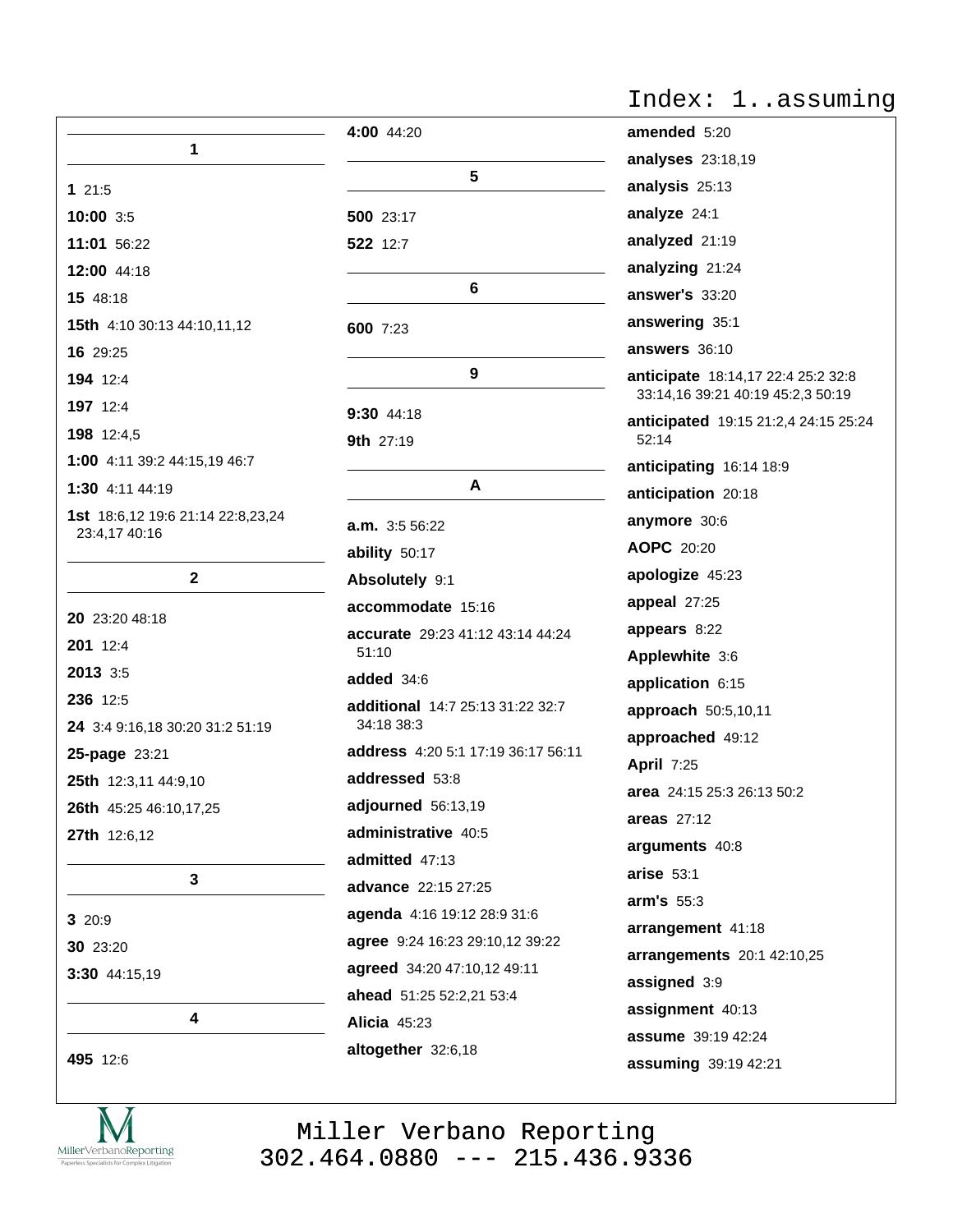Index: assumption..cooperation

assumption 49:23 attention 5:4 31:10,11 38:10 Attorney 16:11 augment 34:21 **August 27:19** avoided 39:13 aware  $13:3$ 

#### В

**back** 8:1 11:9 13:6 18:16 28:8 31:5 42:15,18 43:15 46:7,12 54:13 **banc** 49:16,17,19 banked 9:20 **Barnes 45:12** Barreto's 23:23 25:14,21 **based** 25:13,21 basically 20:21 **basis** 13:25 24:4 26:1 bear  $33:12$ beginning 36:20 big  $42:8$ bigger 6:11 bilateral 50:2 **bit** 4:11 16:14 35:12 42:11 43:13 55:1 blame  $53:19$ **BLDS** 25:5 **blocks** 41:22 bolts  $4:14$ break 40:19 44:16,18 56:3 briefly  $37:19$ **bring** 5:4 38:10 **brink** 55:19 Bureau 6:25 business 37:24 buying 37:14

 $\mathbf{C}$ California 18:21 call 14:17 39:19 47:16 56:14 called 7:17 Capitol 20:20 careful 3:23 10:15,17 case 3:7 7:5 8:20 10:2,4 29:6 40:2,18, 24 48:13,14 55:5 cases 29:19 causing 28:4 caveats 39:14 chambers 3:12 45:11.14 48:22 56:17 chances 28:12 change 6:9 changed 11:9 characterization 21:6 Charles 45:17 chide 42:10 clarify 24:20 39:6 clarifying  $34:15$ Clarke 16:24 20:10,11 31:21 32:1,4, 11, 15, 17, 22 33: 4, 16, 19 36: 9, 24 38: 2 52:11.18 53:5 cleaned  $42:15$ clear 26:13 40:1 clerk 40:5,6 clerks 40:3,14,23 45:15,16 56:15 close 5:8.9 29:18 closed 8:18 11:19 14:15,24 closer 9:5 closure 29:9 columns 9:8,9,11 commission 3:19 4:2 commissioned 3:21 commissioner 6:25

Commissions 6:25 Commonwealth 3:19 41:20 communicate 46:13 communicating 26:20 communications 26:15 27:2 company 53:10 complaining 30:9 complaint 30:7 complete 24:1 27:20 completely 24:2 compliance 30:7 complicated 23:19 29:20 concern 49:4 concerned 15:8 26:6 53:12 concerns 49:24 concluded 56:22 condition 42:13 conference 3:6.11 4:6 6:21 27:7 38:18 41:25 43:17 44:1 45:25 confusing 18:22 consistently 21:10 constant 55:20 constitutional 7:9 contact 4:7 20:19 44:5 45:14 56:18 context 9:16 continuance 24:5 26:18 continue 6:15 16:21 43:22 continued 51:13 continuing 14:22 contrary 42:22 controversial 4:25 convenience 48:2 convenient 16:10 cooperate 15:17,20 36:1 45:8,20 cooperation 43:17 55:23

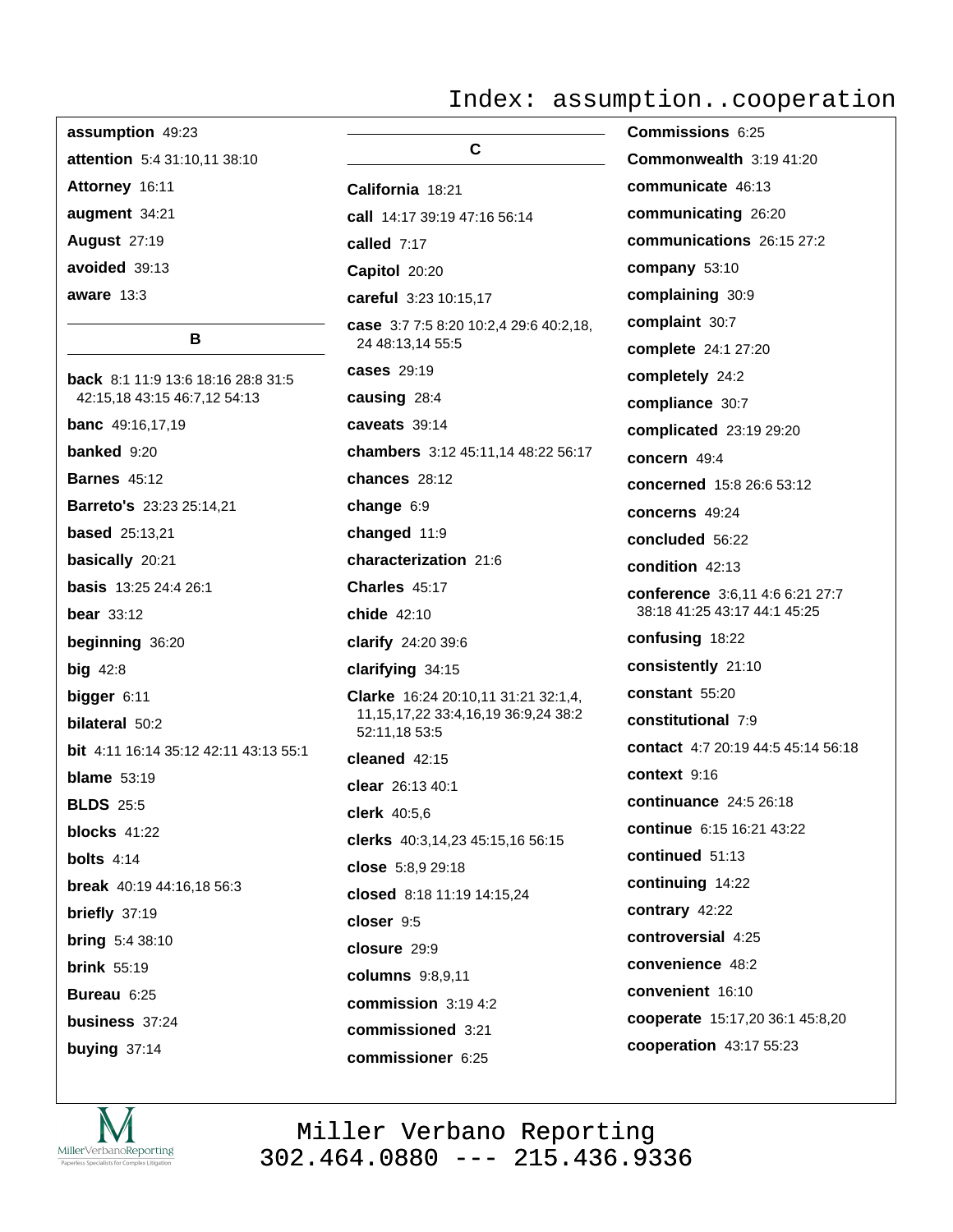## copies 19:22 38:3

copy 4:22 9:7 42:25 43:4,5,9 52:19  $53:13$ 

## cost 46:16

counsel 5:2,3,5,10,15 6:18 16:12 19:13,18, 20:24,25 30:20 31:6,7,13, 14 35:21 36:11,12 37:10 38:7 40:9 41:4,11,19 42:10 43:7,18 44:1 47:9 49:7 51:21 53:12 56:20

## counter  $21.18$

couple 54:6

court 3:1,4,16,20,23 4:3 5:14,18,21 6:2,23 8:24 9:2,20 10:6,7,12,18,21 11:25 12:8,13,17 13:8 14:9 15:1,7 16:3,13 17:3,9,17,18,25 19:11,21 20:15 21:22 22:4,7,14,22 23:3,7,14 24:4,14 25:15 26:5,24 27:3,25 29:1 30:3,15 31:2,9,13,24 32:2,9,14,16,20 33:2,10,12,17 34:4,16,23 36:5,21 37:14,17,22 38:4,9,16 39:7,15,25 42:2,5,9,20,22 43:3 45:10 47:5,17,23 48:3,7,20 49:1,4,13,18,21 50:5,13,24 51:9,24 52:13,20 53:7,16,18,23 54:2, 5,10,16,20 56:13

Court's 18:6 19:4 26:1

courtesy 36:13

courtroom 20:2.16 41:14 42:20

crier 56:14

critical 6:23 8:20 10:4

cross-talk 26:4

cure 7:9

current 11:13

cut-off 17:16

## D

daily 42:25 43:4,5 data 25:1.7 database 25:2,8 26:19 29:25 30:1,4 databases 13:24 25:25 date 18:12,13 27:17,19 30:14 44:12 46:9 52:3



## dates  $44:12$

day 8:16 31:3,4 39:1 43:19 44:23 46:2,17 51:16

days 16:17 24:18 27:13 38:24,25 39:2,14,18 41:9 51:25 52:1,5,7

deadline 21:5

deal  $5:23$ 

December 13:12

decide  $51:16$ 

decided 24:23 51:11

decision 27:21,23 28:17 52:4

decorum 4:22,24 19:21,22 20:6,9,16 39:1 40:20

delay 6:4 12:21 27:22 29:2,3, 43:13

delivered 43:8

demonstrate 21:20

Department 7:1,6

depend 26:16

depending 44:20

depends 26:18,20 38:24

deposed 11:19,22

deposition 6:16 7:5,20 8:9,15,16,21 12:19 13:14 15:3 35:13,25 51:13,14  $52:22$ 

depositions 9:17,25 11:13 14:4,11, 13,14,23 24:21 31:18 32:6 33:14 35:10.11 36:2.3

depth  $11:3$ 

describing 37:19

description 37:4

designated 34:7,8

detail  $7:21$ 

detailed 29:20

determine 14:16 determined 37:8

difficult 24:1

difficulties 14:18

# Index: copies..earliest

directed 35:16.18

direction 41:2

directly 25:1

disappointed 27:5,6 28:19 55:16

disappointment 28:5

Discipline 4:3

disclose 21:10 22:8,11 27:4 36:23  $52:14$ 

disclosed 13:19,25 18:20 21:14 26:7,9 27:10,12 30:16 33:6 34:11 52:6

disclosing 34:14 54:6

disclosure 16:16 21:1,2,3 29:15 30:4 43:18 55:15

disclosures 19:5

discovered 15:13

discovery 4:19,20 6:12,13 8:7,17 11:18 13:2,22 14:2,15,24 16:1 17:12, 15 18:3,4,18 19:9 27:16 28:3 30:8,17 35:25 36:2 40:21

discuss 4:14 48:24

discussed 30:16

discussing 38:15 48:16

discussions 50:1

distract 52:24

document 7:19 9:6 12:10,24 13:12, 14

door 41:17

door's 45:19

doubt 16:3

drive 44:13,23 46:7

**due** 19:5

duties  $42:17$ 

E.

earlier 43:16 earliest 48:1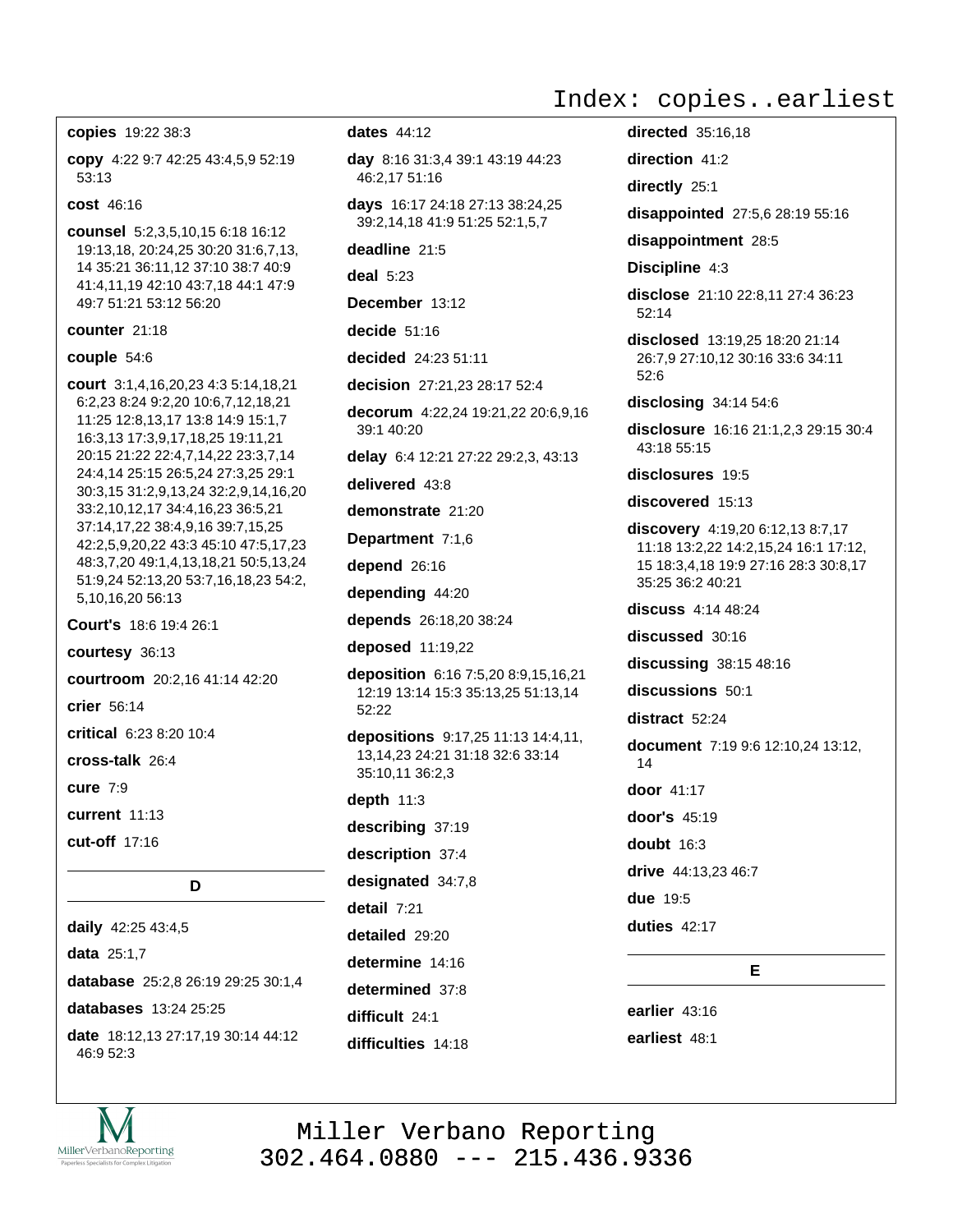easily 7:12,14 47:12 efforts  $53:3$ election 28:1 elections 7:1,2 en 49:16,17,19 enable  $24:12$ end 16:1 ended 16:2 ends 26:19 enter 40:20 entered 16:18 envisioned 26:2 29:16 essentially 7:8 estimate 23:8 30:24 38:23 41:13 51:22 estimates 41:11 estimating 39:13 eve 29:21 everybody's 44:24 evidence 7:13 8:22 47:13 evidentiary 39:24 ex- 30:21 exception 7:17 50:25 exceptions 11:2,5,11,14,24 12:12  $50:21$ exchange 51:18 exchanged 30:18 33:7 53:25 exchanges 26:3 exhibits 47:7,10,11,12,14 existed 11:24 exists 39:7 expect 40:24 45:8 46:5 expected 55:15 expert 15:22,23 18:5,23,25 19:3,5 20:25 21:3,15,16,18,19,24,25 22:9,15 23:9,21,22 24:9 25:1,12,16,18 26:6,

expertise 25:4 27:12

experts 18:4,10,19 21:11,12 24:22, 25 25:3 26:7 27:10,11 29:21 51:17,19

explain 4:12

explaining 9:10 15:9 extension 18:8,10 23:1 27:22 28:12 extent 43:6 55:9

extra 18:17

F

fact 21:17 49:5 50:16 factor 18:13 fair 21:6 22:14 51:7 52:23 fall 11:24 26:23 familiar 12:24 faultiness 21:20 feel 46:15 fellow 28:6 figure  $29:22$ file  $5:19$ filed 17:17 20:9 filing  $34:6$ final 28:17 finally  $8:2$ find 42:13 43:11 finder 49:5 50:16 fine 20:12 43:9 54:4 finger-pointing 55:10,12 fingers  $30:11$ finish 9:17 18:11 fix 38:1 **flaws** 21:25 flesh  $6:17$ **flexible** 44:16,21 floor 41:24

# Index: easily..hammer

focused 8:21 9:25 39:4 **follow** 43:10 forever 29:8 forget 56:8 form 37:3 forward 29:14 45:7.9 found 34:9 41:10 frankly  $40:19$ Friday 6:14 8:17 31:25 34:6,14 44:22 46:5,18,20,23 **Fridays**  $46:2,8$ full 55:14 fully 35:14 36:3 G gallery 19:25 gather 4:19 47:23 gave 4:22 7:5 9:16 qeneral 13:18 General's 16:11 give 16:5 19:18 23:21, 30:22, 37:23 41:3,5 42:18 45:15 46:13,22 47:9 51:21 56:3 **Glinn 40:5** goal 27:19 good 3:1,2 6:20 18:8,13 28:7 41:12 43:21 56:5,6

good-faith 23:8 51:21

grandstanding 50:10

**grant** 46:21

grave  $28:4$ 

great  $51:5$ 

guess 12:19 16:14 33:2

H.

hammer  $18:13$ 



15,25 28:2 29:15 30:17 47:16 51:20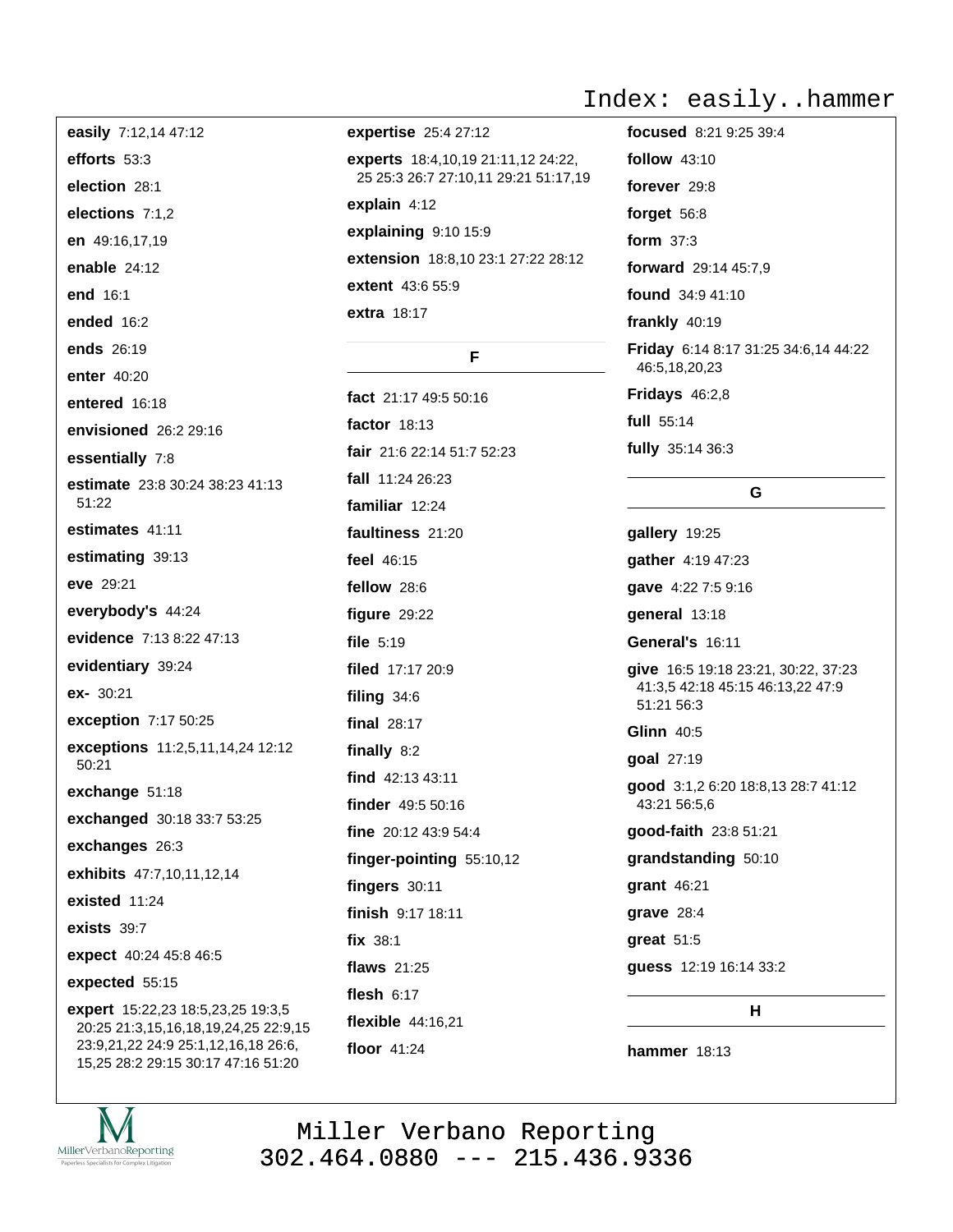## hand  $9:7$

handle  $3:9$ 

hands-on  $45:17$ 

hanging 29:7

happen 18:15 50:1

happy 49:6,7 56:3

hard 18:11 29:14 40:19 56:3

harder 55:25

harping 28:20

Harrisburg 40:6

He'll 4:12

head 48:12

hear 10:9.13 30:6 44:2

heard 6:8 12:24 20:16 24:20 40:8 42:21

hearing 8:5 11:1,6,22 20:7 25:11 26:8 27:20

hearings  $39:8.23$ 

helpful 20:4 21:22 50:4

helps 30:10

Hickok 10:23,24 12:2,11,14 21:9 22:6,10,18,25 23:6,12,16 24:7 28:25 29:10 31:1 45:22,23 46:10,18,24 47:2 48:5

holding 13:13

home  $3:12$ 

honestly 29:2

honor 3:3 5:13,17 6:20,21 9:1,8,22, 23 10:20,23 12:2,3 13:4,11,22 14:12 15:20 16:8,24,25 17:14,22 18:2,5 19:20 20:10,14 21:8,9 23:6,13 24:7, 19 26:15,16,23 27:2 28:25 29:10,11 30:12 31:1,8,12 33:5,11 34:5 35:15 37:11 38:2,8,11 39:18 42:3,8 43:1 45:22 46:19,24 47:3 48:5,6 49:10,15, 24 51:8 53:5, 54:11 56:2.21

Honorable 22.2

hook 48:22

hope 31:22 41:4 43:23

hoped 46:1

hour  $9:6$ 

hours 9:5,15,17,18 23:20 30:21 31:2 51:19

#### $\mathbf{I}$

ID 3:7 7:10,11,15,22,24 8:3 11:7 14:18 26:21 35:5 37:1 **idea** 15:12 identification 7:7 **identified** 7:8 9:12 27:5 31:17 32:5. 33:18,20,22,24 35:2,21 36:11,12,19 53:9.15 identify 13:24 31:19 35:4 identity 26:9,11 IDS 11:16 35:6 **immediately** 30:18 52:13 54:12,14, 16 impact 19:24 27:17 28:3 52:2 impacting 27:18 impacts 19:24 imperil 27:23,24 important 55:5 inaccurate 41:10 inclined 46:21 inconsistent 8:23 incorporated 39:9 indelicately 49:15 Indicating 17:24 indiscernible 26:4 individual 21:17 36:25 37:1 individuals 14:20 35:4,19 36:10,11, 18 37:8 infirm 15:13 36:25 inform  $37:9$ **information** 13:15.19 19:14 24:11 30:5 34:15 35:12 45:13 47:18 53:20,

## Index: hand..Josh

informed 36:16 initially  $7:228:8$ injunction 11:20,21 27:22,24 39:10 input 20:20 inquire 56:17 inquiring 52:17 inquiry 21:7 institutional 40:10 instructed 39:7 intend 39:3,11 45:7 47:16 intending 19:3 intention 40:17 interest 53:6 interfere 43:24 interferes 50:17 internally 8:23 interrogatories 35:3,9,15,18 36:10 interrogatory 36:4,6 intertwined 26:21 investigation 35:22 involved 49:9 50:16,19,20,23 51:2,6 involvement 49:25 50:3 **issue** 4:20 6:12,13,22,23 10:4,19 12:18 14:3.7 18:18 19:10 21:15 22:11.17 27:21 28:10 30:17 36:22  $52:8$ **issued** 15:3 16:7 **issues** 13:2 17:13 25:25 53:1,9  $\mathbf{L}$ Jennifer 20:11

 $Jim$  45:18 job 25:9 43:21 jointly 50:3 Jonathan  $6:16,23$ **Josh 40:4** 



Miller Verbano Reporting  $302.464.0880$  --- 215.436.9336

25 54:2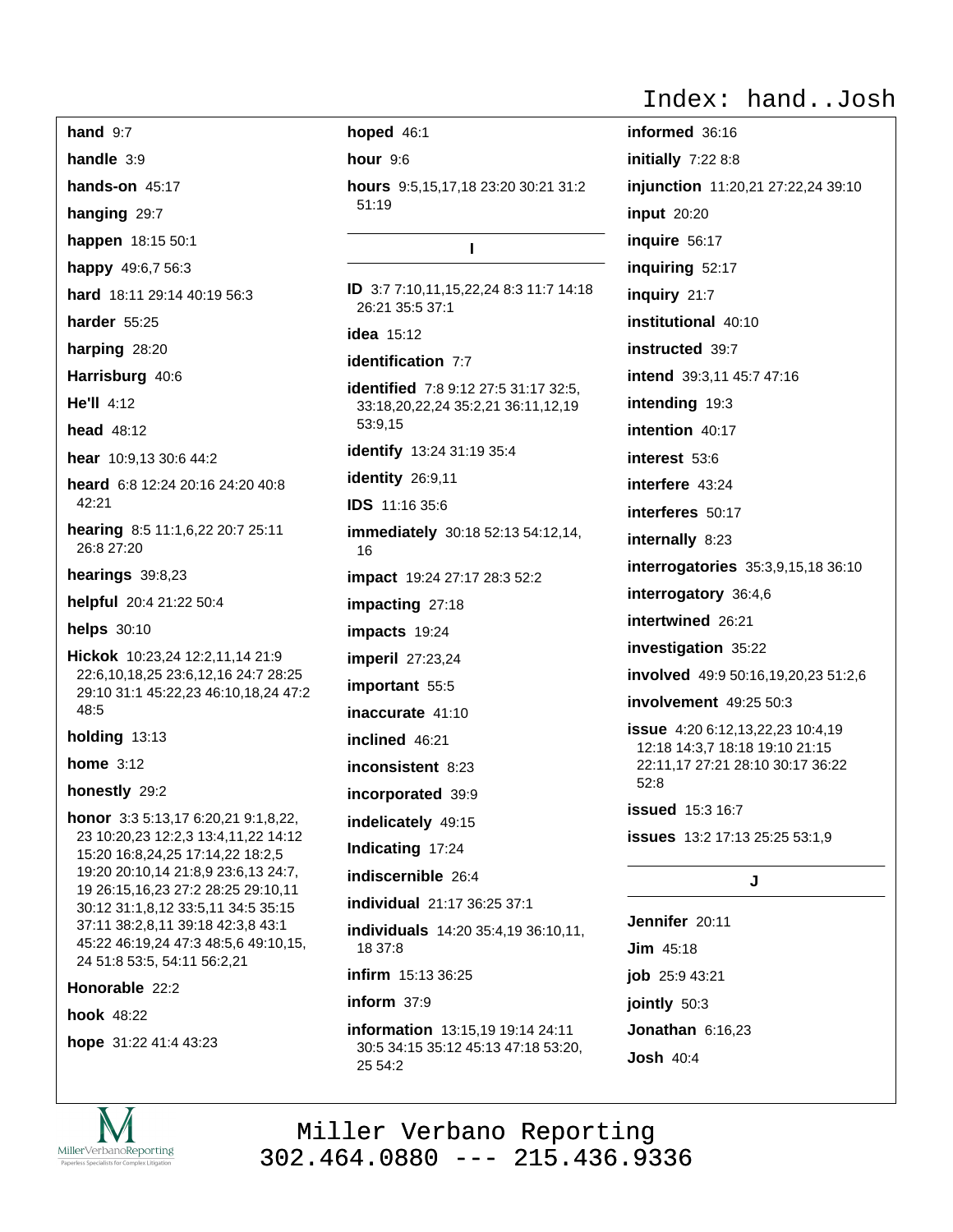| judge 3:9,10,14,15,18,21,22 4:3,6,12, |
|---------------------------------------|
| 13 10:9,10,11,16,17 16:2,20 17:19     |
| 22:2 27:14 28:16 30:23 31:10 34:19    |
| 40:1,10,13 41:3 42:16 43:5,23,25      |
| 44:8,11 46:4,12,14,20,25 47:4,5,8,17, |
| 21 48:1,10,15,17,18,21 49:2,3,9       |
| 50:15,18,22 52:3 55:11 56:4,16        |

## Judges 45:25

judicial 4:3 49:25 50:3

July 4:10 18:6,12 19:6 21:5,14 22:8, 23,24 23:4,17 30:13 40:15 44:9, 46:10

June  $3:4$ 

jurist 28:6

Κ

Keating 5:16,19,24 14:12 15:2,19 16:25 17:6,14,24 18:2 20:13 24:21 31:16 34:23,25 37:11,16,21 38:8,11 39:17 41:1,22,25 42:3,7 43:1 48:6,11 51:23 53:11,17,22 54:1,9

key 9:13 10:4

kind 16:18 24:11 55:4

knew 35:17

knowing 26:19

Kukowski 32:10

L

labeled 18:4 lacks  $37:1$ language 18:7,22 19:6 large 9:6 larger 8:12 **late** 30:4 45:3 law 7:10 40:3,5,14,23 50:18 56:15 lawyer 56:5 lawyers 56:5 League 34:7 learned 8:10

leave 4:4 50:23 Legislation 7:1 legitimate 50:10 length 55:4 letter 36:16 53:13 letters 8:1 37:7.19.24 52:19 level 54:21 limine 17:15 38:13,17 44:4 47:19 limitation 17:7 limited  $15:24$ list 14:19 33:6,21,22,24 34:17,21 42:17 47:9.15 listed  $34:12$ live 34:12 located 36:12,15 37:8 long 12:20 17:2 22:20 23:25 24:10,12 38:21,25 39:21 longer 39:2 longest 3:19 lose 55:20.22 lot 7:20 8:6 13:15,19 15:23 39:20 47:11 55:16 56:7 **lots** 26:22 love 15:19 51:5 Lucinda 40:5 luck  $28.7$ М made 41:17 42:25 mailed  $8:3$ 

Index: judge..morning

Marker 25:17 marking  $47:6$ Marks 6:16,23 8:12 11:1,12,19 51:14 **Marks' 7:19 match 30:1** matching 13:24 25:2,8 26:19 matter 3:6 5:25 6:5 10:25 Mazin 40:4 Mcginley 3:10,14,18,22 4:7,12,13 10:9,11,16 16:20 17:19 22:2 27:14 30:23 40:1,10,13 41:3 43:5,23,25 44:8,11 46:4,12,20,25 47:4,5,8,17,21 48:1,10,15,17,21 49:2,9 50:15,22 55:11 56:4 Mcginley's 28:17 31:11 42:16 52:4 56:17 means  $3:20$ meet 48:17 49:7.8 memoranda 19:14 memory 40:10 mentioned 39:25 41:4 44:3 Mercy 41:1 mess 55:17,18 message 55:20 Michael 6:20 microphone 10:14 midmorning 46:11,21  $mid 52:8$ minute 53:2 minutes 48:18 mischaracterizing 11:15 mistrust 54:21 moment 8:25 33:13 Monday 3:4 4:10 18:16 23:3 44:14 months 8:2 25:24 29:25 45:24 morning 3:1,2 6:20 44:14 45:25 46:5, 6,11 54:14



Miller Verbano Reporting  $302.464.0880$  --- 215.436.9336

make 5:4 13:21 18:14 20:1 40:15

51:9 56:18

makes  $6:9$ 

**March 7:25** 

managed 11:7

marked  $47:10$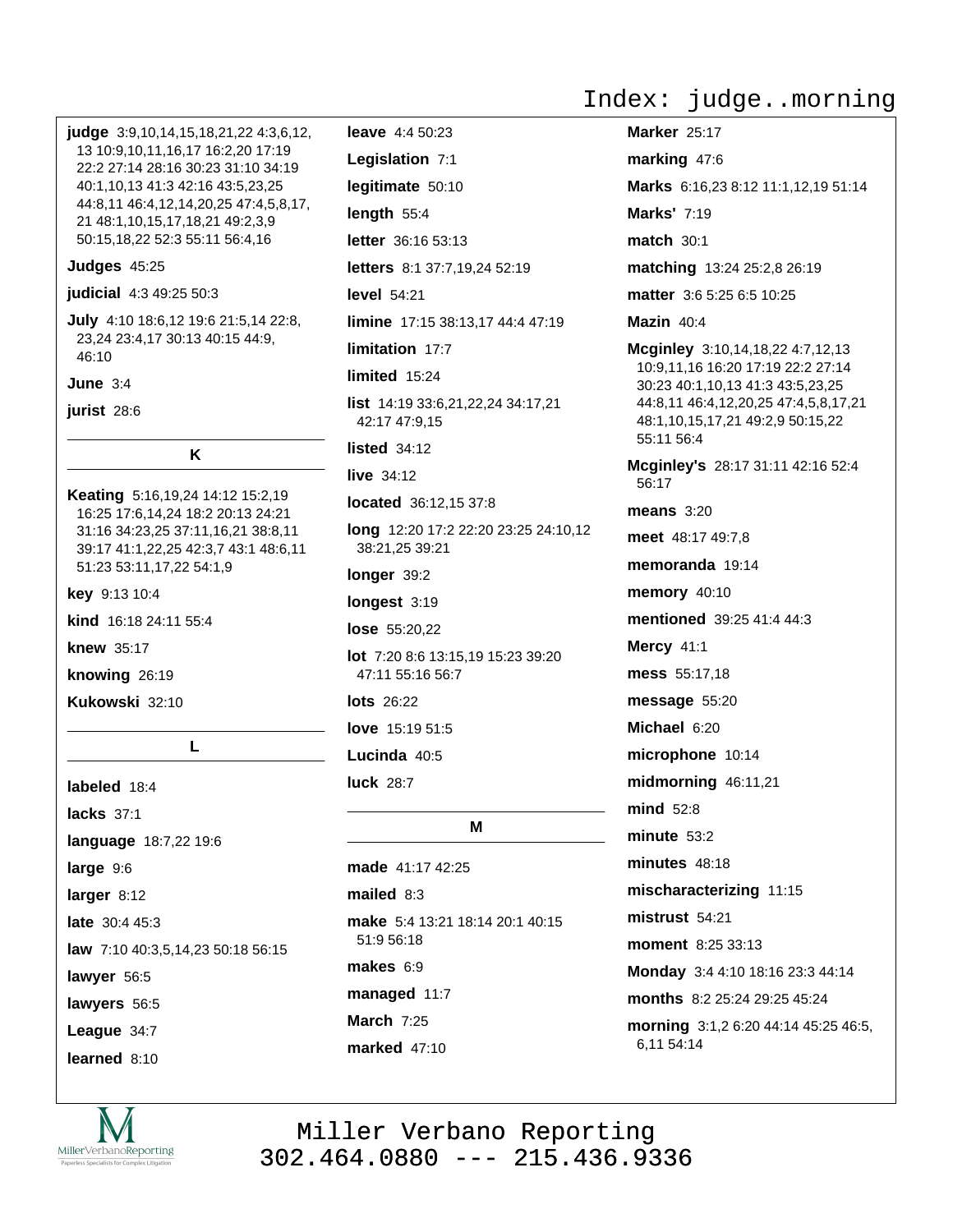Index: mornings..plan

|  | mornings 46:2 |
|--|---------------|
|  |               |
|  |               |
|  |               |

motion 38:12 50:20 motions 17:15 38:17 44:3 47:19 motivating 18:13 move 29:14 45:7 51:5 53:20,25 movement 20:5 moving 10:13 45:8 **Mutz** 27:1

## N

**named** 37:13 names 7:23 27:11 33:3,5,7 36:17 45:16 narrow  $6:22$ nature 21:16 necessarily 43:10 needed 16:17, 21:19 needing 18:17 Nodded 43:2 nonissue 19:9 nonjury 49:5 **Norton 32:14.22** note 34:16 **notes** 51:10 nothing's 45:6 notice 16:5 34:2 noticed 14:9 15:5 notices 15:3 16:8 notified 32:12.24 November 28:1 number 17:1 44:2 numbered 47:14 **nuts** 4:14

## O

object 14:21,25 19:8 29:17 41:6 objection 40:12,14,15 objections 50:7 obtained 7:14 occurs 15:15 offer 5:5 offered 16:8 40:2,9 offering 18:25 **office** 16:11 offices 41:21 official 6:24 oldest 3:22,25 one- 37:3 open 31:4 45:19 openly 48:24 opportunity 8:19 10:3 13:7 19:19 41:6 opposing 53:12 order 4:22,24 16:18 18:6 19:4,21,22 20:6,9,17 21:20,21 39:1 40:20,21 outstanding 5:11 overflow 20:2 P

pages 12:4,6 23:17 pagination 43:10,14 panel 49:16,17,19 papers 10:13 31:24 paragraph 20:5 parameters 48:16 53:15 **part** 4:6,13 8:20 12:12,25 17:10,11,20 27:16 38:18 39:9,23 44:1 53:10 partially 38:24 participate 49:6

# parties 29:16 48:14 50:5 parts 12:15 party 50:4 past 47:9 Patricia 32:14 pause 8:24 Penndot 8:2 11:9 14:5 37:1.2 Pennsylvania 29:7 people 7:14,16,21 11:4,7,11,16 19:25 23:18 27:4 29:7 32:3,4,7 33:5,17,19 34:3 35:19 36:15 52:9 54:7 55:5,13 perfect 45:6 periodically 55:21 permanent 39:9,10 **Peron 45:17** person 22:5 23:19 34:9 person's 37:5 personally 45:15 perspective 24:2 persuaded 30:4 persuasive 30:5 petition 5:20 petitioners 6:12,19 19:8 20:11 21:10 26:8 29:12 31:6,15 35:16,17,20,23 37:12 38:21 49:11 50:7 52:6 petitioners' 5:1,9 38:6 Philadelphia 32:24 phone 48:23 55:21  $photo$  7:10 pieces 26:22 **pin** 24:16 Pittsburgh 3:12 44:14,23 45:14 46:7 **place** 26:23 places 15:6 54:13 plaintiffs' 20:23 51:20

plan 30:13

MillerVerbanoReporting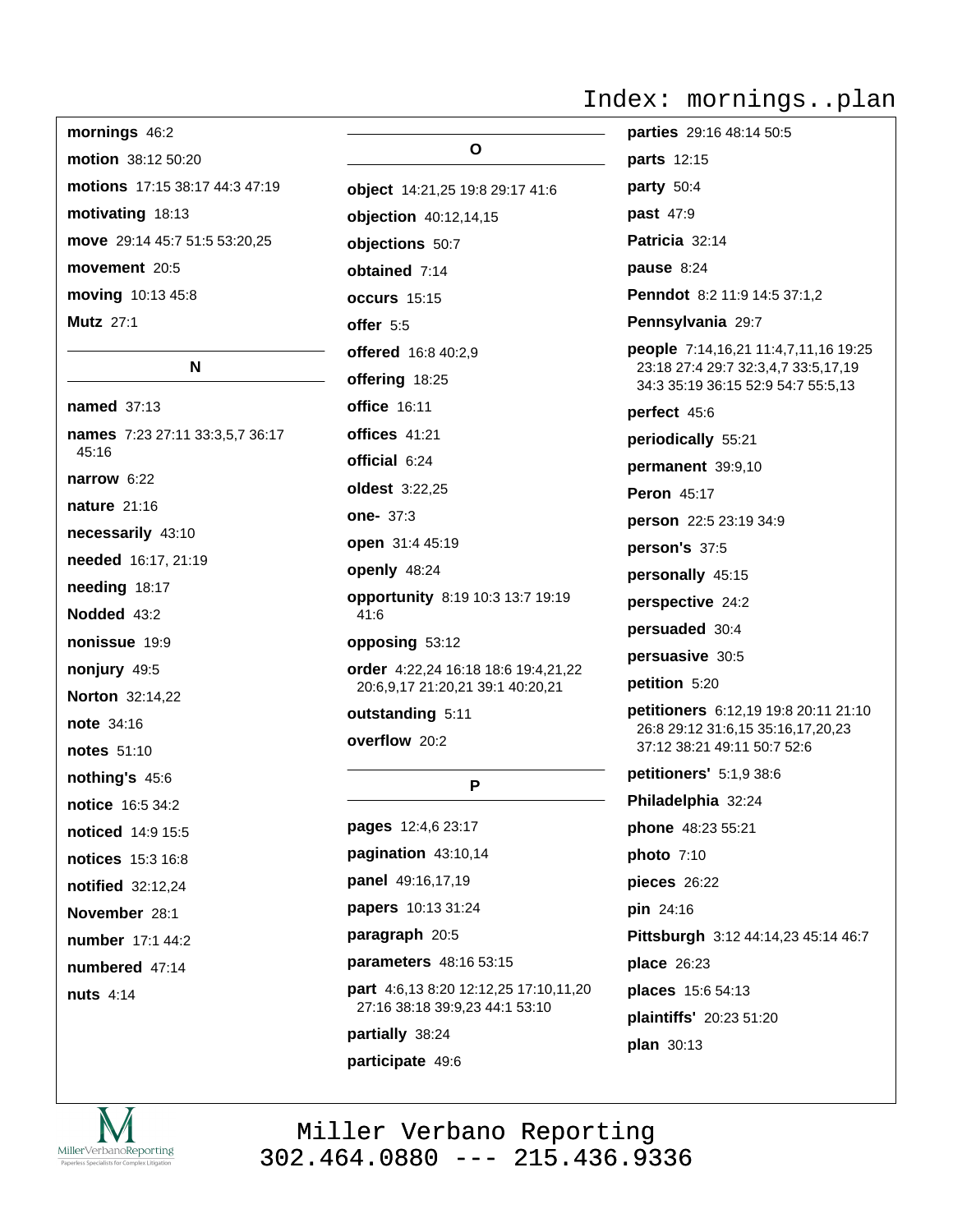planned 29:5 pleading 5:10 pleadings 4:17,18 5:8,9,12,22 6:3,7 point 10:9 12:20 13:5,20 15:8 17:16 19:12 30:9,10 pointing 30:11 **Police 20:20** position 11:18 21:12 possibly 23:20 posttrial 50:21,24 potential 31:17 potentially 25:12 pre 17:20 **preclude** 16:4 28:16 preference 47:6 prejudice 15:9 preliminary 11:20, 27:21,24 premise 21:21 prepared 29:14 present 33:8 45:24 presentation 46:9 presenting 46:11 preservation 14:11,13 36:3 52:10 **preserve** 31:23 33:15.23 34:3 36:8 preserving 15:18 president 4:2 press 19:25 pretrial 4:6 17:21 18:19 19:14 21:13 27:7 38:18 43:17 44:1

pretty 4:4 6:5 28:14 42:16 45:17 55:11

previous 29:19

previously 13:15 33:25 34:8,10 35:3 39:5

printed 8:15

printout 7:18

MillerVerbanoReporting



Q

question 6:14 19:16,17,19 20:24

21:1 34:24 35:1,2 37:17,18 47:24

put 5:25 7:16 9:21 21:13

48:4 49:15

quote 53:13

38:6,12 45:21 48:10

reason 15:16 49:8 reasons 7:16 rebut 22:20 rebuttal 19:1 24:13,17 30:25 rebutting 18:23 22:13 recall 11:3 receipt 30:21 receive  $7:22$ received 6:13 7:24 37:18 receiving 51:19 record 24:20 39:7,10,12,24 recusal 50:20 reduplicate 10:1 reference 11:25 12:22 refused 21:10 50:12 regimented 16:19 regular 14:14 relates 7:4 relative 48:15 qualifications 22:9,11 27:4,10 51:18 relevant  $12:16$ remand 11:1,6,22 12:1 20:7 remember 12:23 41:15,16 questions 5:2 7:10 8:6 19:13 31:7,14 repeat 39:11 report 15:22 18:25 19:3 22:12,15,23 23:22 24:9,17 25:20 28:11 29:18,20 30:21,25

Index: planned..report

raise  $40:15$ 

raises 7:10 49:24

ready 5:19 15:21

real 43:12 55:3 56:6

rearrangement 20:5

re-re-deposition 12:20

raising 19:15

R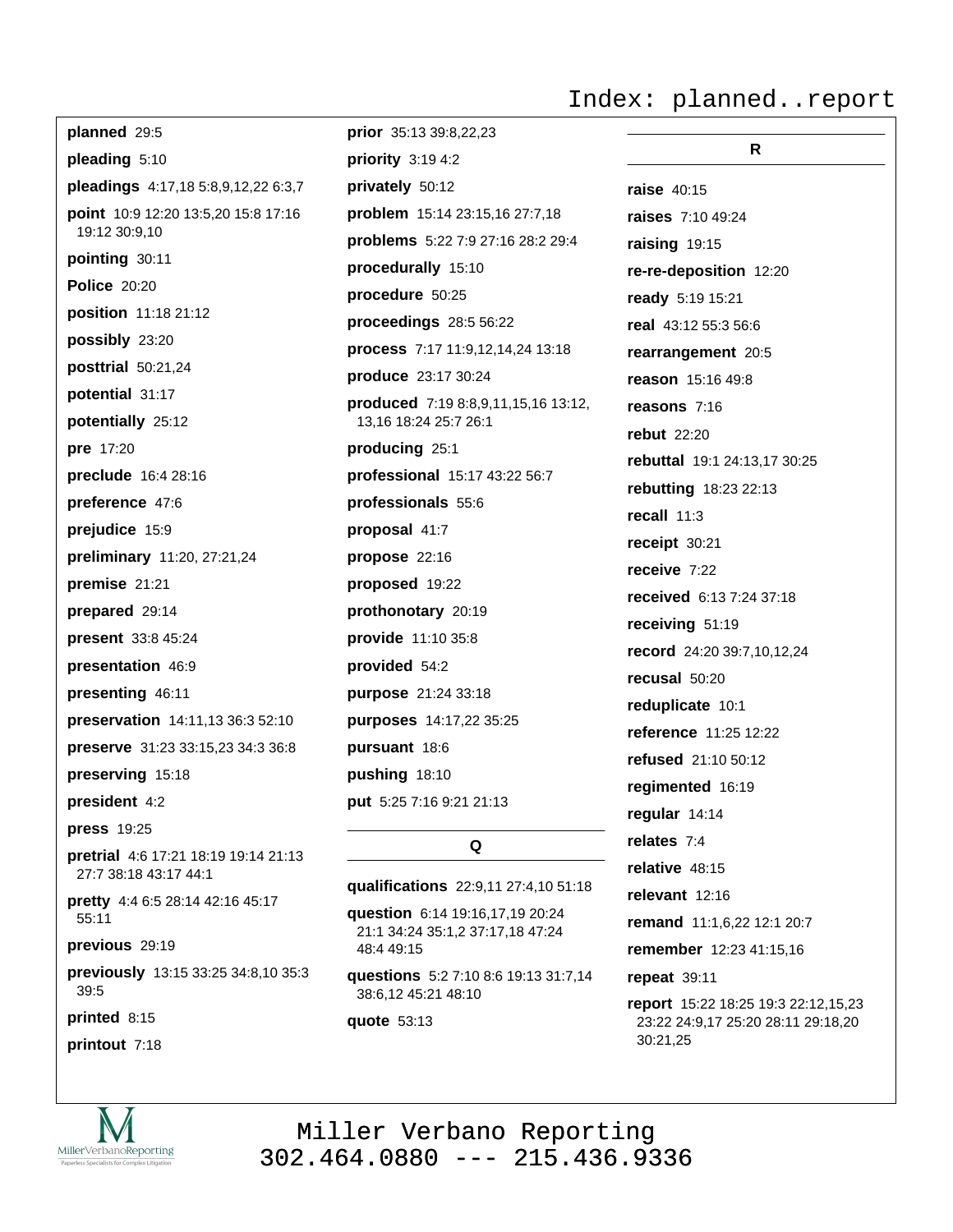Index: reporter..stand

reporter 42:21 reporter's 42:23 reports 18:5,11 21:15,25 22:12,19 23:2 26:3 28:11,13,24 51:20 represent 37:12,13 representative 56:16 request 8:8 15:17 24:5 47:18 requesting 33:14 requests 14:11 36:4 require 29:20 reschedule 16:10 reserve 34:17,18 41:23 resolution 17:11 40:21 48:13 resolve 22:16 28:9 resolved 25:19 45:9 resolving 54:24 resources 15:24 respect 48:16 respond 10:8 28:23 31:3 51:22 responded 35:14 36:3 respondents 7:8 9:24 10:3,8,22,24 14:1,10 18:1,19,23 19:6 20:13 21:4 24:16 28:10,22 30:7 31:14 36:1,14, 39:16 49:12 50:8 respondents' 5:3,5,15 19:13,18 20:25 21:3 30:20 31:7 37:10 38:7  $51:20$ response 14:10 35:9 47:18 responses 5:25 responsive 8:7 rest 29:5 result  $43:11$ retained 21:23 return  $42:12$ reviewing 48:12 risk 51:1,6 Roberts 45:18



rolling  $13:25$ room 41:21,23 42:1,8,12,15,19 **rooms** 41:18 rough 42:14 43:9 **Rubin** 5:13 6:19.20 9:1.4.21 10:20 13:4,10 16:7 17:22 18:3 19:20 21:8 24:19 25:17 26:12 27:1 29:11 30:12 31:8,12 33:11 34:5,22 35:14 38:23 43:2 49:10,14,20,23 51:8 54:11,18 **Rule 51:24** running 29:4 runs  $7:2$ S said/she 37:25 **sat 40:3** satisfactory 42:22 Saturdays 45:1 save 17:10 31:3 schedule 6:10 29:15 44:5 scheduled 12:21 45:24 scheduling 16:9 28:3 screen 3:16 secret 25:6 secretary 42:15 45:12 secretary's 42:17 **seek** 36:8 send 38:2 52:18 53:13 senior  $3:20.4.1$ sense 6:2 16:15 17:1 sensitive 48:25 sentences 52:16 54:6 September 12:3,6

role 48:14

series 37:6 serve 56:2

set 9:8.32:6 share  $44:6$ **She'll 45:15** short 8:21 9:3,25 25:19,20 28:23 46:2,5 shortened 44:23 shorter 39:3 shown 7:13 18:8 **shows** 11:11 side 15:20 52:24 55:2,3 sides 16:16 17:5 26:7 55:14,24 56:16 signed 20:9 significant 27:22 similar  $25:8$ Simpson 46:14 48:18,19 simultaneous 16:9 26:3 29:15 simultaneously 19:5 **Siskin 25:5** sit 42:6 50:18 sitting 49:16,18,22 slightly 23:23 slim 28:14,15 smaller 8:11 solid 44:25 **solve** 37:23 Someplace 42:5 sooner 16:1 48:7 sort 10:5 15:9,14 18:8 29:16 36:22 40:21 54:24 **sorted** 53:10 **sounds** 22:22 41:8.12 47:11 speak 5:14 6:18 10:21,24 speaking 16:13 30:20 specifically 7:6 42:12 stage 27:8 28:5 29:13 stand 55:9 56:13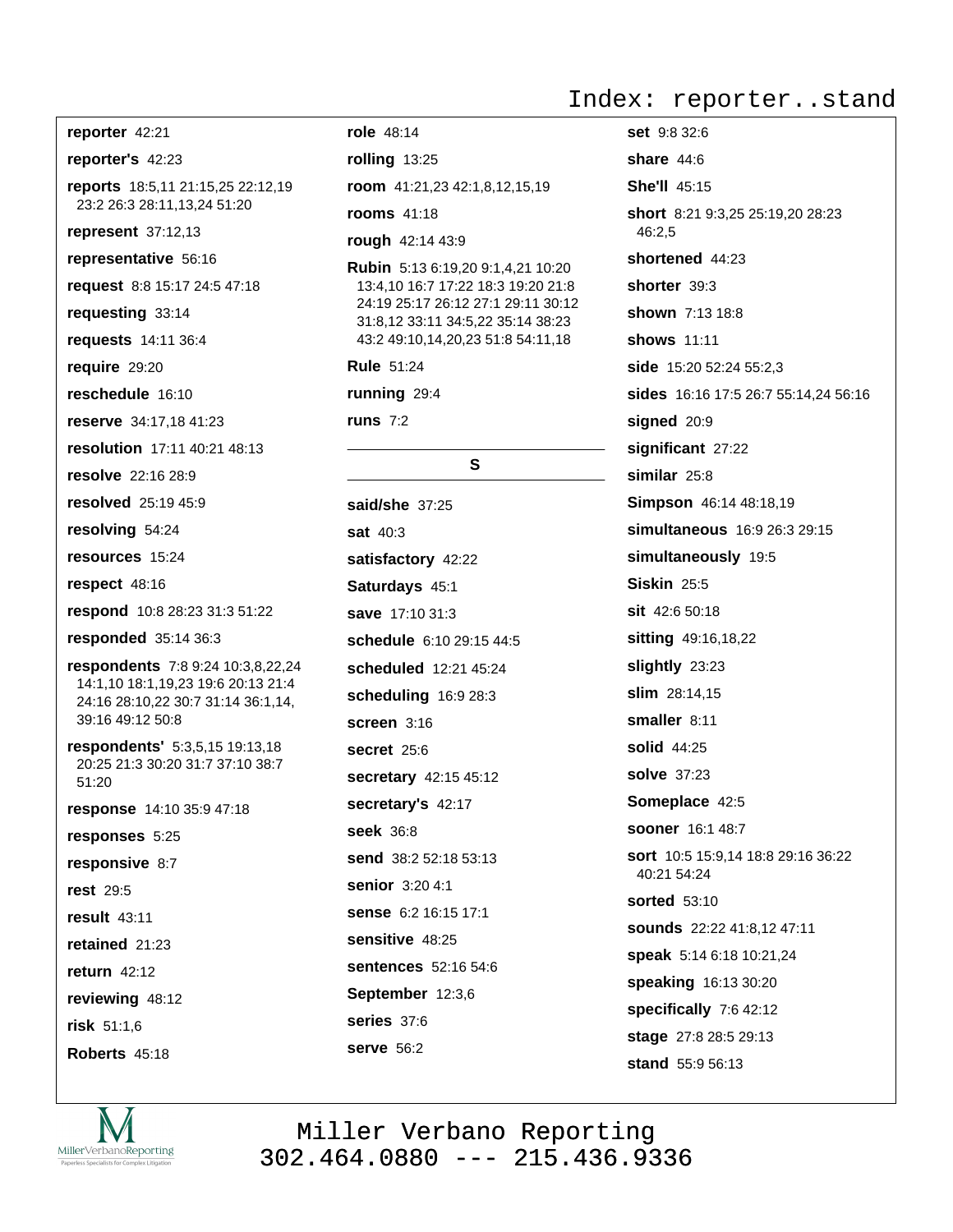Index: start..understand

start 4:9,11 34:25 39:1 44:9,14,18,19 started 43:16 state 7:1.7 25:6 stated 26:17 statistical 23:18 statistician 18:21 steps  $35:5$ **Stick 19:11** stone 44:20 46:8 stop 45:13 46:22 **story 7:21** strongly 49:11 53:3 subject 21:11 submission 18:20 47:19 submit 19:3,7 29:19 substance 36:17,21 37:5 suggesting 19:7 53:14 54:1 suggestion 16:20 **suit** 37:13 suitable 37:9 summary 51:7 52:14 54:8 summer 25:9 Supreme 27:25 45:10 surprise 41:5 surprised 54:21 **survey 25:21** swapped 34:13 system 48:23

table 11:2,5,10 takes 9:11 taking 21:12 33:1 35:13 39:21 52:9, 22 talk 4:17,18,21 38:20 40:24 46:14 49:13 50:11 54:7

 $\mathbf{T}$ 



talking 11:8 taller  $55:9$ ten-minute  $44:16.18$ tend 52:23 tentative 41:18 terms 13:5.22 18:3 19:9 24:8 **Terry 45:12** testified 11:2,17,20,21 12:4,6 testify 14:6 37:20 testifying 21:12,25 32:5,8,18 39:5 testimonies 13:5 testimony 7:4 11:3,15 12:9,15,16,24 13:11, 15:18 18:24 21:17,18 22:3 27:20 31:23 33:15,23 34:3 36:7,8,18, 22 37:5 39:23 40:7 46:5 52:10,15

## Theresa 32:9

Theresas 34:11

thing 14:21 26:10 37:25 38:12 44:9 45:5 53:19 54:14 55:4

things 15:24 17:1 18:15 41:9 51:10 52:25 thinking 9:15 17:4 48:11 thinks 46:15

thought 5:7 43:3,20,21

three-sentence 37:4

threshold 52:22

thumb  $51:24$ 

Thursday 44:17

till 17:11 44:15

time 9:10,11 10:12 11:6 14:16 15:11, 24,25 18:17 19:8 23:1,8 28:12 30:6, 24 39:15 41:19 43:6 47:25 51:22

timeline  $28:23$ 

timely 26:1 27:23,25

times  $7:3$ 

Timothy 5:16

title  $6:24$ 

today 4:16 5:7,20 19:15 20:9 27:15 38:3 40:18,22 51:11 54:19 56:11

told 8:4.12 22:18 24:22 25:6 26:17 40:23

tomorrow 54:14

top 48:12

topic 43:16

topics 24:10 44:3

totally 40:25

track  $4:95:8$ 

transcript 12:1 43:12 51:15

transparency 55:23

traveling  $54:13$ 

trial 3:10 4:6, 9, 13, 14 5:6 12:21 14:17, 20,23 15:22 16:6,15 17:2,4,8,10,11 19:10 20:3 22:5,16 24:5,18 27:8,17, 19,23 28:18 29:2,3,13,14,18,21 30:14 31:17.20 32:6 33:15 37:9 38:13.20.25 39:2 41:15,16 44:25 45:7, 51:25 52:2, 3,7,21,22 53:4 56:5,6

trial's 38:22

trial-preservation 14:3,4

truncate  $35:11$ 

Tuesday 44:17

turned 7:15 37:3

two- $37:4$ 

two-hour 12:19 51:13

## $\mathbf{U}$

ultimate 43:11

ultimately 43:9 52:3 55:6

unable  $36:25$ 

unanticipated 53:2

unclear 19:2

underlies 21:21

understand 8:21 9:13 10:5 12:18 13:10 15:12 22:1,3 23:12,14 24:6,16 33:13 48:24 53:23,24 54:3